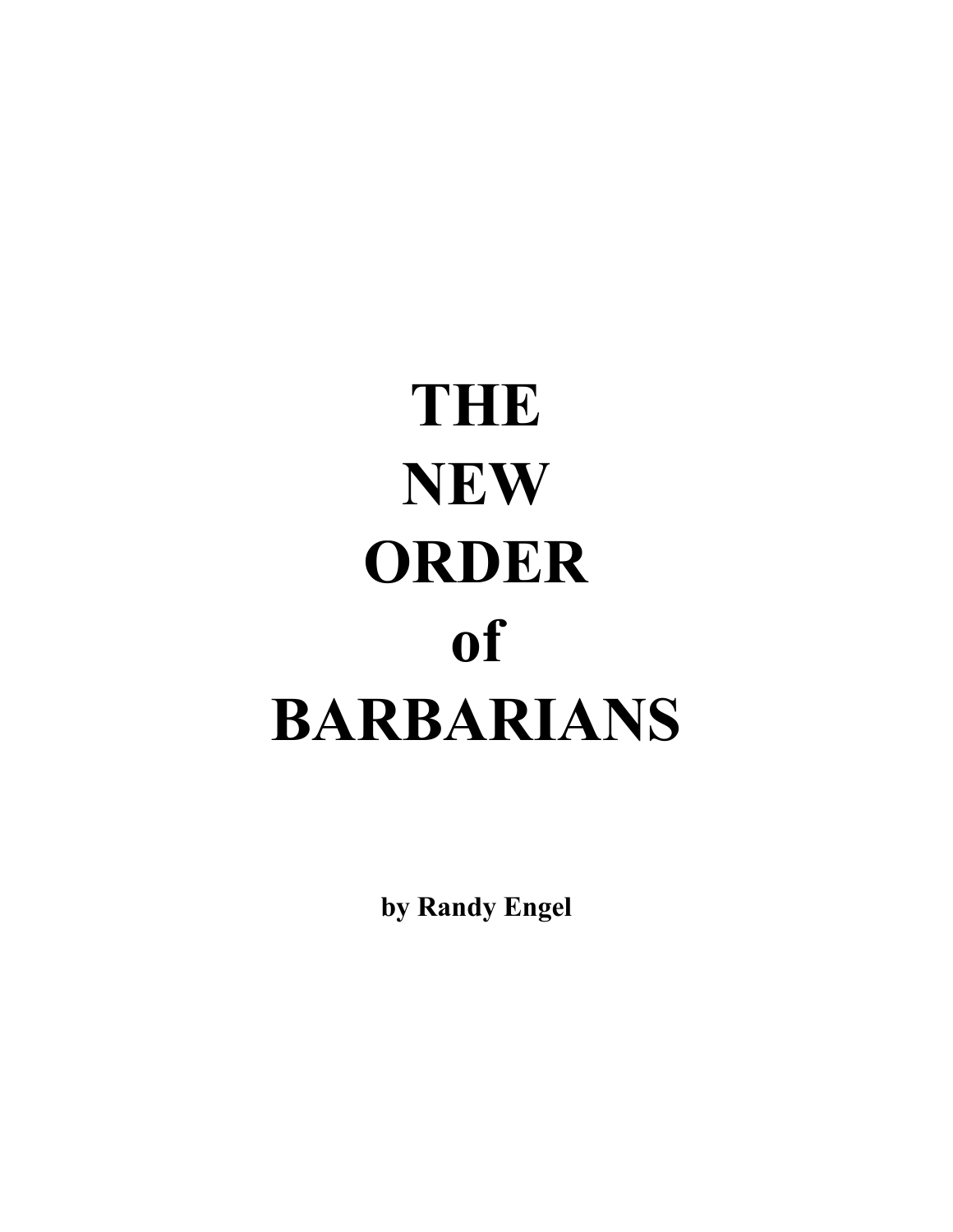This whole issue is dedicated to publishing a transcript a set of audio tapes titled THE NEW ORDER OF BARBARIANS, which is published with permission of Randy Engel of the U.S. Coalition for Life. This is a very valuable issue, as it will establish the existence, scope and direction of a conspiracy which is revealed by an insider, Dr Richard Day, who was the Chairman of Pediatrics at the University of Pittsburgh from about 1959-1964. After this, Dr. Day was Medical Director of Planned Parenthood Federation of America. Dr. Day spoke at The Pittsburgh Pediatric Society in March of 1969. Dr. Lawrence Dunegan attended that meeting, and reveals the plans that were in place in 1969 to form a new system of government, altering all of society to bring about this new system. All of society has been redirected according to th6Se plans. Special attention should be given to the control of medicine to accomplish these goals.

| <b>Table of Contents</b>                               | Page |
|--------------------------------------------------------|------|
|                                                        |      |
| Is there a power, a force or a group of men organizing |      |
|                                                        |      |
| "Everything is in place and nobody can stop us now"1   |      |
|                                                        |      |
|                                                        |      |
|                                                        |      |
|                                                        |      |
| Redirecting the purpose of sex-sex without             |      |
| reproduction and reproduction without sex 3            |      |
|                                                        |      |
| Sex education as a tool of world government4           |      |
| Tax funded abortion as population control 4            |      |
| Anything goes-homosexuality to be encouraged4          |      |
|                                                        |      |
|                                                        |      |
|                                                        |      |
| Limiting access to affordable medical care makes       |      |
|                                                        |      |
|                                                        |      |
|                                                        |      |
|                                                        |      |
| Suppressing cancer cures as a means of population      |      |
|                                                        |      |
|                                                        |      |
|                                                        |      |
| Education as a tool for accelerating puberty and       |      |
|                                                        |      |
| Blending all religionsold religions will have to go9   |      |
|                                                        |      |
|                                                        |      |
| Restructuring education as a tool of indoctrination 10 |      |
|                                                        |      |

| More time in school, but they "wouldn't learn           |    |
|---------------------------------------------------------|----|
| anything"                                               |    |
|                                                         |    |
|                                                         |    |
| "Some books would just disappear from the               |    |
| libraries                                               |    |
|                                                         |    |
| The encouragement of drug abuse to create               |    |
|                                                         |    |
|                                                         |    |
|                                                         |    |
| The need for more jails and using hospitals as jails 13 |    |
|                                                         |    |
|                                                         |    |
|                                                         |    |
| Curtailment of American industrial pre-eminence 14      |    |
| Shifting populations and economies-tearing the          |    |
|                                                         |    |
|                                                         |    |
|                                                         |    |
|                                                         |    |
| Sex and violence inculcated through entertainment 17    |    |
|                                                         |    |
|                                                         |    |
| Entertainment as a tool to change the young 18          |    |
|                                                         |    |
|                                                         |    |
|                                                         |    |
| Politics                                                |    |
| Know how people respond-making them do what             |    |
|                                                         | 19 |
|                                                         |    |
|                                                         |    |
|                                                         |    |
|                                                         |    |
| Surveillance implants and televisions that watch        |    |
| 22<br>you                                               |    |
|                                                         |    |
| The arrival of the totalitarian global system24         |    |
|                                                         |    |
| Tape III (Questions & answers) 24 to end                |    |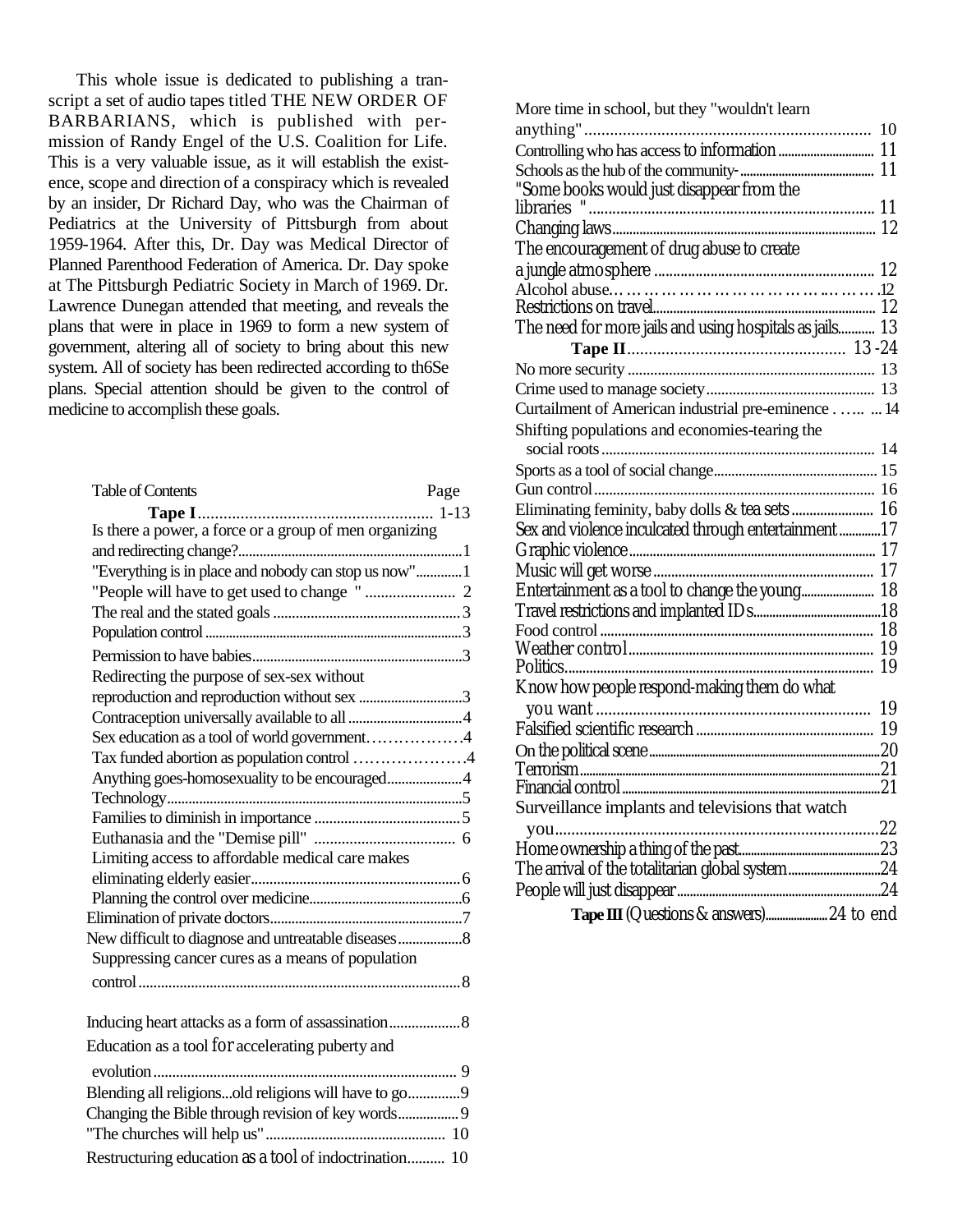## **THE NEW ORDER OF BARBARIANS**

Note: This is a transcript of three tapes on the "The New Order of Barbarians", referred to on the tapes simply as the "new world system." Tapes one and two were recorded in 1988 and are the recollections of Dr. Lawrence Dunegan regarding a lecture he attended on March 20, 1969 at a meeting of the Pittsburgh Pediatric Society. The lecturer at that gathering of pediatricians (identified in tape three recorded in 1991) was a Dr. Richard Day (who died in 1989). At the time Dr. Day was Professor of Pediatrics at Mount Sinai Medical School in New York. Previously he had served as Medical Director of Planned Parenthood Federation of America. Dr. Dunegan was formerly a student of Dr. Day at the University of Pittsburgh and was well acquainted with him, though not intimately. He describes Dr. Day as an insider of the "Order" and although Dr. Dunegan's memory was somewhat dimmed by the intervening years, he is able to provide enough details of the lecture to enable any enlightened person to discern the real purposes behind the trends of our time. This is a transcript of a loose, conversational monologue that makes for better listening than reading. -

#### Tape I

#### **ISTHERE A- POWER; A FORCE , OR A GROUP OF MEN ORGANIZING AND REDIRECTING CHANGE?**

There has been much written, and much said, by some people who have looked at all the changes that have occurred in American society in the past 20 years or so, and who have looked retrospectively to earlier history of the United States, and indeed, of the world, and come to the Conclusion that there is a conspiracy of sorts which influ-

ences, indeed controls. major historical events, not only in the United States, but around the world. This conspiratorial interpretation of history is based on people making observations from the outside, gathering evidence and coming to the conclusion that from the outside they see a conspiracy.

now be 20 years ago. The speaker did not speak in terms of retrospect, but rather predicting changes that would be brought about in the future. The speaker was not looking from the outside in, thinking that he saw conspiracy, rather, he was on the inside, admitting that, indeed, there was an organized power, force, group of men, who wielded enough influence to determine major events involving countries around the world. And he predicted, or rather expounded on, changes that were planned for the remainder of this century. As you listen, if you can recall the situation, at least in the United States in 1969 and the few years there after, and then recall the kinds of changes which have occurred between then and now, almost 20 years later, I believe you will be impressed with

the degree to which the things that were planned to be brought about have already been accomplished. Some of the things that were discussed were not intended to be accomplished yet by 1988. [Note: the year o: this recording] but are intended to be accomplished before the end of this century. There is a timetable; and it was during this session that some of the elements of the timetable were brought out. Anyone who recalls early in the days of the Kennedy Presidency ... the Kennedy campaign ... when he spoke of ... progress in the decade of the 60's": that was kind of a cliche in those days - "the decade of the

**"We plan to enter the 21st Century with a running start."**

**"Everything is in place and nobody can stop us now..."**

60's." Well, by 1969 our speaker was talking about the decade of the 70's, the decade of the 80's, and the decade of the 90's. So that ... I think that terminology that we are looking at ... looking at things and expressing things, probably all comes from the same source. Prior to that time I don't remem-

Their evidence and conclusions are based on evidence ber anybody saying "the decade of the 40's and the degathered in retrospect. Period. I want to now describe what I cade of the 50's. So I think this overall plan andtimetable heard from a speaker in 1969 which in several weeks will had taken important shape with more predictability to those who control it, sometime in the late 50's. That's speculation on my part. In any event, the speaker said that his purpose was to tell us about changes which would be brought about in the next 30 years or so...so that an entirely new world-wide system would be in operation before the turn of the century. As he put it, "We plan to enter the 21st Century with a running start." [emphasis supplied]

#### **"EVERYTHING IS IN PLACE AND NOBODY CAN STOP US NOW..."**

He said, as we listened to what he was about to present, he said, "Some of you will think I'm talking about Communism. Well, what I'm talking about is much bigger than-,-,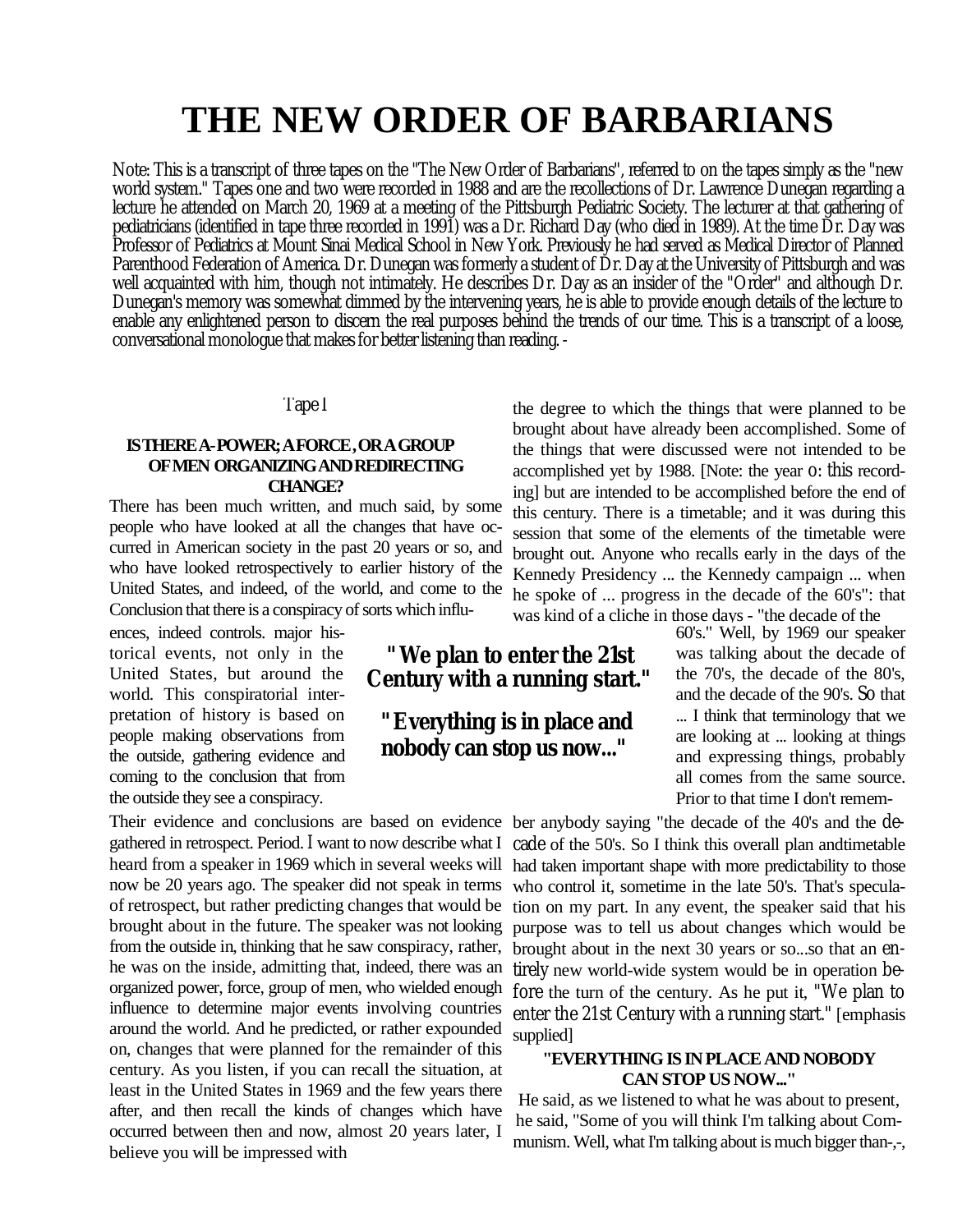Communism!" At that time he indicated that there is much more cooperation between East and West than most people realize. In his introductory remarks he commented that he was free to speak at this time. He would not have been able to say what he was about to say, even a few years earlier. But he was free to speak at this time because now, and I'm quoting here, "everything is in place and nobody can stop us now." That's the end of that quotation. He went on to say that most people don't understand how governments operate and even people in high positions in governments, including our own, don't really understand how and where decisions are made. He went on to say that ... people who really influence decisions are names that for the most part would be familiar to most of us, but

he would not use individuals' names or names of any specific organizations. But. That, if he did, most of the people would be names that were recognized by most of his audience. He went on to say that they were not primarily people in public office, but people of prominence who were primarily known in their private occupations or private positions. The speaker was a doctor of medicine, a former professor at a large Eastern university, and he was addressing a group of doctors of medicine, about 80 in number. His name would not be widely recog-

**Somewhere in the introductory remarks he insisted that nobody have a tape recorder and that nobody take notes, which for a professor was a very remarkable kind of thing to expect from an audience.**

**"People will have to get used to the idea of change, so used to change, that they'll be expecting change. Nothing will be permanent." .... a society ... where people seemed to have no roots or moorings, but would be passively willing to accept change simply because it was all they had ever known.**

**"PEOPLE WILL HAVE TO GET USED TO CHANGE..."**

Somewhere in the introductory remarks he insisted that nobody have a tape recorder and that nobody take notes, which for a professor was a very remarkable kind of thing to expect from an audience. Something in his remarks suggested that there could be negative repercussions against him if his ... if it became widely known what he was about to say to ... to our group ... if it became widely known that indeed he had spilled the beans, so to speak. When I heard first that, I thought maybe that was sort of an ego trip, somebody enhancing his own importance. But as the revelations unfolded, I began to understand why he might have had some concern about not having it widely known what was said, al-

though this ... although this was a fairly public forum where he was speaking, (where the) remarks were delivered. But, nonetheless, he asked that no notes be taken ... no tape recording be used: suggesting there might be some personal danger to himself if these revelations were widely publicized. Again, as the remarks began to unfold, and saw the rather outrageous things that were said ... at that time they certainly seemed outrageous ... I made it a point to try to remember as much of what he said as I could, and during

nized by anybody likely to hear this, and so there is no point in giving his name. The only purpose in recording this is that it may give a perspective to those who hear it regarding the changes which have already been accomplished in the past 20 years or so, and a bit of a preview to what at least some people are planning for the remainder of this century ... so that we, or they, would enter the 21st Century with a flying start. Some of us may not enter that Century. His purpose in telling our group about these changes that were to be brought about was to make it easier for us to adapt to these changes. Indeed, as he quite accurately said, "they would be changes that would be very surprising, and in some ways difficult for people to accept," and he hoped that we, as sort of his friends, would make the adaptation more easily if we knew somewhat beforehand what to expect.

the subsequent weeks and months, and years, to connect my recollections to simple events around me ... both to aid my memory for the future, in case I wanted to do what I'm doing now - record this. And also, to try to maintain a perspective on what would be developing, if indeed, it followed the predicted pattern - which it has! At this point, so that I don't forget to include it later, I'll just include some statements that were made from time to time throughout the presentation. ... just having a general bearing on the whole presentation. One of the statements was having to do with change. People get used ... the statement was, "People will have to get used to the idea of change, so used to change, that they'll be expecting change. Nothing will be permanent." This often came out in the context of a society of ... where people seemed to have no roots or moorings, but would be passively willing to accept change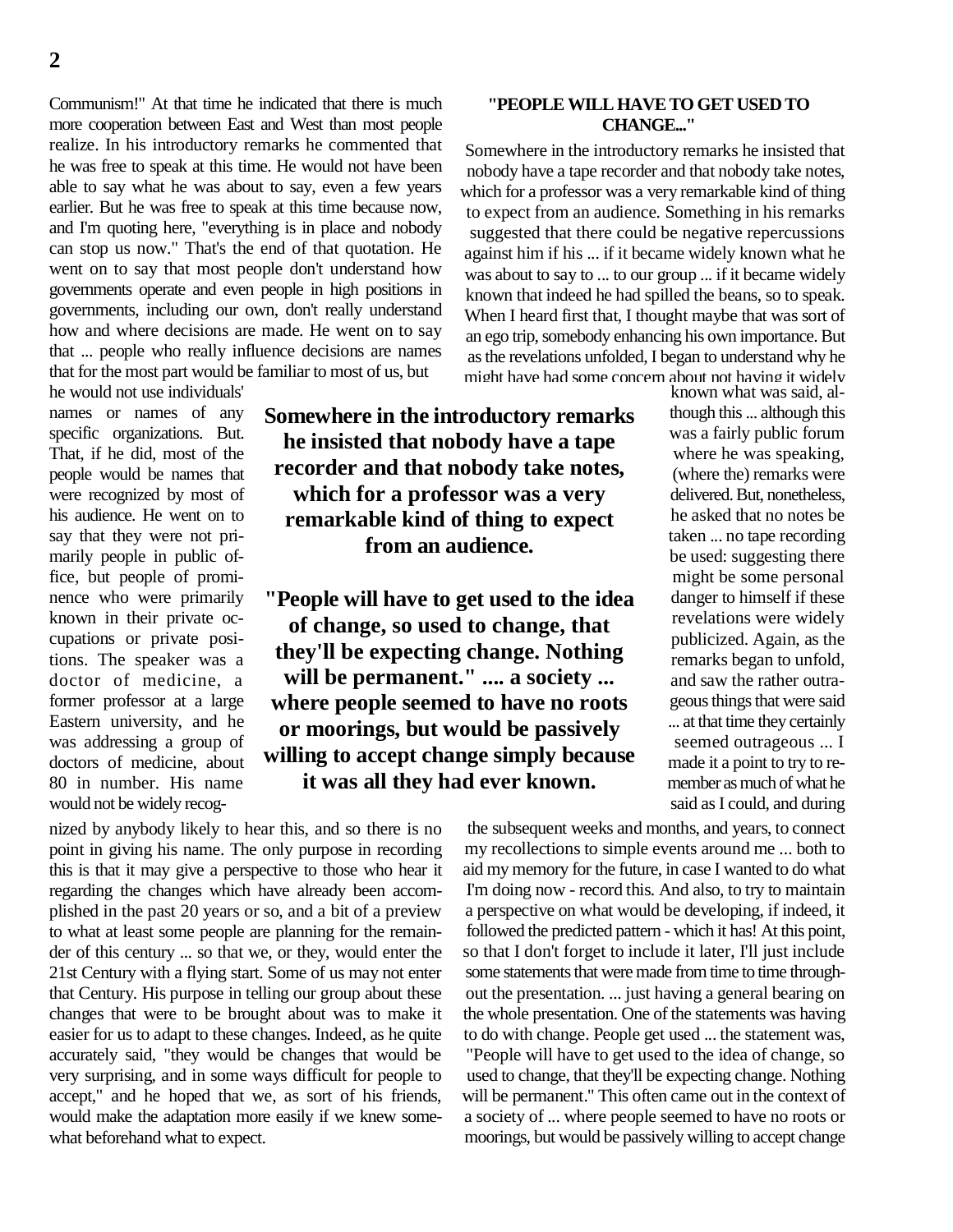simply because it was all they had ever known. This was bers of people living at any one time on the planet must sort of in contrast to generations of people up until this be limited or we will run out of space to live. We will time where certain things you expected to be, and remain outgrow our food supply and we will over-pollute the in place as reference points for your life. So change was world with our waste. to be brought about, change was to be anticipated and expected, and accepted, no questions asked. Another comment that was made ... from time to time during the pre-People won't be allowed to have babies just because they sentation ... was. "People are too trusting, people don't want to or because they are careless. Most families would ask the right questions." Sometimes, being too trusting be limited to two. Some people would be allowed only was equated with being too dumb. But sometimes when one, and the outstanding person or persons might be se-... when he would say that and say, "People don't ask the lected and allowed to have three. But most people would right questions," it was almost with a sense of regret ... as

if he were uneasy with what he was part of, and wished that people would challenge it and maybe not be so trusting.

#### **THE REAL AND THE STATED GOALS**

Another comment that was repeated from time to time, ... this particularly in relation to changing laws and customs, ... and specific changes, ... he said, "Everything has two purposes. One is the ostensible purpose which will make it acceptable to people and second is the real purpose which would further the goals of establishing the new system and having it," Frequently he would say,

## **"People are too trusting, people don't ask the right questions." So betimes, being too trusting was equated with being too dumb.**

**"Everything has two purposes. One is the ostensible purpose which will make it acceptable to people and second is the real purpose which would further the goals of establishing the new system and having it," Frequently he would say, "There is just no other way, There's just no other way!"**

**He said the population is growing too fast. Numbers of people living at any one time on the planet must be limited or we will run out of space to live.**

## **People won't be allowed to have babies just because they want to or because they are careless. Most families would be limited to two.**

growth rate] is 2.1 children per completed family. So something like every 10th family might be allowed the privilege of the third baby. To me, up to this point, the word "population control" primarily connoted limiting the number of babies to be born. But this remark about what people would be "allowed" and then what followed, made it quite clear that when you hear "population control" that means more than just controlling births. It means control of every endeavor of an entire ... of the entire world population; a much broader meaning to that term than I had ever at-

zero population

"There is just no other way, There's just no other way!" This seemed to come as a sort of an apology, particularly when at the conclusion of describing some particularly offensive changes. For example, the promotion of drug addiction which we'll get into shortly.

#### **POPULATION CONTROL**

He was very active with population control groups, the population control movement, and population control was really the entry point into specifics following the introduction. He said the population is growing too fast. Numtached to it before hearing this. As you listen and reflect back on some of the things you hear, you will begin to recognize how one aspect dovetails with other aspects in terms of controlling human endeavors.

**PERMISSION TO HAVE BABIES**

[be] allowed to have only two babies. That's because the

#### **REDIRECTING THE PURPOSE OF SEX - SEX WITHOUT REPRODUCTION AND REPRODUCTION WITHOUT SEX**

Well, from population control, the natural next step then was sex. He said sex must be separated from reproduction. Sex is too pleasurable, and the urges are too strong.,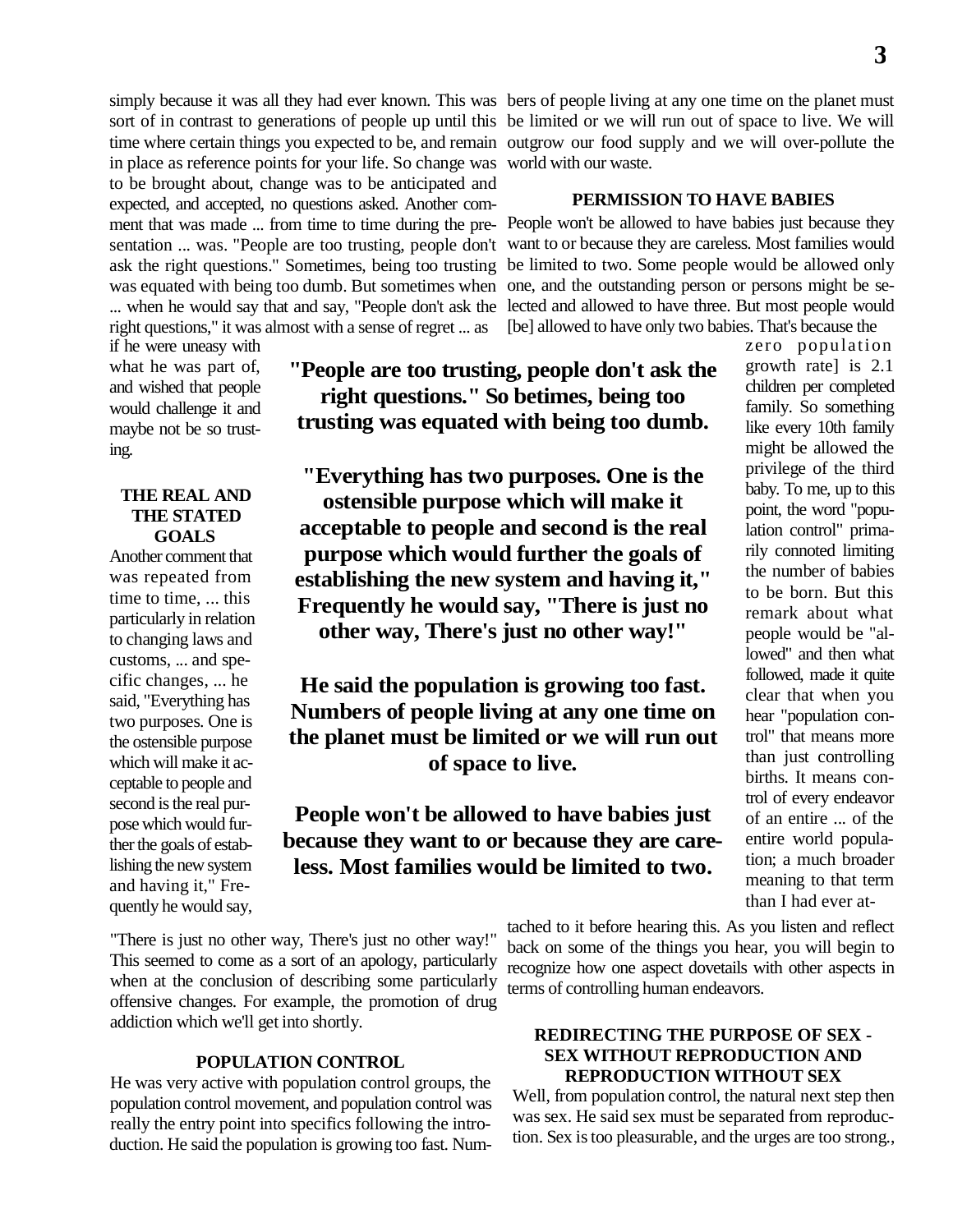to expect people to give it up. Chemicals in food and in only reflected my lack of understanding of how these the water supply to reduce the sex drive are not practical. people operate. That was before the school-based clinic The strategy then would be not to diminish sex activity, programs got started. Many, many cities in the United but to increase sex activity, but in such a way that people States by this time have already set up school-based clinwon't be having babies.

#### **CONTRACEPTION UNIVERSALLY AVAIL-ABLE TO ALL**

And the first consideration then here was contraception. people when they matured decided to get married, mar-Contraception would be very strongly encouraged, and it riage itself would be diminished in importance. He indiwould be connected so closely in people's minds with sex, cated some recognition that most people probably would that they would automatically think contraception when they were thinking or preparing for sex. And contracep-

tion would be made universally available. Nobody wanting contraception would be ... find that they were unavailable. Contraceptives would be displayed much more prominently in drug stores, right up with the cigarettes and chewing gum. Out in the open rather than hidden under the counter where people would have to ask for them and maybe be embarrassed. This kind of openness was a way of suggesting that contraceptions ... that contraceptives are just as much a part of life as any other items sold in the store. And, contraceptives would be advertised. And contraceptives would be dispensed in the schools in

**The strategy then would be not to diminish sex activity, but to increase sex activity, but in such a way that people won't be having babies.**

**Contraception would be very strongly encouraged, and it would be connected so closely in people's minds with sex, that they would automatically think contraception when they were thinking or preparing for sex.**

**The sex education was to get kids interested early, making the connection between sex and the need for contraception early in their lives,...**

**...back in 1969, four years before Roe vs. Wade. He said, "Abortion will- no longer be a crime." Abortion will be accepted as normal, and would be paid for by taxes...**

#### **TAX FUNDED ABORTION AS POPULATION CONTROL**

No surprise then, that the next item was abortion. And this, now back in 1969, four years before Roe vs. Wade. He said, "Abortion will no longer be a crime." Abortion will be accepted as normal, and would be paid for by taxes for people who could not pay for their own abortions. Contraceptives would be made available by tax money so that nobody would have to do without contraceptives. If school sex programs would lead to more pregnancies in children, that was really seen as no problem. Par-

association with sex education!

#### **SEX EDUCATION AS A TOOL OF WORLD GOVERNMENT**

The sex education was to get kids interested early, making the connection between sex and the need for contraception early in their lives, even before they became very active. At this point I was recalling some of my teachers, particularly in high school and found it totally unbelievable to think of them agreeing to, much less participating in, distributing of contraceptives to students. But, that

ents who think they are opposed to abortion on moral or religious grounds will change their minds when it is their own child who is pregnant. So this will help overcome opposition to abortion. Before long, only a few die-hards will still refuse to see abortion as acceptable, and they won't matter anymore.

ics which are primarily contraception, birth control, population control clinics. The idea then is that the connection between sex and contraception introduced and reinforced in school would carry over into marriage. Indeed, if young

want to be married. ... but that this certainly would not be any longer considered to be necessary for sexual activity.

#### **ANYTHING GOES ---HOMOSEXUALITY TO BE ENCOURAGED.**

"People will be given permission to be homosexual," that's the way it was stated. They won't have to hide it. And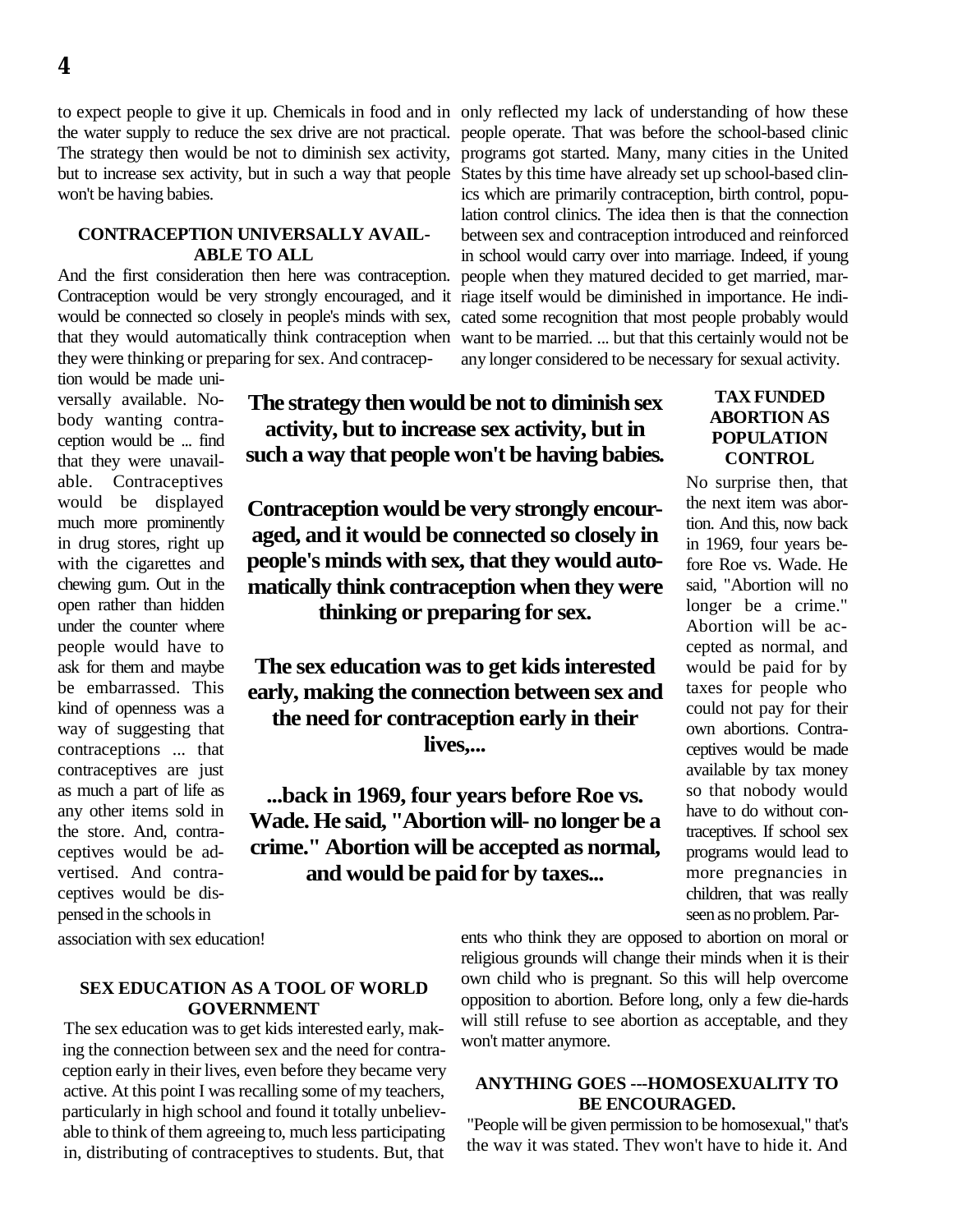enjoy however they want. Anything goes. This is the way come to my attention since that time, I don't remember can give or withhold permission for people to do things!" eral medical information. But that was the terminology that was used. In this re-

elderly people will be encouraged to continue to have ac-much research was underway about making babies in the tive sex lives into the very old ages, just as long as they laboratory. There was some elaboration on that, but I don't can. Everyone will be given permission to have sex, to remember the details. How much of that technology has it was put. And, I remember thinking, "how arrogant for I don't remember in a way that I can distinguish what this individual, or whoever he represents, to feel that they was said from what I subsequently have learned as gen-

gard, clothing was mentioned. Clothing styles would be made more stimulating and provocative. Recall back in 1969 was the time of the mini skirt, when those miniskirts were very, very high and very revealing. He said, "It is not just the amount of skin that is expressed ... exposed that makes clothing sexually seductive, but other, more subtle things are often more suggestive."... things like movement, and the cut of clothing, and the kind of fabric, the positioning of accessories on the cloth-

**"People will be given permission to be homosexual,"....Everyone will be given permission to have sex, to enjoy however they want. Anything goes.**

**Families would be limited in size....Divorce would-be made easier and more prevalent...Unmarried people would stay in hotels and even live together. That would be very common - nobody would even ask questions about it.**

## **Everybody has a right to live only so long. The old are no longer useful. They become a burden....be ready to accept death.**

heavier bras that were in style up to that time.

#### **TECHNOLOGY**

Earlier he said ... sex and reproduction would be separated. You would have sex without reproduction and then technology was reproduction without sex. This would be done in the laboratory. He indicated that already much,

## **FAMILIES TO DIMINISH IN IMPORTANCE**

Families would be limited in size. We already alluded to not being allowed more than two children. Divorce would be made easier and more prevalent. Most people who marry will marry more than once. More people will not marry. Unmarried people would stay in hotels and even live together. That would be very common - nobody would even ask questions about it. It would be widely ac-

accessories on the crour-<br>ing. "If a woman has an attractive body, why should she from married people being together. More women will not show it?" was one of the statements. There was not work outside the home. More men will be transferred to detail on what was meant by "provocative clothing," but other cities and in their jobs, more men would travel in since that time if you watched the change in clothing styles, their work. Therefore, it would be harder for families to blue jeans are cut in a way that they're more tight-fitting stay together. This would tend to make the marriage relathrough the crotch. They form wrinkles. Wrinkles essen-tionship less stable and, therefore, tend to make people tially are arrows. Lines which direct one's vision to cer-less willing to have babies. And, the extended families tain anatomic areas. And, this was around the time of the would be smaller, and more remote. Travel would be "burn your bra" activity. He indicated that a lot of women easier, less expensive, for a while, so that people who did should not go without a bra. They need a bra to be attrac-have to travel would feel they could get back to their famitive, so instead of banning bras and burning them, bras lies, not that they were abruptly being made remote from would come back. But they would be thinner and softer their families. But one of the net effects of easier divorce allowing more natural movement. It was not specifically laws combined with the promotion of travel, and transstated, but certainly a very thin bra is much more reveal-ferring families from one city to another, was to create ing of the nipple and what else is underneath, than the instability in the families. If both husband and wife are working and one partner gets transferred the other one may not be easily transferred. So, one either gives up his or her job and stays behind while the other leaves, or else gives up the job and risks not finding employment in the new location. Rather a diabolical approach to this whole thing!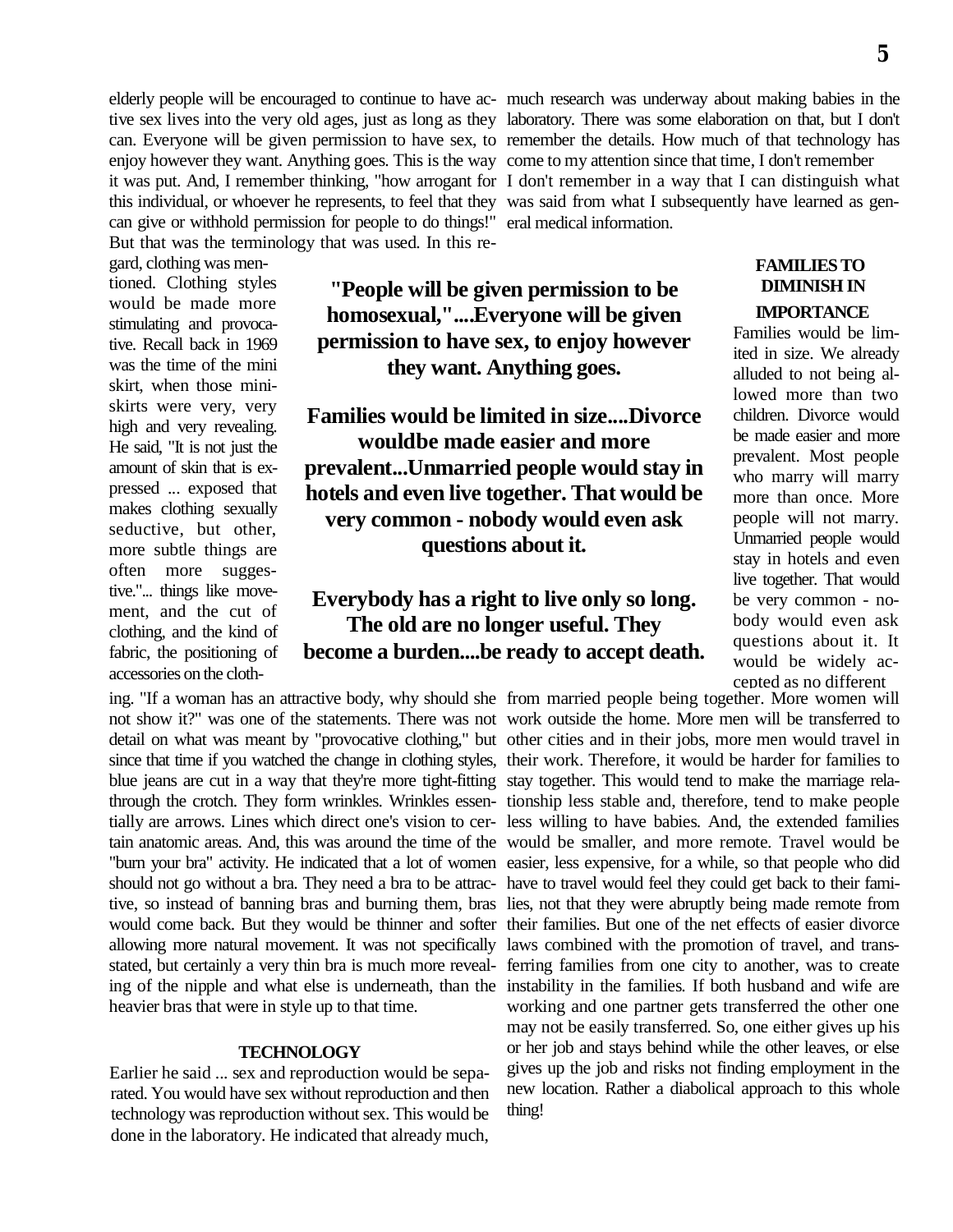to accept death. Most people are. An arbitrary age limit pill." could be established. After all, you have a right to only so many steak dinners, so many orgasms, and so many good pleasures in life. And after you have had enough of them and you're no longer productive, working, and contributing, then you should be ready to step aside for the next

generation. Some things that would help people realize that they had lived long enough, he mentioned several of these - I don't remember them all - here are a few - use of very pale printing ink on forms that people ... are necessary to fill out, so that older people wouldn't be able to read the pale ink as easily and would need to go to younger people for help. Automobile traffic patterns - there would be more highspeed traffic lanes ... traffic patterns that would ... that older people with their slower reflexes would have trouble dealing with and thus, tend to lose some of their independence.

#### **LIMITING ACCESS TO AFFORDABLE MEDICAL CARE MAKES ELIMINATING ELDERLY EASIER**

A big item ... was

rated at some length was the cost of medical care would be made burdensomely high. Medical care would be connected very closely with one's work but also would be made very, very high in cost so that it would simply be unavailable to people beyond a certain time. And unless they had a remarkably rich, supporting family, they would just have to do without care. And the idea was that if everybody says, "Enough! What a burden *it* is on the young to try to maintain the old people," then the young would become agreeable to helping Mom and Dad along the way, provided this was done humanely and with dignity. And

**EUTHANASIA AND THE "DEMISE PILL"**  then the example was - there could be like a nice, farewell Everybody has a right to live only so long. The old are no party, a real celebration. Mom and Dad had done a good longer useful. They become a burden. You should be ready job. And then after the party's over they take the "demise

#### **PLANNING THE CONTROL OVER MEDICINE**

The next topic is Medicine. There would be profound changes in the practice of medicine. Overall, medicine would be much more

**...the cost of medical care would be made burdensomely high. Medical care would be connected very closely with one's work but also would be made very, very high in cost so that it would simply be unavailable to people beyond a certain time.**

**...there could be like a nice, farewell party, a real celebration. Mom and Dad had done a good job. And then after the party's over they take the "demise pill."**

**...medicine would be much more tightly controlled....We have other ways to control health care....all health care delivery would come under tight control.**

**Costs would be forced up so that people won't be able to afford to go without insurance.... everybody's made dependent on insurance. And if you don't have insurance then you pay directly; the cost of your care is enormous.**

tightly controlled. The observation was made, "Congress is not going to go along with national health insurance. That" (in 1969), he said, "is now, abundantly evident. But it's not necessary. We have other ways to control health care." These would come about more gradually, but all health care delivery would come under tight control. Medical care would be closely connected to work. If you don't work or can't work, you won't have access to medical care. The days of hospitals giving away free care would gradually wind down, to where it was virtually nonexistent. Costs would be forced up so that people won't be able to afford to go without insurance. People pay... you pay for it, you're entitled to it.. It was only subsequently that I began to realize the

extent to which you would not be paying for it. Your medical care would be paid for by others. And therefore you would gratefully accept, on bended knee, what was offered to you as a privilege. Your role being responsible for your own care would be diminished. As an aside here, this is not something that was developed at that time ... I didn't understand it at the time as an aside, the way this works, everybody's made dependent on insurance. And if you don't have insurance then you pay directly; the cost of your care is enormous. The insurance company, however, paying for your care, does not pay that same amount.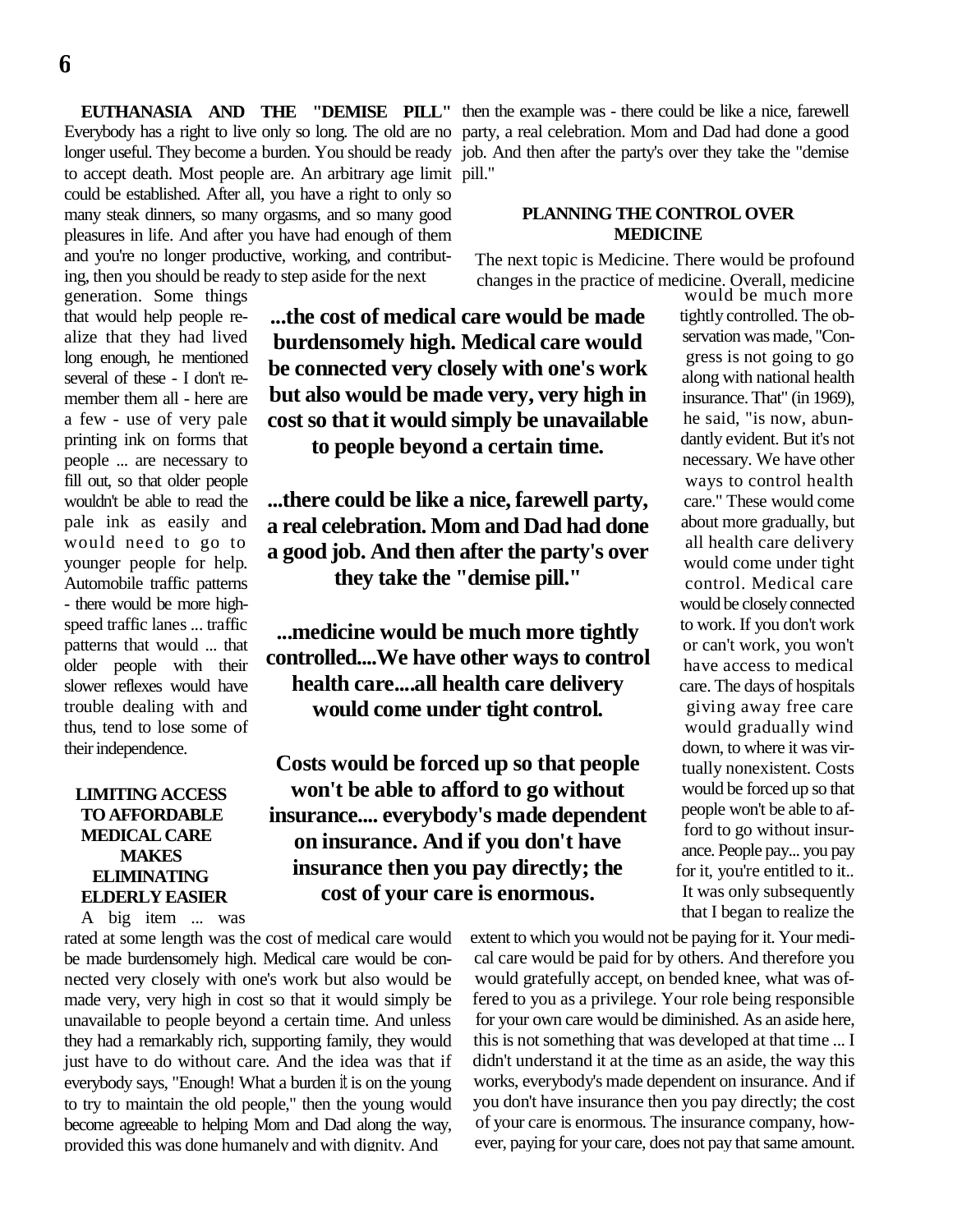If you are charged, say, \$600 for the use of an operating tion of criminal was not given. room, the insurance company does not pay \$600 on your part. They pay \$300 or \$400. And that differential in billing has the desired effect: It enables the insurance company to pay for that which you could never pay for. They get a discount that's unavailable to you. When you see your bill you're grateful that the insurance company could do that. And in this way you are dependent, and virtually required to have insurance. The whole billing is fraudulent. Anyhow, continuing on now, ... access to hospitals would be tightly controlled. Identification would be needed to get into the building. The security in and around hospitals would be established and gradually increased so that

nobody without identification could get in or move around inside the building. Theft of hospital equipment, things like typewriters and microscopes and so forth would be "allowed" and exaggerated; reports of it would be exaggerated so that this would be the excuse needed to establish the need for strict security, until people got used to it. And anybody moving about the hospital would be required to wear an identification badge with photograph and... telling why he was there ... employee or lab technician or visitor or

**The whole billing is fraudulent....access to hospitals would be tightly controlled.**

**This need for ID...would start in small ways: hospitals, some businesses, but gradually expand to include everybody in all places!**

**The solo practitioner would become a thing of the past. A few die-hards might try to hold out, but most doctors would be employed by an institution of one kind or another.**

**The term HMO was not used at that time, but as you look at HMOs you see this is the way that medical care is being taken over...**

## **Ultimately, there would be no room at all for the solo practitioner after the system is entrenched.**

whatever. This is to be brought in gradually, getting ev- more and more acceptable, doctors would more and more than the medical well-being of the criminal. The defini-would suffer a great loss of income. They'd be able to

erybody used to the idea of identifying themselves - until become employees rather than independent contractors. it was just accepted. This need for ID to move about would And along with that, of course, unstated but necessary, is start in small ways: hospitals, some businesses, but gradu-the employee serves his employer, not his patient. So that's ally expand to include everybody in all places! It was ... and we've already seen quite a lot of that in the last 20 observed that hospitals can be used to confine people ... years. And apparently more on the horizon. The term for the treatment of criminals. This did not mean, neces- HMO was not used at that time, but as you look at HMOs sarily, medical treatment. At that ... at that time I did not you see this is the way that medical care is being taken know the word "Psycho-Prison" - is in the Soviet Union, over since the National Health Insurance approach did but, without trying to recall all the details, basically, he not get through the Congress. A few die-hard doctors may was describing the use of hospitals both for treating the try to make a go of it, remaining in solo practice, remainsick, and for confinement of criminals for reasons other ing independent, (which, parenthetically, is me). But they

#### **ELIMINATION OF PRIVATE DOCTORS**

The image of the doctor would change. No longer would the ... he be seen as an individual professional in service to individual patients. But the doctor would be gradually recognized as a highly skilled technician - and his job would change. The job is to include things like executions by lethal injection. The image of the doctor being a powerful, independent person would have to be changed. And he went on to say, "Doctors are making entirely too much money. They should advertise like any other product." Lawyers would be advertising too. Keep in mind,

> this was an audience of doctors; being addressed by a doctor. And it was interesting that he would make some rather insulting statements to his audience without fear of antagonizing us. The solo practitioner would become a thing of the past. A few diehards might try to hold out, but most doctors would be employed by an institution of one kind or another. Group practice would be encouraged, corporations would be encouraged, and then once the corporate image of medical care ... as this gradually became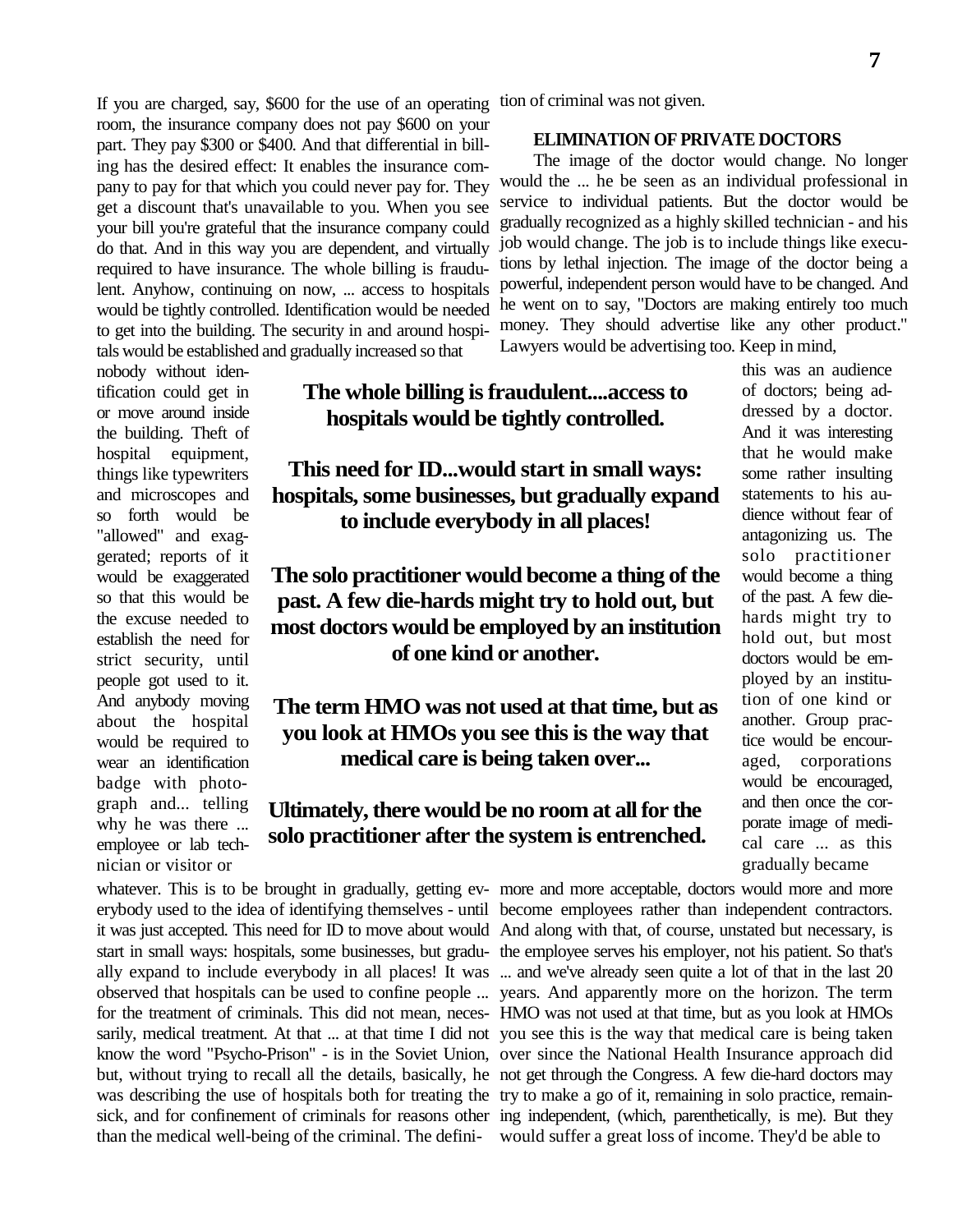scrape by, maybe, but never really live comfortably as would those who were willing to become employees of the system. Ultimately, there would be no room at all for the solo practitioner after the system is entrenched.

#### **NEW DIFFICULT TO DIAGNOSE AND UNTREATABLE DISEASES**

Next heading to talk about is Health and Disease. He said there would be new dis-

eases to appear which had not ever been seen before. Would be very difficult to diagnose and be untreatable - at least for a long time. No elaboration was made on this, but I remember, not long after hearing this presentation, when I had a puzzling diagnosis to make, I would be wondering, "is this was what he was talking about? Is this a case of what he was talking about?" Some years later, as AIDS ultimately developed, I think AIDS was at least one example of what he was talking about. I now think that AIDS probably was a manufactured disease.

#### **INDUCING HEART ATTACKS AS A FORM OF ASSASSINATION**

Another very interesting thing was heart attacks. He said, "There is now a way to simulate a real heart attack. It can be used as a means of assassination." Only a very skilled pathologist who knew exactly what to look for at an autopsy, could distinguish this from the real thing. I thought that was a very surprising and shocking thing to hear from

**...would be new diseases to appear which had not ever been seen before. Would be very difficult to diagnose and be untreatable - at least for a long time.**

**"We can cure almost every cancer right now. Information is on file in the Rockefeller Institute, if it's ever decided that it should be released. But consider - if people stop dying of cancer, how rapidly we would become overpopulated."**

**"There is now a way to simulate a real heart attack. It can be used as a means of assassination." Only a very skilled pathologist who knew exactly what to look for at an autopsy, could distinguish this from the real thing.**

#### **SUPPRESSING CANCER CURES AS A MEANS OF POPU-LATION CONTROL**

Cancer. He said. "We can

**...people would have to eat right and exercise right to live as long as before. Most won't.**

cure almost every cancer right now. Information is on file in the Rockefeller Institute, if it's ever decided that it should be released. But consider - if people stop dying of cancer, how rapidly we would become overpopulated. You may as well die of cancer as something else." Efforts at cancer treatment would be geared more toward comfort than toward cure. There was some statement that ultimately the cancer cures which were being hidden in the Rockefeller Institute would come to light because independent researchers might bring them out, despite these efforts to suppress them. But at least for the time being, letting people die of cancer was a good thing to do because it would slow down the problem of overpopulation.

cure, really still stand out sharply in my memory, because they were so shocking, and, at that time, seemed to me out of character. He then went on to talk about nutrition and exercise sort of in the same framework. People would not have to ... people would have to eat right and exercise right to live as long as before. Most won't. This in the connection of nutrition, there was no specific statement that I can recall as to particular nutrients that would be either inadequate or in excess. In retrospect, I tend to think he meant high salt diets and high fat diets would predispose toward high blood pressure and premature arteriosclerotic heart disease. And that if people who were too dumb or too lazy to exer-

this particular man at that particular time. This, and the business of the cancer

fats go up and predispose to disease. And he said something about diet information - about proper diet - would be widely available, but most people, particularly stupid people, who had no right to continue living anyway, they would ignore the advice and just go on and eat what was convenient and tasted good. There were some other unpleasant things said about food. I just can't recall what they were. But I do remember of ... having reflections about wanting to plant a garden in the backyard to get around whatever these contaminated foods would be. I regret I don't remember the details ... the rest of this ... about nutrition and hazardous nutrition. With regard to

cise as they should then their dietary ... their circulating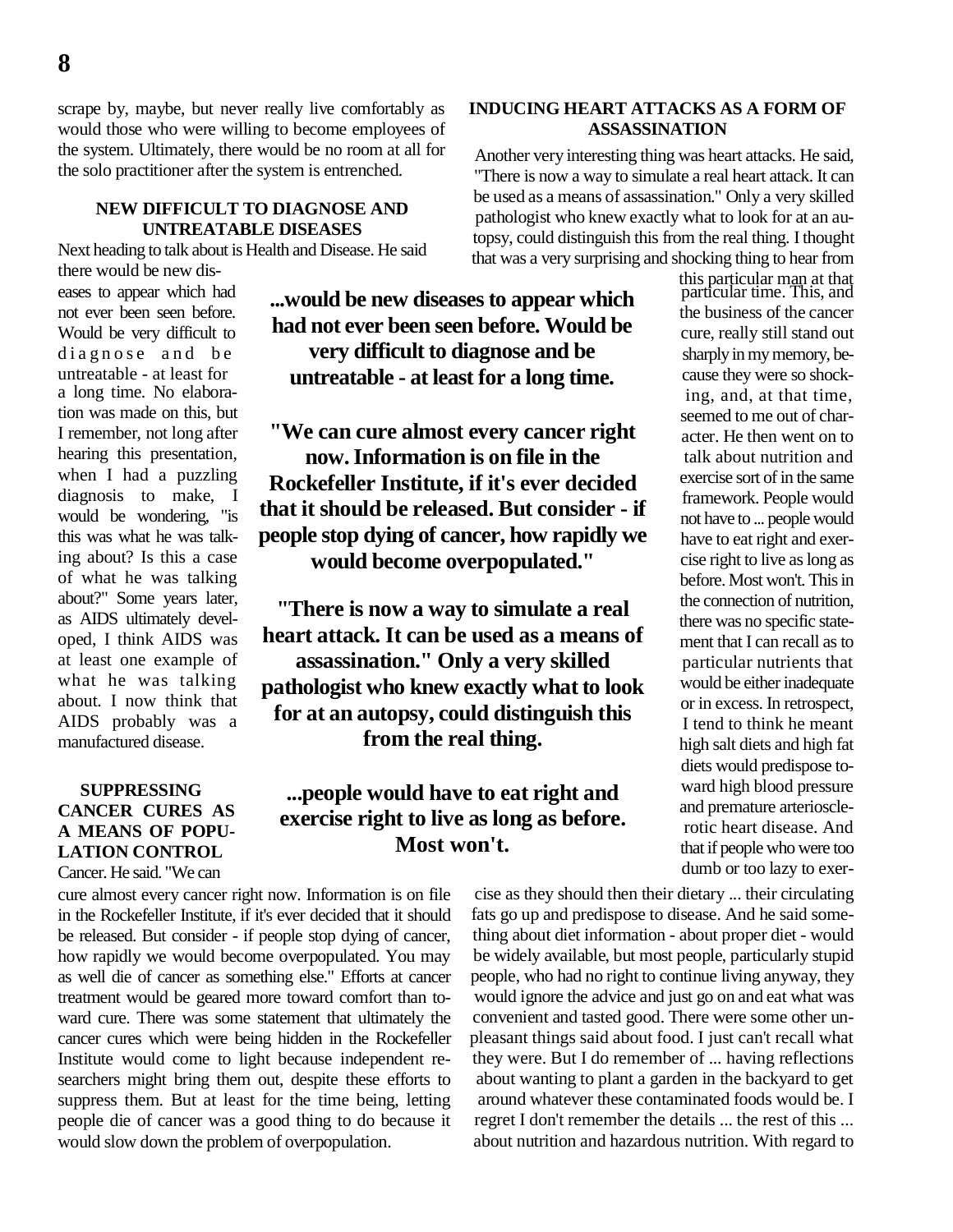Exercise. He went on to say that more people would be you want to live longer. exercising more, especially running, because everybody can run. You don't need any special equipment or place. You can run wherever you are. As he put it. "people will be running all over the place." And in this vein, he pointed out how supply produces demand. And this was in refer-Somewhere along in here there was also something about ence to athletic clothing and equipment. As this would be made more widely available and glamorized, particularly as regards running shoes, this would stimulate people to

develop an interest in running and ... as part of a whole sort of public propaganda campaign. People would be encouraged then to buy the attractive sports equipment and to get into exercise. Again ... well in connection with nutrition he also mentioned that public eating places would rapidly increase. That ... this had a connection with the family too. As more and more people eat out, eating at home would become less important. People would be less dependent on their kitchens at home. And then this also connected to convenience foods being made widely available - things like you could pop into the microwave. Whole meals would be available prefixed. And of course. we've now seen this ... and some pretty good ones. But this whole different approach to eating out and to ... previ-

ously prepared meals being eaten in the home was predicted at that time to be brought about - convenience foods. The convenience foods would be part of the hazards. Anybody who was lazy enough to want the convenience foods rather than fixing his own also had better be energetic enough to exercise. Because if he was too lazy to exercise and too lazy to fix his own food, then he didn't deserve to live very long. This was all presented as sort of a moral judgment about people and what they should do with their energies. People who are smart, who would learn about nutrition, and who are disciplined enough to eat right and exercise right are better people - and the kind

**...stupid people, who had no right to continue living anyway, they would ignore the advice and just go on and eat what was convenient and tasted good.**

**The convenience foods-would-be part of the hazards. Anybody who was lazy enough to want the convenience foods rather than fixing his own also had better be energetic enough to exercise.**

**The old religions will have to go. Especially Christianity. ...Then a new religion can be accepted for use all over the world. It will incorporate something from all of the old ones to make it more easy for people to accept it,...**

**In order to do this, the Bible will be changed. It will be rewritten to fit the new religion. Gradually, key words will be replaced...**

#### **EDUCATION AS A TOOL FOR ACCELERATING THE ONSET OF PUBERTY AND EVOLUTION**

accelerating the onset of puberty. And this was said in connection with health, and later in connection with education, and connecting to accelerating the process of evo

> lutionary change. There was a statement that "we think that we can push evolution faster and in the direction we want it to go." I remember this only as a general statement. I don't recall if any details were given beyond that.

#### **BLENDING ALL RELIGIONS... THE OLD RELIGIONS WILL HAVE TO GO**

Another area of discussion was Religion. This is an avowed atheist speaking. And he said, "Religion is not necessarily bad. A lot of people seem to need religion, with its mysteries and rituals - so they will have religion. But the major religions of today have to be changed because they are not compatible with the changes to come. The old religions will have to go. Especially Christianity. Once the Roman Catholic

Church is brought down, the rest of Christianity will follow easily. Then a new religion can be accepted for use all over the world. It will incorporate something from all of the old ones to make it more easy for people to accept it, and feel at home in it. Most people won't be too concerned with religion. They will realize that they don't need it.

#### **CHANGING THE BIBLE THROUGH REVISIONS OF KEY WORDS**

In order to do this, the Bible will be changed. It will be rewritten to fit the new religion. Gradually, key words will be replaced with new words having various shades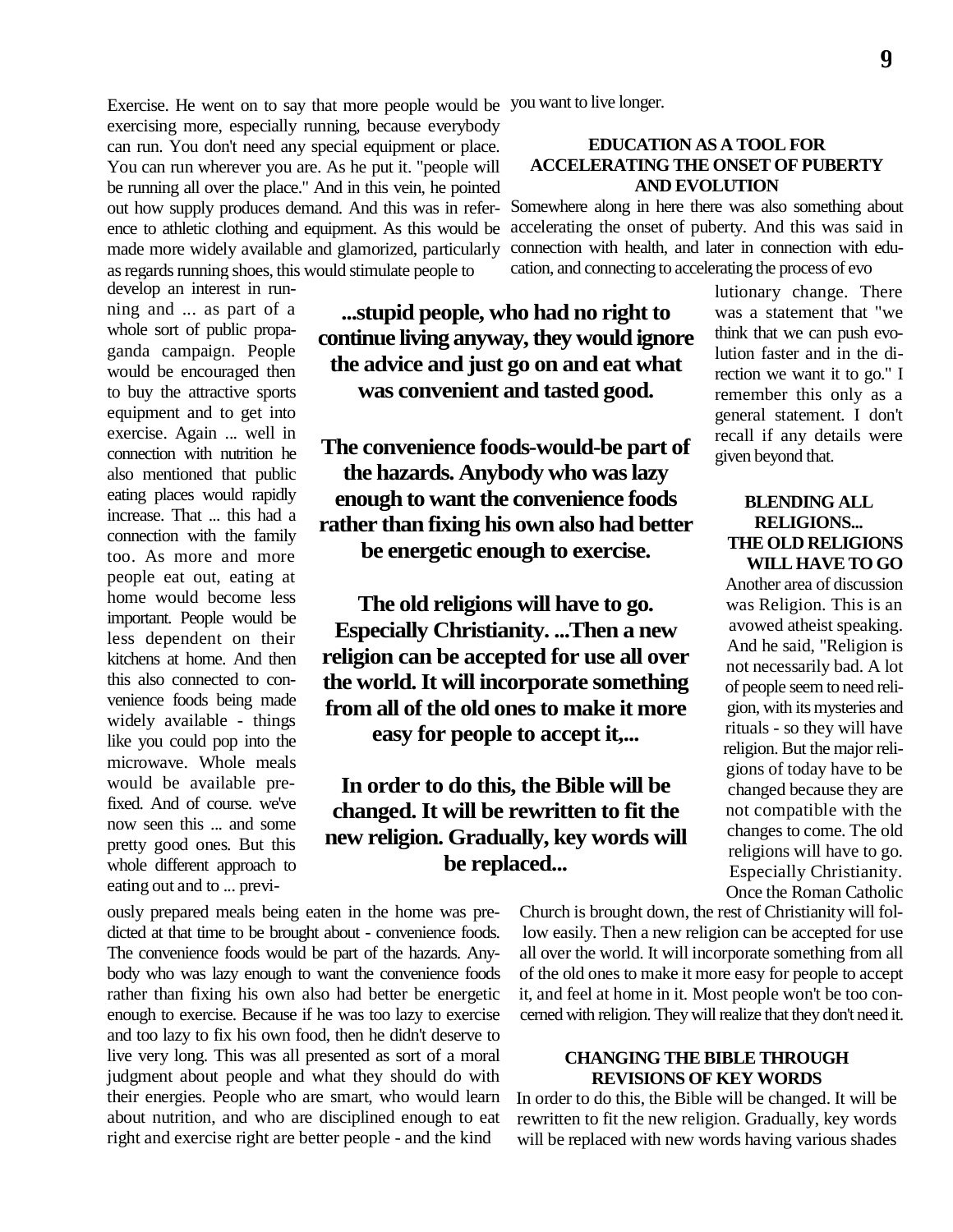of meaning. Then the meaning attached to the new word tion to changing the Bible he said that the classics in Litdon't know if I'm making that clear. But the idea is that

can be close to the old word - and as time goes on, other erature would be changed. I seem to recall Mark Twain's shades of meaning of that word can be emphasized. and writings were given as one example. But he said, the cathen gradually that word replaced with another word." I sual reader reading a revised version of a classic would never even suspect that there was any change. And, some-

system.

everything in Scripture need not be rewritten, just key words replaced by other words. And the variability in meaning attached to any word can be used as a tool to change the entire meaning of Scripture, and therefore make it acceptable to this new religion. Most people won't know the difference; and this was another one of the times where he said, "the few who do notice the difference won't be enough to matter."

**"THE CHURCHES WILL HELP US!"** Then followed one of the most surprising statements of the whole presentation: He said, "Some of you probably think the Churches

## **"Some of you probably think the Churches won't stand for this," and he went on to say, "the churches will help us!"**

**As regards education, he indicated that kids would spend more time in schools, but in many schools they wouldn't learn anything. They'll learn some things, but not as much as formerly.**

**I'm not sure what he said about a long school day, I do remember he said that school was planned to go all summer,...**

## **To get what originally had been in a bachelor's program would now require advanced degrees and more schooling. So that a lot of school time would be just wasted time.**

body would have to go through word by word to even recognize that any change was made in these classics, the changes would be so subtle. But the changes would be such as to promote the acceptability of the new

#### **MORE TIME IN SCHOOLS, BUT THEY "WOULDN'T LEARN ANYTHING."**

As regards education, he indicated that kids would spend more time in schools. but in many schools they wouldn't learn anything. They'll learn some things, but not as much as formerly. Better schools in better areas with better people -their kids will learn more. In the better schools learning would be accelerated. And this is another time where he

won't stand for this," and he went on to say, "the churches will help us!" There was no elaboration on this, it was unclear just what he had in mind when he said, "the churches will help us!" In retrospect I think some of us now can understand what he might have meant at that time. I recall then only of thinking, "no they won't!" and remembering our Lord's words where he said to Peter, "Thou art Peter and upon this rock I will build my Church, and gates of Hell will not prevail against it." So ... yes, some people in the Churches might help. And in the subsequent 20 years we've seen how some people in Churches have helped. But we also know that our Lord's Words will stand, and the gates of Hell will not prevail.

#### **RESTRUCTURING EDUCATION AS A TOOL OF INDOCTRINATION**

Another area of discussion was Education. And one of the things; in connection with education that remember connecting with what he said about religion was in addi-

said, "We think we can push evolution." By pushing kids to learn more he seemed to be suggesting that their brains would evolve, that their offspring would evolve ... sort of pushing evolution ... where kids would learn and be more intelligent at a younger age. As if this pushing would alter their physiology. Overall, schooling would be prolonged. This meant prolonged through the school year. I'm not sure what he said about a long school day, I do remember he said that school was planned to go all summer, that the summer school vacation would become a thing of the past. Not only for schools, but for other reasons. People would begin to think of vacation times year round; not just in the summer. For most people it would take longer to complete their education. To get what originally had been in a bachelor's program would now require advanced degrees and more schooling. So that a lot of school time would be just wasted time. Good schools would become more competitive. I inferred when he said that, that he was including all schools - elementary up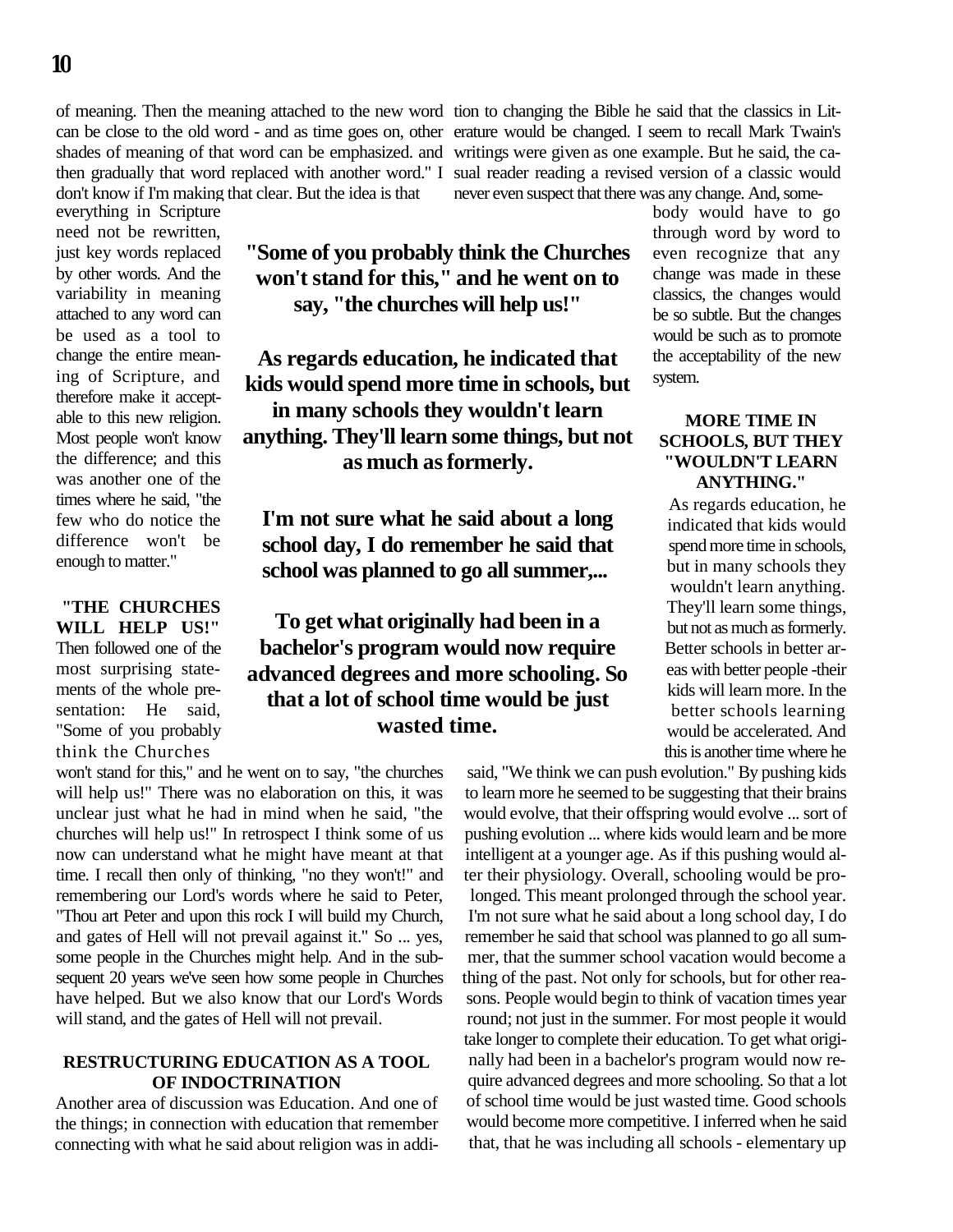Students would have to decide at a younger age what they how to cope with pressures and to survive. There will be would want to study and get onto their track early, if they some help available to students in handling stress, but the would qualify. It would be harder to change to another unfit won't be able to make it. They will then move on to field of study once you get started. Studies would be con- other things." In this connection and later on in the concentrated in much greater depth, but narrowed. You nection with drug abuse and alcohol abuse he indicated wouldn't have access to material in other fields, outside that psychiatric services to help would be increased drayour own area of study, without approval. This seem to matically. In all the pushing for achievement, it was recbe more where he talked about limited access to other

fields ... I seem to recall that as being more at the college level. high school and college level, perhaps. People would be very specialized in their own area of expertise. But they won't be able to get a broad education and won't be able to understand what is going on overall.

#### **CONTROLLING WHO HAS ACCESS**

**TO INFORMATION**  He was already talking about computers in education, and at that time he said anybody who wanted computer access, or access to books that were not directly related to their field of study would have to have a very

**Students would have to decide at a younger age what they would want to study and get onto their track early, if they would qualify. It would be harder to change to another field of study once you get-started-.**

**Education would be lifelong. Adults would be going to school. There'll always be new information that adults must have to keep up. When you can't keep up...**

**In addition to revising the classics, which I alluded to awhile ago ... with revising the Bible, he said, "some books would just disappear from the libraries."**

through college - but I don't recall whether he said that. dents to burn out. He said. "the smartest ones will learn ognized that many people would need help, and the people

> worth keeping around would be able to accept and benefit from that help, and still be super achievers. Those who could not would fall by the wayside and therefore were sort of dispensable - "expendable" I guess is the word I want. Education would be lifelong. Adults would be going to school. There'll always be new information that adults must have to keep up. When you can't keep up anymore, you're too old. This was another way of letting older people know that the time had come for them to move on and take the demise pill. If you got too tired to keep up with your education, or you

denied.

#### **SCHOOLS AS THE HUB OF THE COMMUNITY**

Another angle was that the schools would become more important in people's overall life. Kids in addition to their academics would have to get into school activities unless they wanted to feel completely out of it. But spontaneous activities among kids... the thing that came to my mind when I heard this was - sand lot football and sand lot baseball teams that we worked up as kids growing up. I said the kids wanting any activities outside of school would be almost forced to get them through the school. There would be few opportunities outside. Now the pressures of the accelerated academic program, the accelerated demands. where kids would feel they had to be part of something - one or another athletic club or some school activity - these pressures he recognized would cause some stu-

good reason for so doing. Otherwise, access would be got too old to learn new information, then this was a signal - you begin to prepare to get ready to step aside.

#### **"SOME BOOKS WOULD JUST DISAPPEAR FROM THE LIBRARIES..."**

In addition to revising the classics, which I alluded to awhile ago ... with revising the Bible, he said, "some books would just disappear from the libraries." This was in the vein that some books contain information or contain ideas that should not be kept around. And therefore, those books would disappear. I don't remember exactly if he said how this was to be accomplished. But I seem to recall carrying away this idea that this would include thefts. That certain people would be designated to go to certain libraries and pick up certain books and just get rid of them. Not necessarily as a matter of policy - just simply steal it. Further down the line, not everybody will be allowed to own books. And some books nobody will be allowed to own.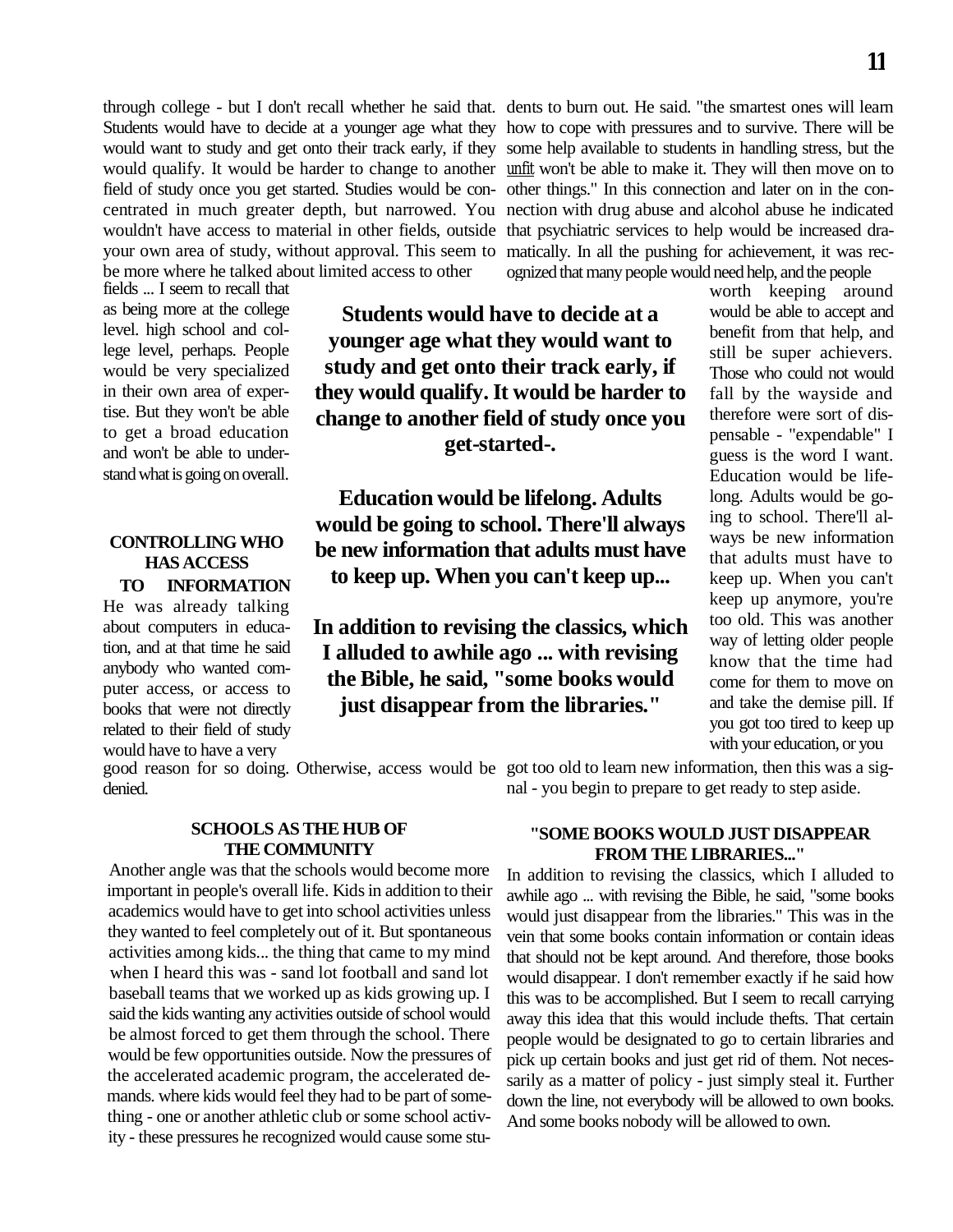#### **CHANGING LAWS**

changed. At that time a lot of States had blue laws about made at the time: "Before the earth was overpopulated, Sunday sales, certain Sunday activities. He said the blue there was a law of the jungle where only the fittest surlaws [Sunday laws] would all be repealed. Gambling laws vived. You had to be able to protect yourself against the would be repealed or relaxed, so that gambling would be elements and wild animals and disease. And if you were increased. He indicated then that governments would get fit you survived. But now we've become so civilized into gambling. We've had a lot of state lotteries pop up we're over civilized - and the unfit are enabled to survive around the country since then. And, at the time, we were only at the expense of those who are more fit." And the already being told that would be the case. "Why should abusive drugs then, would restore, in a certain sense, the all that gambling money be kept in private hands when

the State could benefit from it?" was the rational behind it. But people should be able to gamble if they want to. So it would become a civil activity, rather than a private, or illegal activity. Bankruptcy laws would be changed. I don't remember the details, but just that they would be. And I know subsequent to that time they have been. Antitrust laws would be changed, or be interpreted differently, or both. In connection with the changing anti-trust laws, there was some

## **Gambling laws would be repealed or relaxed, so that gambling would be increased. He indicated then that governments would get into gambling.**

**...the increased availability of drugs would provide a sort of law of the jungle whereby the weak and the unfit would be selected out.**

**The same thing would happen with alcohol.**

## **Not everybody should be free to travel way they do now in the United States. People don't have a need to travel that way.**

statement that in a sense, competition would be increased. fore use and abuse more alcohol. Drunk driving would But this would be increased competition within otherwise become more of a problem; and stricter rules about drivcontrolled circumstances. So it's not a free competition. I ing under the influence would be established so that more recall of having the impression that it was like competi- and more people would lose their privilege to drive. tion but within members of a club. There would be nobody outside the club would be able to compete. Sort of like teams competing within a professional sports league ... if you're the NFL or the American or National Baseball Leagues - you compete within the league but the league is all in agreement on what the rules of competition are - not a really free competition.

#### **THE ENCOURAGEMENT OF DRUG ABUSE TO CREATE A JUNGLE ATMOSPHERE**

Drug use would he increased. Alcohol use would be increased. Law enforcement efforts against drugs would be increased. On first hearing that it sounded like a contradiction. Why increase drug abuse and simultaneously increase law enforcement against drug abuse? But the idea is that, in part, the increased availability of drugs would

Another area of discussion was laws that would be the unfit would be selected out. There was a statement provide a sort of law of the jungle whereby the weak and law of the jungle, and selection of the fittest for survival.

> and law enforcement efforts would tend to keep drugs in the public consciousness. And would also tend to reduce this unwarranted American complacency that the world is a safe place, and a nice place.

News about drug abuse

**ALCOHOL ABUSE**  The same thing would happen with alcohol. Alcohol abuse would be both promoted and demoted at the same time The vulnerable and the weak would respond to the promotions and there-

#### **RESTRICTIONS ON TRAVEL**

This also had connection with something we'll get to later about overall restrictions on travel. Not everybody should be free to travel the way they do now in the United States. People don't have a need to travel that way. It's a privilege! It was kind of the high-handed the way it was put. Again, much more in the way of psychological services would be made available to help those who got hooked on drugs and alcohol. The idea being, that in order to promote this - drug and alcohol abuse to screen out some of the unfit - people who are otherwise are pretty good also would also be subject to getting hooked. And if they were really worth their salt they would have enough sense to seek psychological counseling and to benefit from it. So this was presented as sort of a redeeming value on the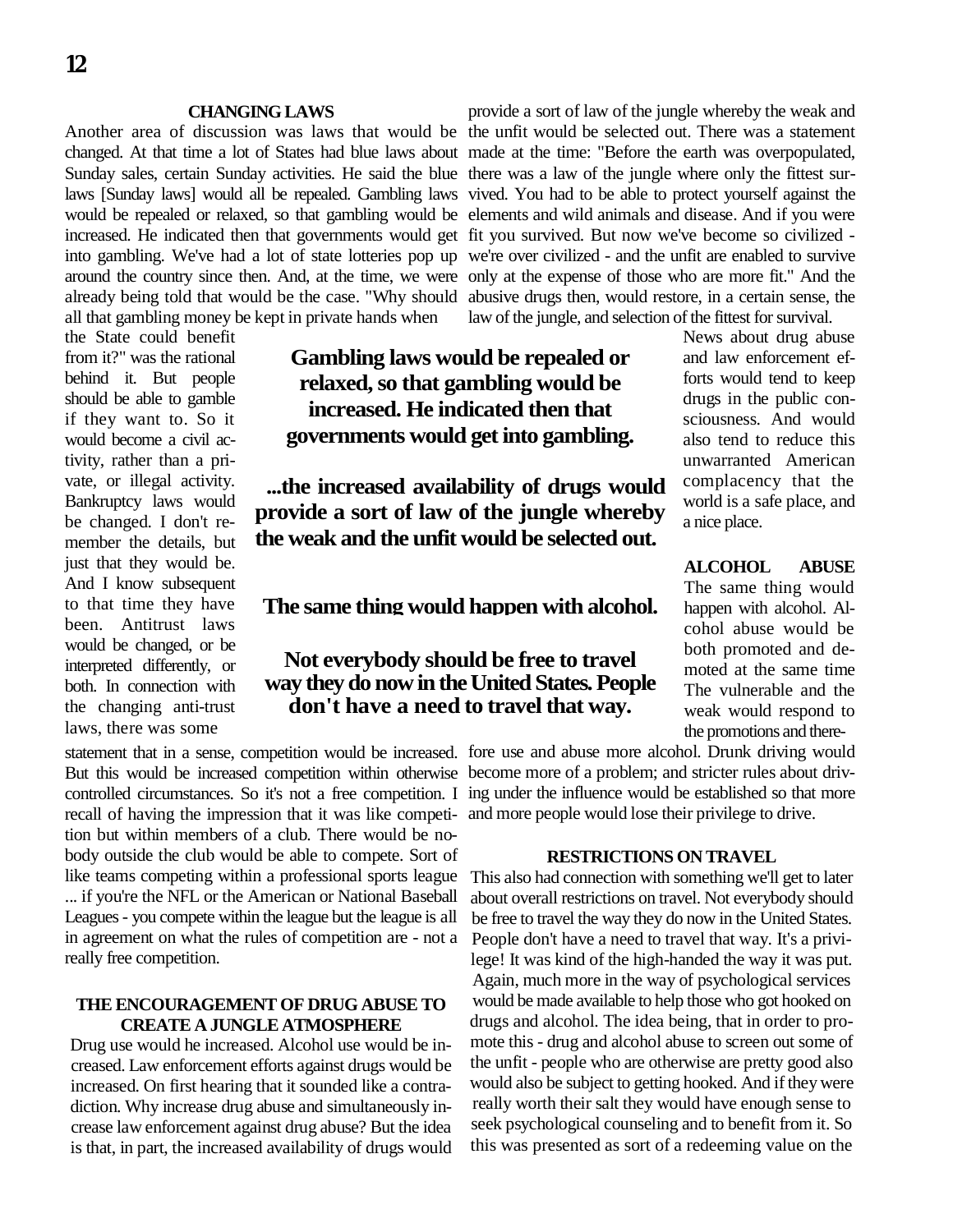think we're bad in promoting these evil things - but look ery part of the city would be slums. how nice we are - we're also providing a way out!"

#### **THE NEED FOR MORE JAILS, AND USING HOSPITALS AS JAILS**

More jails would be needed. Hospitals could serve as jails. Some new hospital construction would be designed so as to make them adaptable to jail-like use.

#### **Tape II**

#### **NO MORE SECURITY**

Nothing is permanent. Streets would be rerouted, renamed. Areas you had not seen in a while would become unfa- miliar. Among other things,

this would contribute to older people feeling that it was time to move on, people would feel they couldn't even keep up with the changes in areas that were once familiar. Vacant buildings would be allowed to stand empty and deteriorate, and streets would be allowed to deteriorate in certain localities. The purpose of this was to provide the jungle, the depressed atmo-

sphere for the unfit. Somewhere in this same connection increased security would be needed in the better areas. it's flexible not rigid." Well, maybe so, we'll wait and

**...buildings and bridges would be made so that they would collapse after a while, there would be more accidents involving airplanes and railroads and automobiles. All of this to contribute to the feeling of insecurity, that nothing was safe.**

## **There was no related sympathy for those who were left behind in the jungle of drugs and deteriorating neighborhoods.**

part of the planners. It was as if he were saying, "you see. Other areas there would be well maintained. Not ev-

#### **CRIME USED TO MANAGE SOCIETY**

There would be the created slums and other areas well maintained. Those people able to leave the slums for better areas then would learn to better appreciate the importance of human accomplishment. This meant that if they left the jungle and came to civilization, so to speak, they could be proud of their own accomplishments that they made it. There was no related sympathy for those who were left behind in the jungle of drugs and deteriorating neighborhoods. Then a statement that was kind of surprising: "We think we can effectively limit crime to the slum areas, so it won't be spread heavily into better ar- eas." I should maybe point

out here that these are obviously not word for word quotations after 20 years, but where I say that I am quoting, I am giving the general drift of what was said close to word for word, perhaps not precisely so. But anyhow I remember wondering, how can he be so confident that the criminal element is going to stay where he wants it to stay? But he went on to say that

he mentioned that buildings and bridges would be made That would mean more police, better coordinated police so that they would collapse after a while, there would be efforts. He did not say so, but I wondered at that time more accidents involving airplanes and railroads and au-about the moves that were afoot to consolidate all the tomobiles. All of this to contribute to the feeling of inse-police departments of suburbs around the major cities. I curity, that nothing was safe. Not too long after this pre-think the John Birch Society was one that was saying sentation, and I think one or two even before in the area "Support your local police, don't let them be consoliwhere I live, we had some newly constructed bridge to dated." and I remember wondering if that was one of the break; another newly constructed bridge defect discov-things he had in mind about security. It was not explicitly ered before it broke, and I remember reading just scat-stated. But anyhow he went on to say there would be a tered incidents around the country where shopping malls whole new industry of residential security systems to dewould fall in right where they were filled with shoppers, velop with alarms and locks and alarms going into the and I remember that one of the shopping malls in our police department so that people could protect their wealth area, the first building I'd ever been in where you could and their well being. Because some of the criminal activity feel this vibration throughout the entire building when there would spill out of the slums into better, more affluent were a lot of people in there, and I remember wondering looking areas that looked like they would be worth burat that time whether this shopping mall was one of the glarizing. And again it was stated like it was a redeeming buildings he was talking about. Talking to construction quality: See we're generating all this more crime but look people and architects about it they would say ' "Oh no, how good we are - we're also generating the means for that's good when the building vibrates like that, that means you to protect yourself against the crime. A sort of repeated thing throughout this presentation was the recog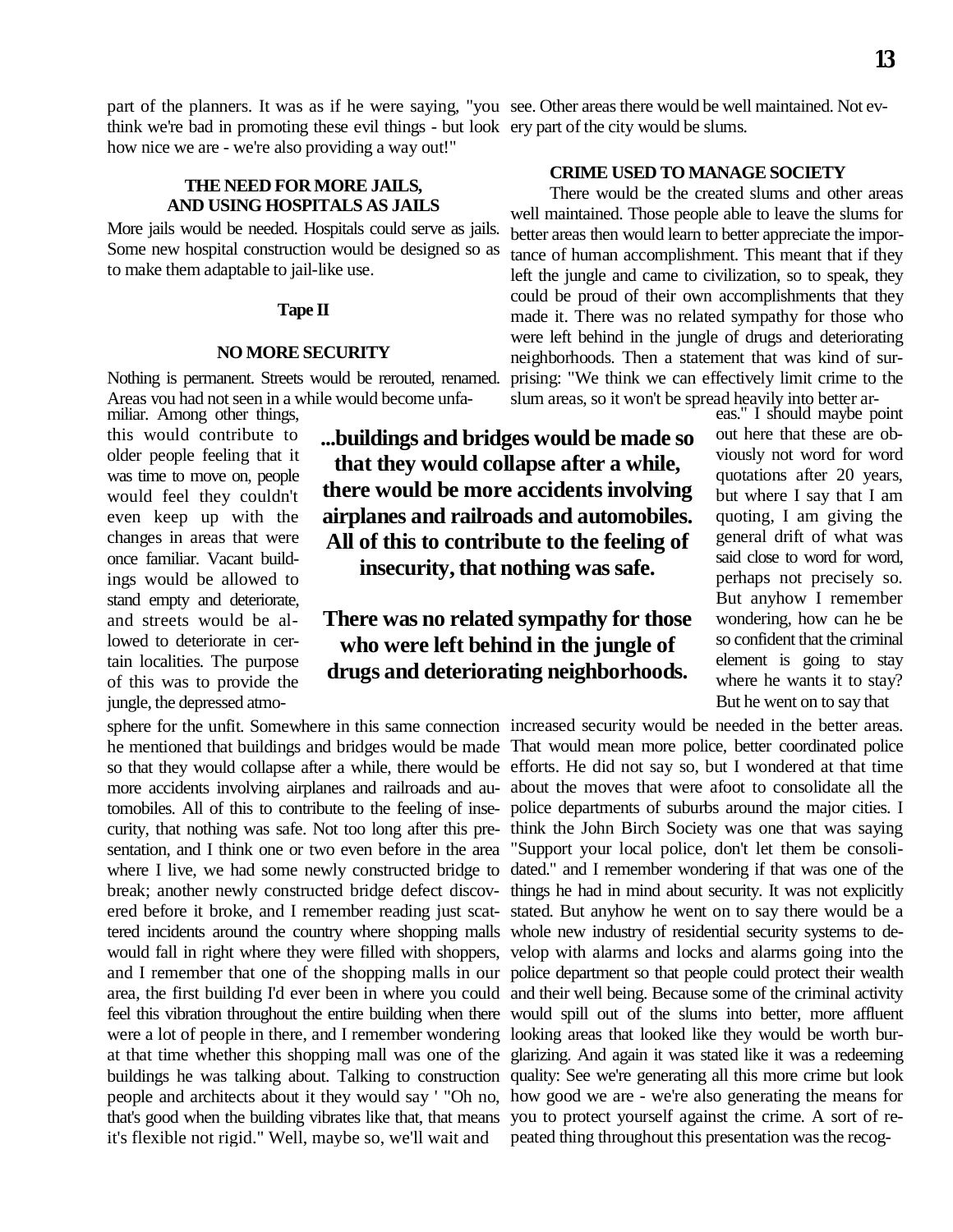nized evil and then the self forgiveness thing, well, see we've given you a way out.

#### **CURTAILMENT OF AMERICAN INDUSTRIAL PRE-EMINENCE**

American industry came under discussion - it was the first that I'd heard the term global interdependence or that notion. The stated plan was that different parts of the world would be assigned different roles of industry and commerce in a unified global system. The continued pre-emi

nence of the United States and the relative independence and selfsufficiency of the United States would have to be changed. This was one of the several times where he said in order to create a new structure, you first have to tear down the old, and American industry was one example of that. Our system would have to be curtailed in order to give other countries a chance to build their industries, because otherwise they would not be able to compete against the United States. And this was especially true of our heavy industries that would be cut back while the same industries were being developed in other countries, notably Japan. And at this point there was some discus-

**The stated plan was that different parts of the world would be assigned different roles of industry and commerce in a unified global system. The continued pre-eminence of the United States and the relative independence and self-sufficiency of the United States would have to be changed....in order to create a new structure, you first have to tear down the old, and American industry was one example of that. Our system would have to be curtailed in order to give other countries a chance to build their industries, because otherwise they would not be able to compete against the United States.**

**The United States was to be kept strong in information, communications, high technology, education and agriculture. The United States was seen as continuing to be sort of the keystone of this global system. But heavy industry would be transported out.**

but I do recall of having the impression, sort of in my imagination, of a surgeon having something fall apart in his hands in the operating room at a critical time Was he including this sort of thing in his discussion? But somewhere in this discussion about things being made deliberately defective and unreliable not only was to tear down patriotism but to be just a little source of irritation to people who would use such things. Again the idea that you not feel terribly secure, promoting the notion that the world isn't a terribly reliable place. The United States was to be kept strong in information, communications, high technology, education and agriculture. The United States was seen as continuing to be sort of the keystone of this global system. But

saying that automobiles would be imported from Japan ments made about heavy industry was that we had had on an equal footing with our own domestically produced enough environmental damage from smoke stacks and automobiles, but the Japanese product would be better. Things would be made so they would break and fall apart, that is in the United States. so that people would tend to redeeming quality for Americans to accept. You took away prefer the imported variety and this would give a bit of a our industry but you saved our environment. So we really boost to foreign competitors. One example was Japanese. didn't lose on it. In 1969 Japanese automobiles, if they were sold here at all I don't remember, but they certainly weren't very popular. But the idea was you could get a little bit disgusted with your Ford, GM or Chrysler product or whatever

sion of steel and particularly automobiles - I remember heavy industry would be transported out. One of the comindustrial waste and some of the other people could put up with that for a while. This again was supposed to be a

because little things like window handles would fall off more and plastic parts would break which had they been made of metal would hold up . Your patriotism about buying American would soon give way to practicality that if you bought Japanese, German or imported that it would last longer and you would be better off. Patriotism would go down the drain then. It was mentioned elsewhere things being made to fall apart too. I don't remember specific items or if they were even stated other than automobiles,

## **SHIFTING POPULATIONS AND ECONOMIES — TEARING THE SOCIAL ROOTS**

**And** along this line there were talks about people losing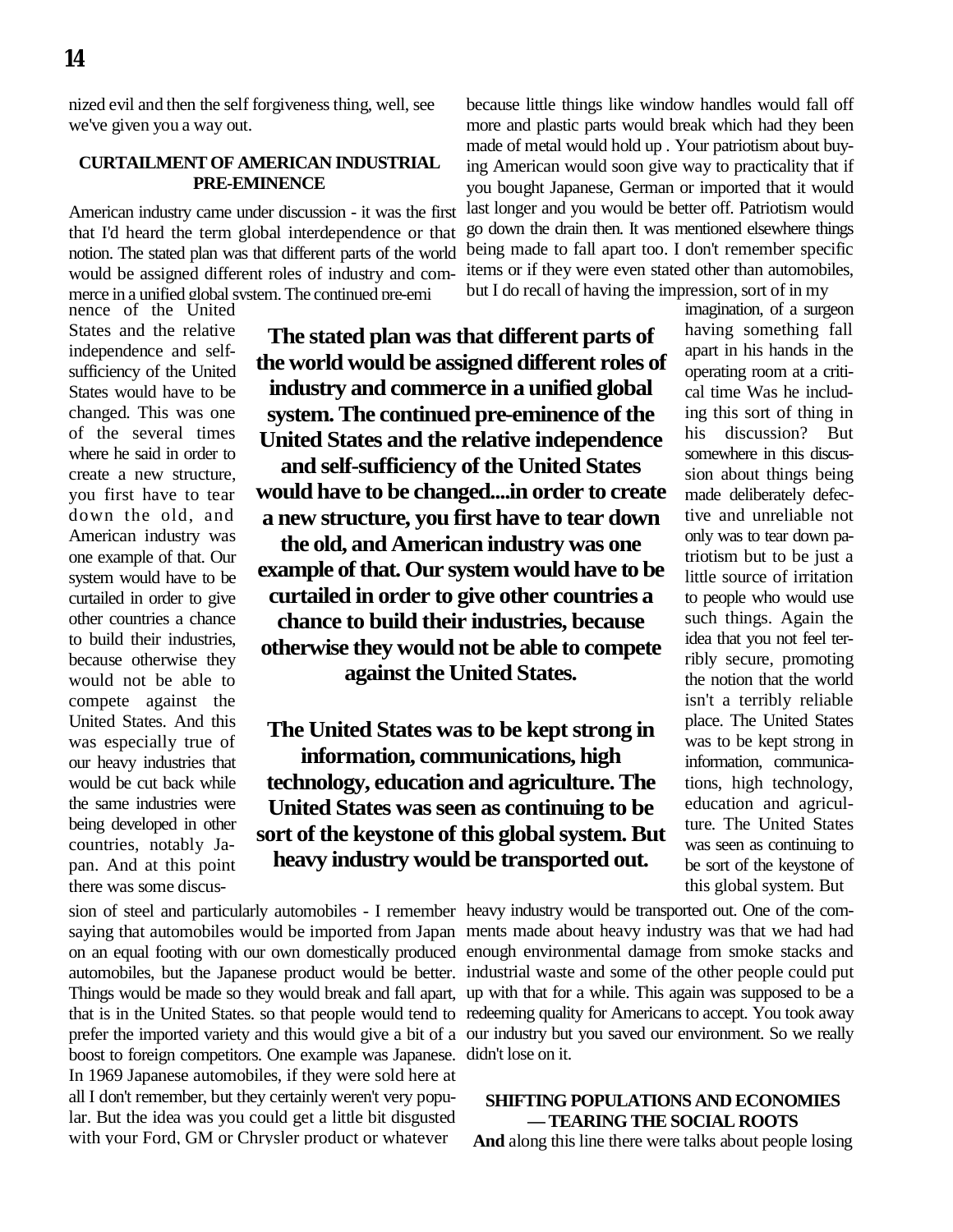roots in their new locations, and traditions are easier to

their jobs as a result of industry and opportunities for you take away industry and people are unemployed and retraining, and particularly population shifts would be poor they will accept whatever change seems, to offer brought about. This is sort of an aside. I think I'll explore them survival, and their morals and their commitment to the aside before I forget it -population shifts were to be things will all give way to survival. That's not my phibrought about so that people would be tending to move losophy, that's the speaker's philosophy. Anyhow, going into the Sun Belt. They would be sort of people without back to industry, some heavy industry would remain, just enough to maintain a sort of a seed bed of industrial skills which could be expanded if

change in a place where there are a lot of transplanted people, as compared to trying to change traditions in a place where people grew up and had an extended family, where they had roots. Things like new medical care systems, if you pick up from a Northeast industrial city and you transplant yourself to the South Sunbelt or Southwest, you'll be more accepting of whatever kind of, for example, controlled medical care you find there than you would accept a change in the medical care system where you had roots and the support of your family. Also in this vein it was mentioned (he used the plural personal pronoun we) we take control first of the port cities - New York, San Francisco, Seattle - the idea being that this is a piece of strategy, the idea being that if you control the port cities with your philosophy and your way of life, the heartland in between has to yield. I can't

**...there were talks about people losing their jobs as a result of industry and opportunities for retraining, and particularly population shifts would be brought about.**

**They would be sort of people without roots in their new locations, and traditions are easier to change in a place where there are a lot of transplanted people,...**

**...we take control first of the port cities - New York, San Francisco, Seattle - the idea being that this is a piece of strategy, the idea being that if you control the port cities with your philosophy and your way of life, the heartland in between has to yield.**

**...some heavy industry would remain, just enough to maintain a sort of a seed bed of industrial skills which could be expanded if the plan didn't work out as it was intended.**

**...one of the upshots of all of this is that with this global interdependence the national identities would tend to be de-emphasized.**

## **We would all become citizens of the world rather than citizens of any one country.**

elaborate more on that but it is interesting. If you look around the most liberal areas of the country and progressively so are the sea coast cities. The heartland, the Midwest, does seem to have maintained its conservatism. But as you take away industry and jobs and relocate people then this is a strategy to break down conservatism. When

of interest because in this area the game of soccer was virtually unknown at that time. I had a few friends who attended an elementary school other than the one I attended where they played soccer at their school, and they were a real novelty. This was back in the 50's. So to hear this man speak of soccer in this area was kind of surpris-

the plan didn't work out as it was intended. So the country would not be devoid of assets and skills. But this was just sort of a contingency plan. It was hoped and expected that the worldwide specialization would be carried on. But, perhaps repeating myself, one of the upshots of all of this is that with this global interdependence the national identities would tend to be de-emphasized. Each area depended on every other area for one or another element of its life. We would all become citizens of the world rather than citizens of any one country.

#### **SPORTS AS A TOOL OF SOCIAL CHANGE**

And along these lines then we can talk about sports. Sports in the United States was to be changed, in part as a way of deemphasizing nationalism. Soccer, a world-wide sport, was to be emphasized and pushed in the United States. This was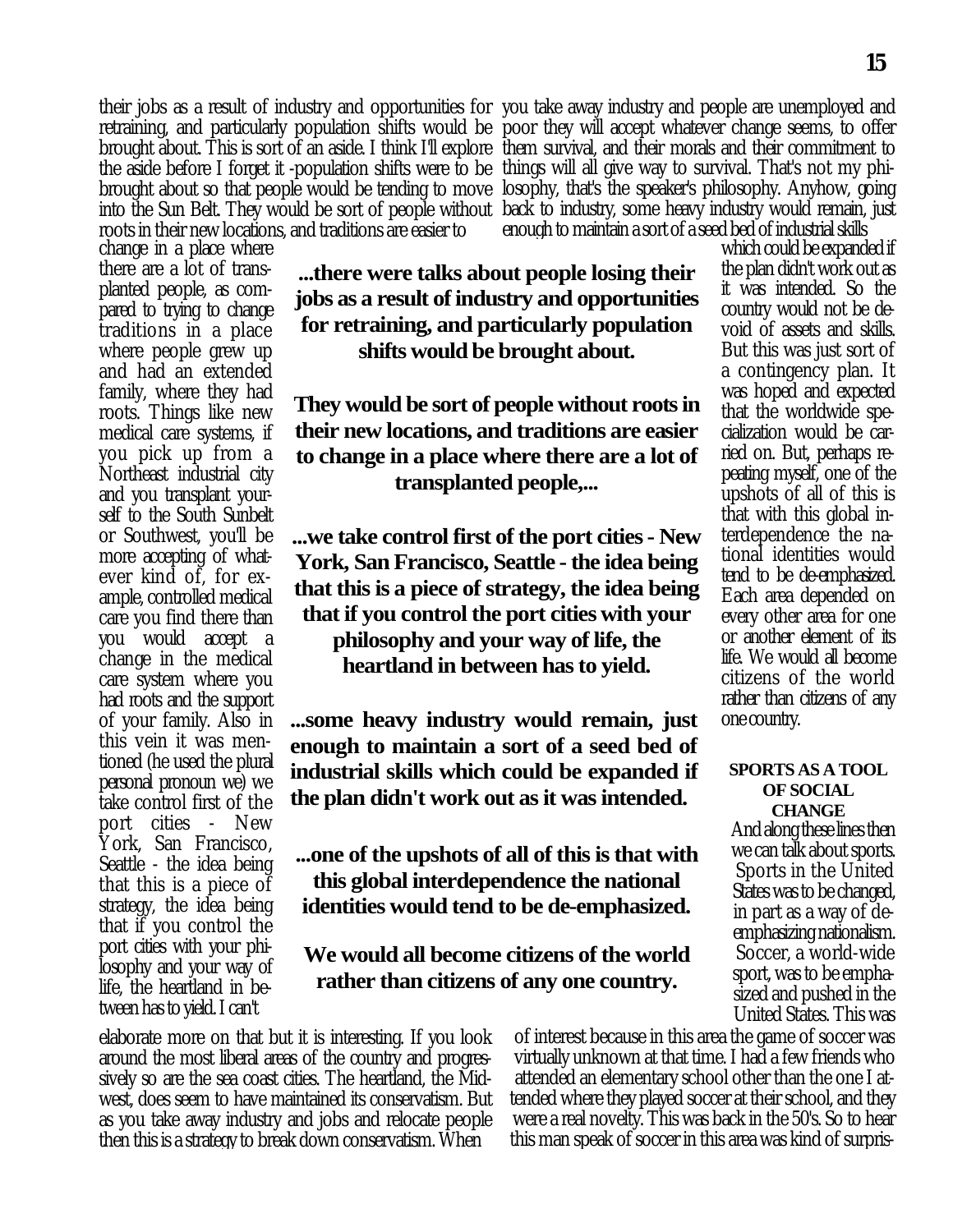ing. Anyhow, soccer is seen as an international sport and do to this changing sports program. But in any event socplay for poor pay so they give up- baseball and go into

would be promoted and the traditional sport of American cer was to be the keystone of athletics because it is albaseball would be de-emphasized and possibly eliminated ready a world wide sport in South America, Europe, and because it might be seen as too American. And he dis-parts of Asia and the United States should get on the bandcussed eliminating this. One's first reaction would be - wagon. All this would foster international competition so well, they pay the players poorly and they don't want to that we would all become citizens of the world to a greater extent than citizens of our own narrow nations.

some other sport or some other activity. But he said that's really not how it works. Actually, the way to break down baseball would be to make the salaries go very high. The idea behind this was that as the salaries got ridiculously high there would be a certain amount of discontent and antagonism as people resented the athletes being paid so much, and the athletes would begin more and more to resent among themselves what other players were paid and would tend to abandon the sport. And these

baseball fields could be used as soccer fields. It wasn't put. said definitely this would have to happen, but if the international flavor didn't come around rapidly enough this could be done. There was some comment along the same lines about football, although I seem to recall he said football would be harder to dismantle because it was so widely played in colleges as well as in the professional leagues and would be harder to tear down. There was something else also about the violence in football that met a psychological need that was perceived, and people have a need for this vicarious violence. So football, for that reason, might be left around to meet that vicarious need. The same thing is true of hockey. Hockey had more of an international flavor and would be emphasized. There was some foreseeable international competition about hockey and particularly soccer. At that time hockey was international between the United States and Canada. I was kind of surprised because I thought the speaker just never impressed me as being a hockey fan, and I am. And it turns out he was not. He just knew about the game and what it would

**Actually, the way to break down baseball would be to make the salaries go very high. The idea behind this was that as the salaries got ridiculously high there would be a certain amount of discontent and antagonism as people resented the athletes being paid so much,...**

**...the idea is that gun ownership is a privilege and not everybody should have guns.**

**Athletics would be pushed for girls. This was intended to replace dolls. Baby dolls would still be around, a few of them,...Dolls would not be pushed because girls should not be thinking about babies and reproduction.**

**GUN CONTROL**  There was some discussion about hunting, not surprisingly. Hunting requires guns and gun control is a big element in these plans. I don't remember the details much, but the idea is that gun ownership is a privilege and not everybody should have guns. Hunting was an inadequate excuse for owning guns and everybody should be restricted in gun ownership. The few privileged people who should be allowed to hunt could maybe rent or borrow a gun from

high salaries also could break the owners and alienate the official quarters rather than own their own. After all, evfans. And then the fans would support soccer and the erybody doesn't have a need for a gun, is the way it was

#### **ELIMINATING FEMININITY, BABY DOLLS & TEA SETS**

Very important in sports was sports for girls. Athletics would be pushed for girls. This was intended to replace dolls. Baby dolls would still be around, a few of them, but you would not see the number and variety of dolls. Dolls would not be pushed because girls should not be thinking about babies and reproduction. Girls should be out on the athletic field just as the boys are. Girls and boys really don't need to be all that different. Tea sets were to go the way of dolls, and all these things that traditionally were thought of as feminine would be de-emphasized as girls got into more masculine pursuits. Just one other things I recall was that the sports pages would be full of the scores of girls teams just right along- there with the boys teams. And that's recently begun to appear after 20 years in our local papers. The girls' sports scores are right along with the boys' sports scores. So all of this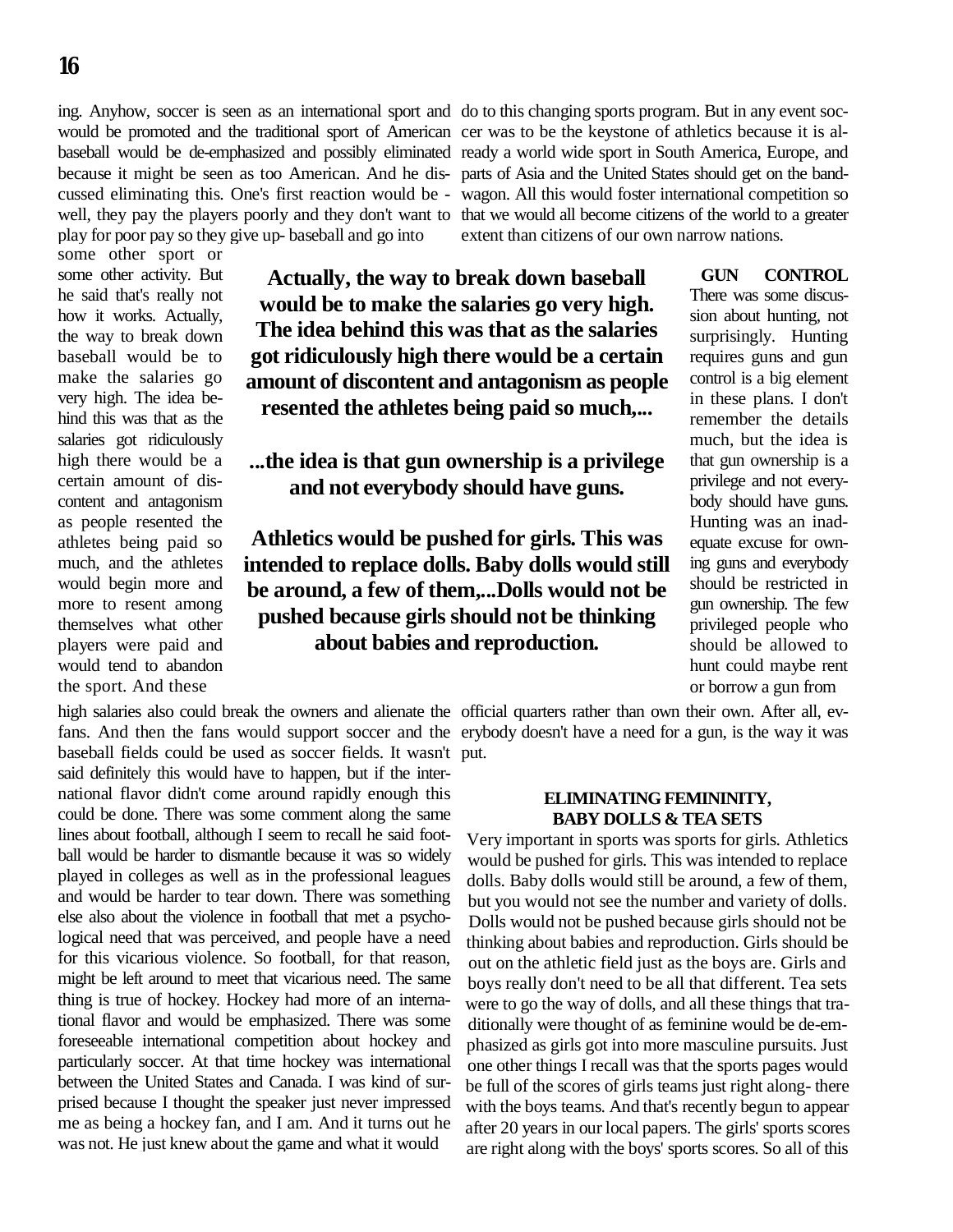an athlete rather than to look forward to being a mother.

#### **SEX AND VIOLENCE INCULCATED THROUGH ENTERTAINMENT**

Entertainment. Movies would gradually be made more explicit as regards sex and

language. After all, sex and rough language are real and why pretend that they are not? There would be pornographic movies in the theaters and on television. VCR's were not around at that time, but he had indicated that these cassettes would be available, and video cassette players would be available for use in the home and pornographic movies would be available for use on these as well as in the neighborhood theater and on your television. He said something like: "you'll see people in the movies doing everything you can think of." He went on to say that all of this is intended to bring sex out in the open. That was another comment that was made several times- the term "sex out in the open."

#### **GRAPHIC VIOLENCE**

Violence would be made

more graphic. This was intended to desensitize people to violence. There might need to be a time when people would witness real violence and be a part of it. Later on it will become clear where this is headed. So there would be more realistic violence in entertainment which would make it easier for people to adjust. People's attitudes toward death would change. People would not be so fearful of it but more accepting of it, and they would not be so aghast at the sight of dead people or injured people. We don't need to have a genteel population paralyzed by what they might see. People would just learn to say, well I don't want that to happen to me. This was the first statement suggesting that the plan includes numerous human casualties which the survivors would see. This particular as-

is to change the role model of what young girls should pect of the presentation came back in my memory very look to be. While she's growing up she should look to be sharply a few years later when a movie about the Lone Ranger came out and I took my very young son to see it and early in the movie were some very violent scenes. One of the victims was shot in the forehead and there was sort of a splat where the bullet entered his forehead and blood and I remember regretting that I took my son and

> **Movies would gradually be made more explicit as regards sex and language.**

**..."you'll see people in the movies doing everything you can think of."**

**Violence would be made more graphic. This was intended to desensitize people to violence. There might need to be a time when people would witness real violence and be a part of it.**

**As regards music, he made a rather straightforward statement like: Music will get worse.**

**Older folks would just refuse to hear the junk that was offered to young people, and the young people would accept the junk because it identified them as their generation and helped them feel distinct from the older generation.**

remember feeling anger toward the doctor who spoke. Not that he made the movie, but he agreed to be part of this movement, and I was repelled by the movie and it brought back this aspect of his presentation very sharply in my memory.

#### **MUSIC WILL GET WORSE**

As regards music, he made a rather straightforward statement like: Music will get worse. In 1969 Rock music was getting more and more unpleasant. It was interesting just his words-the way he expressed it " it would get worse" acknowledging that it was already bad. Lyrics would become more openly sexual. No new sugary romantic music would be publicized like that which had been written before that time. All of the old

music would be brought back on certain radio stations and records for older people to hear, and older folks would have sort of their own radio stations to hear and for younger people, their music as it got worse and worse would be on their stations. He seemed to indicate that one group would not hear the other group's music. Older folks would just refuse to hear the junk that was offered to young people, and the young people would accept the junk because it identified them as their generation and helped them feel distinct from the older generation. I remember at the time thinking that would not last very long because even young kids wouldn't like the junk when they got a chance to hear the older music that was prettier they would gravitate toward it. Unfortunately I was wrong about that,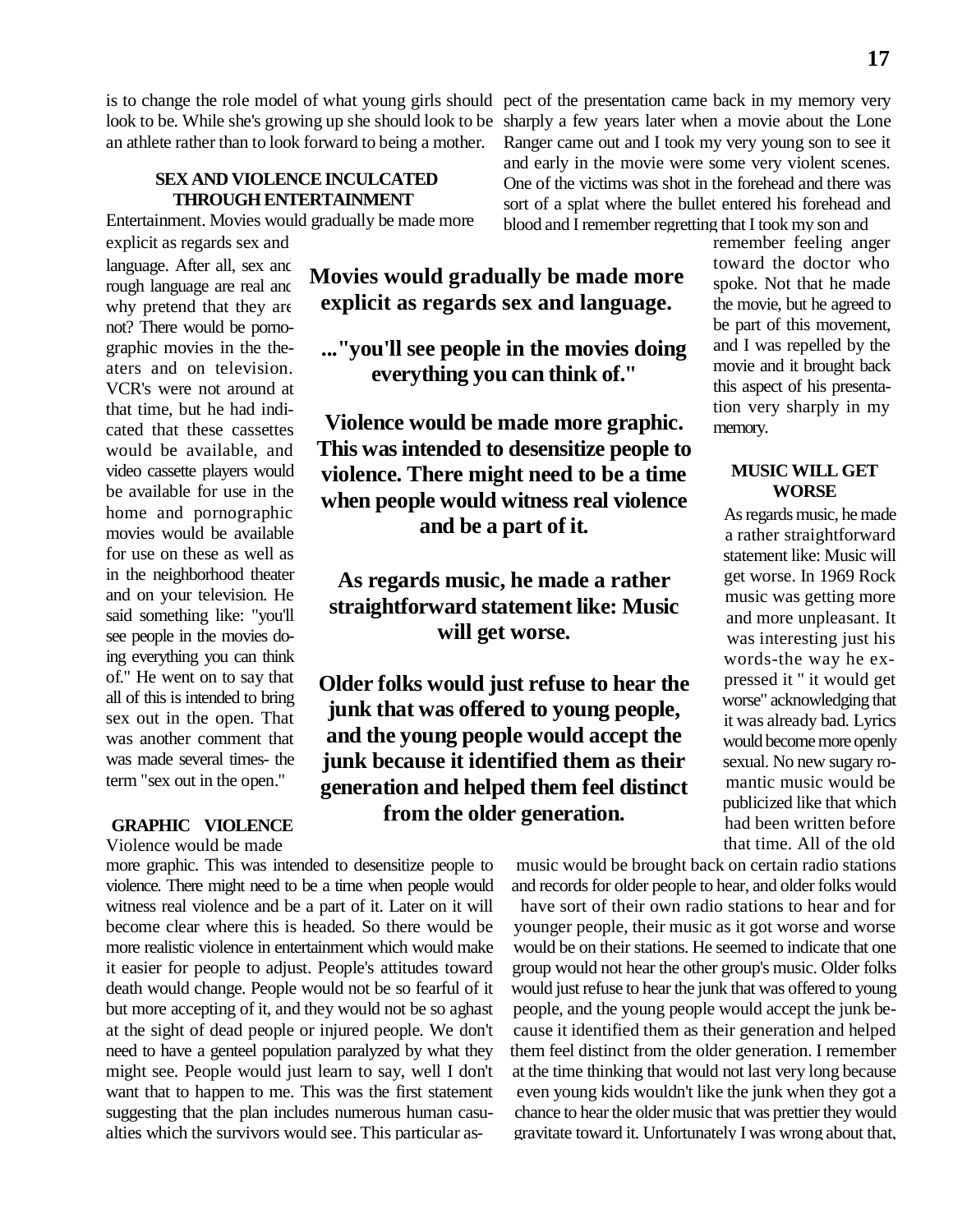when the kids get through their teens and into their 20's some of them improve their taste in music, but unfortunately he was right. They get used to this junk and that's all they want. A lot of them can't stand really pretty music.

#### **ENTERTAINMENT AS A TOOL TO CHANGE THE YOUNG**

He went on to say that the music would carry a message

to the young and nobody would even know the message was there they would just think it was loud music. At the time I didn't understand quite what he meant by that, but in retrospect I think we know now what the messages are in the music for the young. And again he was right. This aspect was sort of summarized with the notion that entertainment would be a tool to influence young people. It won't change the older people, they are already set in their ways, but the changes would all be aimed at the young who are in their formative years and the older generation would be passing.

**...entertainment would be a tool to influence young people. It won't change the older people, they are already set in their ways, but the changes would all be aimed at the young who are in their formative years and the older generation would be passing.**

**...travel then would become very restricted. People would need permission to travel and they would need a good reason to travel.**

## **...everyone would need ID.**

**It was already planned that later on some sort of device would be developed to be implanted under the skin that would be coded specifically to identify the individual.**

Not only could you not change them but they are rela-under the skin that would be coded specifically to identify tively unimportant anyhow. Once they live out their lives the individual. This would eliminate the possibility of false and are gone the younger generation being formed are the ID and also eliminate the possibility of people saying ones that would be important for the future in the 21st "Well, I lost my ID." The difficulty about these skin imcentury. He also indicated all the old movies would be plant that ID was stated to be getting material that would brought back again and I remember on hearing that stay in or under the skin without causing foreign body through my mind ran quickly the memory of a number of reaction whereby the body would reject it or cause infecold movies. I wondered if they would be included, the tion, and that this would have to be material on which ones that I thought I would like to see again. Along with information could be recorded and retrieved by some sort bringing back old music and movies for older people there of scanner while it was not rejected by the body. Silicon were other privileges that would also be accorded older was mentioned. Silicon at that time was thought to be folks: free transportation, breaks on purchases, discounts, well tolerated. It was used to augment breasts. Women tax discounts, - a number of privileges just because they who felt their breasts were too small would get silicon were older. This was stated to be sort of a reward for the implants, and I guess that still goes on. At any rate silicon generation which had grown up through the depression was seen at that time as the promising material to do both: and had survived the rigors of World War II. They had to be retained in the body without rejection and to be able deserved it and they were going to be rewarded with all to retain information retrievable by electronic means. these goodies, and the bringing back of the good old music and the good old movies was going to help ease them through their final years in comfort. Then the presenta-

tion began to get rather grim, because once that generation passed, and that would be in the late 80's and early 90's where we are now, most of that group would be gone and then gradually things would tighten up and the tightening up would be accelerated. The old movies and old songs would be withdrawn, the gentler entertainment would be withdrawn.

## **TRAVEL RESTRIC-TIONS AND**

**IMPLANTED I.D.**  Travel, instead of being easy for old folks, travel then would become very restricted. People would need permission to travel and they would need a good reason to travel. If you didn't have a good reason for your travel you would not be allowed to travel, and everyone would need ID. This would at first be an ID card you would carry on your person and you must show when you are asked for it. It was already planned that later on some sort of device would be developed to be implanted

#### **FOOD CONTROL**

Food supplies would come under tight control. If popula-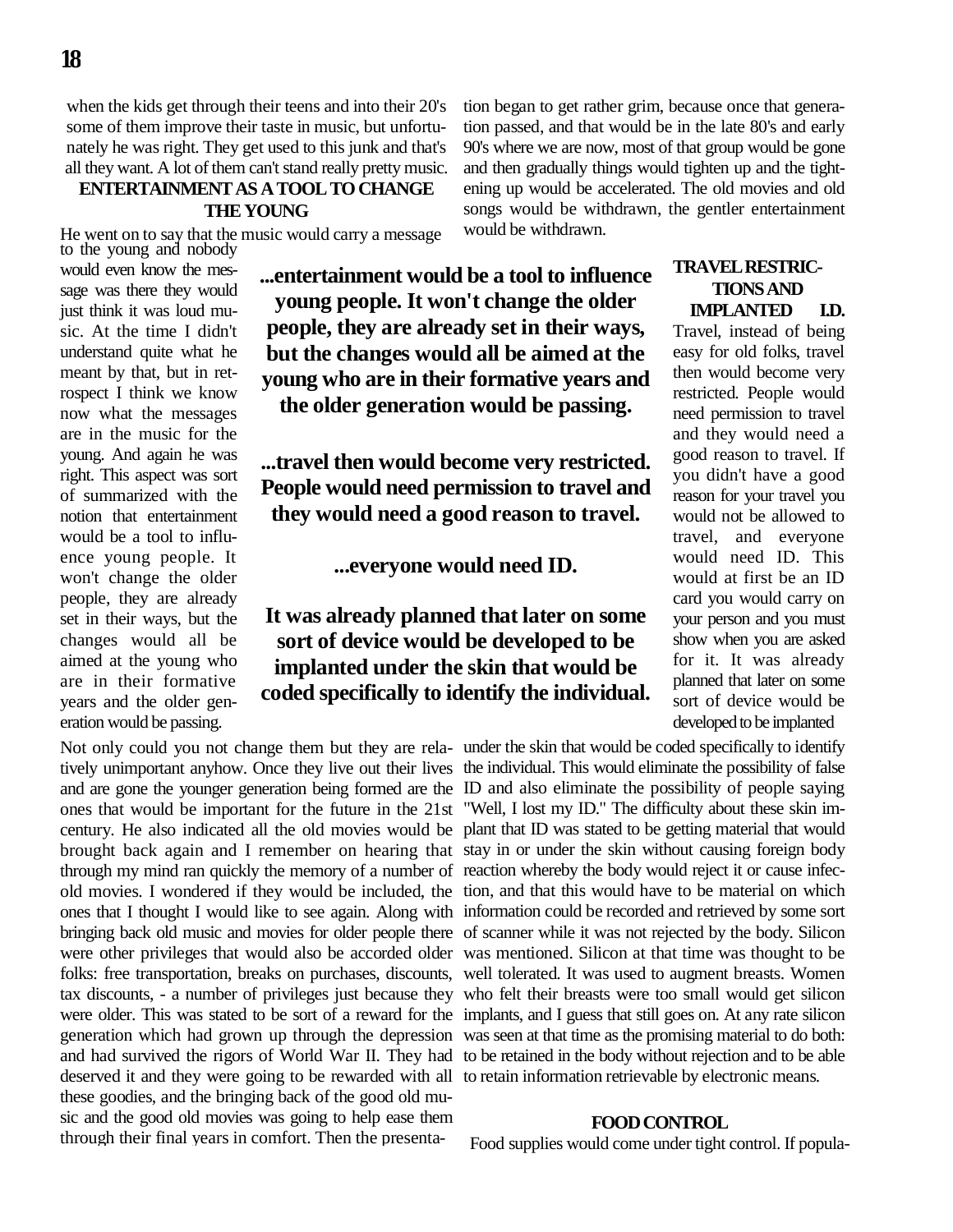tion growth didn't slow down, food shortages could be already possible or very very close to being possible. created in a hurry and people would realize the dangers of overpopulation. Ultimately, whether the population slows down or not the food supply is to be brought under Politics. He said that very few people really know how centralized control so that people would have enough to government really works. Something to the effect that be well-nourished but they would not have enough to support any fugitive from the new system. In other words, if even realize and they carry out plans that have been made you had a friend or relative who didn't sign on, and grow-for them and they think that they are authors of the plans

done under some sort of pretext. In the beginning I mentioned there were two purposes for everything one the ostensible purpose and one the real purpose, and the ostensible purpose here would be that growing your own vegetables was unsafe, it would spread disease or something like that. So the acceptable idea was to protect the consumer but the real idea was to limit the food supply and growing your own food would be illegal. And if you persist in illegal activities like growing your own food, then you're a criminal.

#### **WEATHER CONTROL**

There was a mention then of weather. This was another really striking statement. He said, "We can or soon will be able to control the weather." He said, "I'm not merely referring to dropping iodide crystals

rain or withhold rain in order to influence certain areas or why." and bring them under your control. There were two sides to this that were rather striking. He said, "On the one hand you can make drought during the growing season so that nothing will grow, and on the other hand you can make for very heavy rains during harvest season so the fields are too muddy to bring in the harvest, and indeed one might be able to do both." There was no statement how this would be done. It was stated that either it was

#### **POLITICS**

ing ones own food would be outlawed. This would be But actually they are manipulated in ways they don't unelected officials are influenced in ways that they don't

> **...food shortages could be created in a hurry and people would realize the dangers of overpopulation.**

**...the food supply is to be brought under centralized\_control so that people would have enough to be well-nourished but they would not have enough to support any fugitive from the new system.**

**"We can or soon will be able to control the weather." He said, "I'm not merely referring to dropping iodide crystals into the clouds to precipitate rain that's already there, but REAL control."**

**...to determine the response you want you need only control the kind of data or information that they're presented or the kinds of circumstance that they're in; and being rational people they'll do what you want them to do.**

derstand.

#### **KNOW HOW PEOPLE RESPOND - MAKING THEM DO WHAT YOU WANT**

Somewhere in the presentation he made two statements that I want to insert at this time. I don't remember just where they were made, but they're valid in terms of the general overall view. One statement: "People can carry in their minds and act upon two contradictory ideas at one time, provided that these two contradictory ideas are kept far enough apart." And the other statement is, "You can know pretty well how rational people are going to respond to certain circumstances or to certain information that they encounter. So, to determine the response you want you need only control the kind of data or information that they're

into the clouds to precipitate rain that's already there, but presented or the kinds of circumstance that they're in; REAL control." And weather was seen as a weapon of and being rational people they'll do what you want them war, a weapon of influencing public policy. It could make to do. They may not fully understand what they're doing

#### **FALSIFIED SCIENTIFIC RESEARCH**

Somewhere in this connection, then, was the statement admitting that some scientific research data could be and indeed has been - falsified in order to bring about desired results. And here was said, "People don't ask the right questions. Some people are too trusting." Now this was an interesting statement because the speaker and the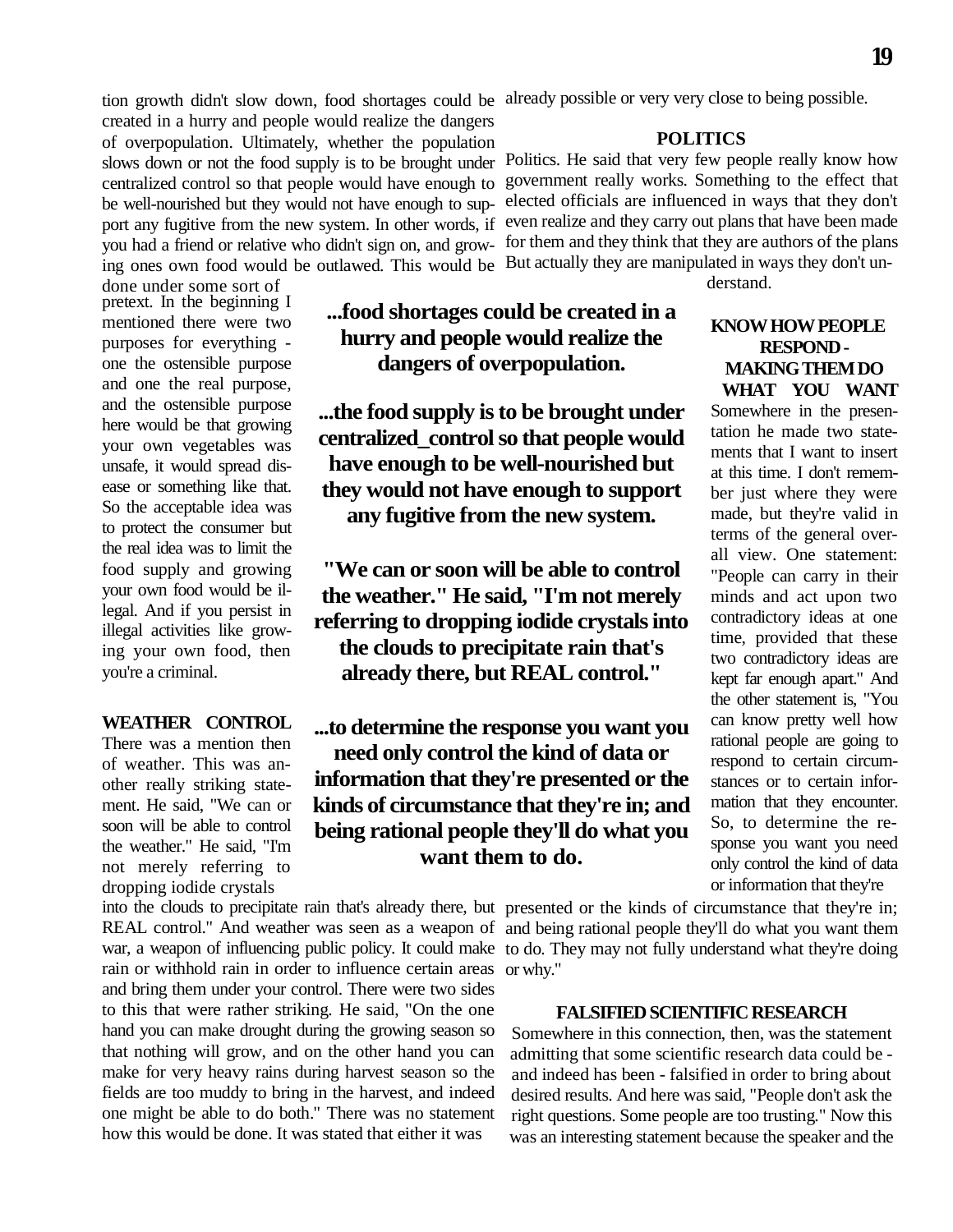audience all being doctors of medicine and supposedly very objectively, dispassionately scientific and science being the be all and end-all ... well to falsify scientific research data in that setting is like blasphemy in the church ... you just don't do that.

#### **ON THE POLITICAL SCENE**

Anyhow, out of all of this was to come the New International Governing Body, probably to come through the U.N. and with a World Court,

but not necessarily through those structures. It could be brought about in other ways. Acceptance of the U.N. at that time was seen as not being as wide as was hoped. Efforts would continue to give the United Nations increasing importance. People would be more and more used to the idea of relinquishing some national sovereignty. Economic interdependence would foster this goal from a peaceful standpoint.. Avoidance of war would foster it from the standpoint of worrying

**...admitting that some scientific research data could be - and indeed has been - falsified in order to bring about desired results.**

**...out of all of this was to come the New International Governing Body, probably to come through the U.N. and with a World Court, but not necessarily through those structures.**

**...people would willingly give up national sovereignty in order to achieve peace, and thereby this would bring in the New International Political System...."If there were too many people in the right places who resisted this, there might be a need to use one or two possibly more - nuclear weapons.**

with nuclear weapons. When you hear that ... he said they might fall into the wrong hands, there was some statement that the possession of nuclear weapons had been tightly controlled, sort of implying that anybody who had nuclear weapons was intended to have them. That would necessarily have included the Soviet Union, if indeed they have them. But I recall wondering at the time, "Are you telling us, or are you implying that this country willingly gave weapons to the Soviets?." At that time that seemed

> like a terribly unthinkable thing to do, much less to admit. The leaders of the Soviet Union seem to be so dependent on the West though, one wonders whether there may have been some fear that they would try to assert independence if they indeed had these weapons. So, I don't know. It's something to speculate about perhaps ... Who did he mean when he said, "If these weapons fall into the wrong hands"? Maybe just terrorists. We'll see. Anyhow, the new system would be brought in, if not by

about hostilities. It was recognized that doing it peaceably was better than doing it by war. It was stated at this point that war is "obsolete." I thought that was an interesting phrase because obsolete means something that once was seen as useful is no longer useful. But war is obsolete ... this being because of the nuclear bombs war is no longer controllable. Formerly wars could be controlled, but if nuclear weapons would fall into the wrong hands there could be an unintended nuclear disaster. It was not stated who the "wrong hands" are. We were free to infer that maybe this meant terrorists, but in more recent years I'm wondering whether the wrong hands might also include people that we've assumed that they've had nuclear weapons all along ... maybe they don't have them. Just as it was stated that industry would be preserved in the United States - a little bit - just in case the world wide plans didn't work out; just in case some country or some other powerful person decided to bolt from the pack and go his own way, one wonders whether this might also be true

peaceful cooperation - everybody willingly yielding national sovereignty -then by bringing the nation to the brink of nuclear war. And everybody would be so fearful as hysteria is created by the possibility of nuclear war that there would be a strong public outcry to negotiate a public peace and people would willingly give up national sovereignty in order to achieve peace, and thereby this would bring in the New International Political System. This was stated and very impressive thing to hear then ... "If there were too many people in the right places who resisted this, there might be a need to use one or two - possibly more - nuclear weapons. As it was put, this would be possibly needed to convince people that "We mean business." That was followed by the statement that, "By the time one or two of those went off then everybody - even the most reluctant - would yield." He said something about "this negotiated peace would be very convincing", as kind of in a framework or in a context that the whole thing was rehearsed but nobody would know it. People hearing about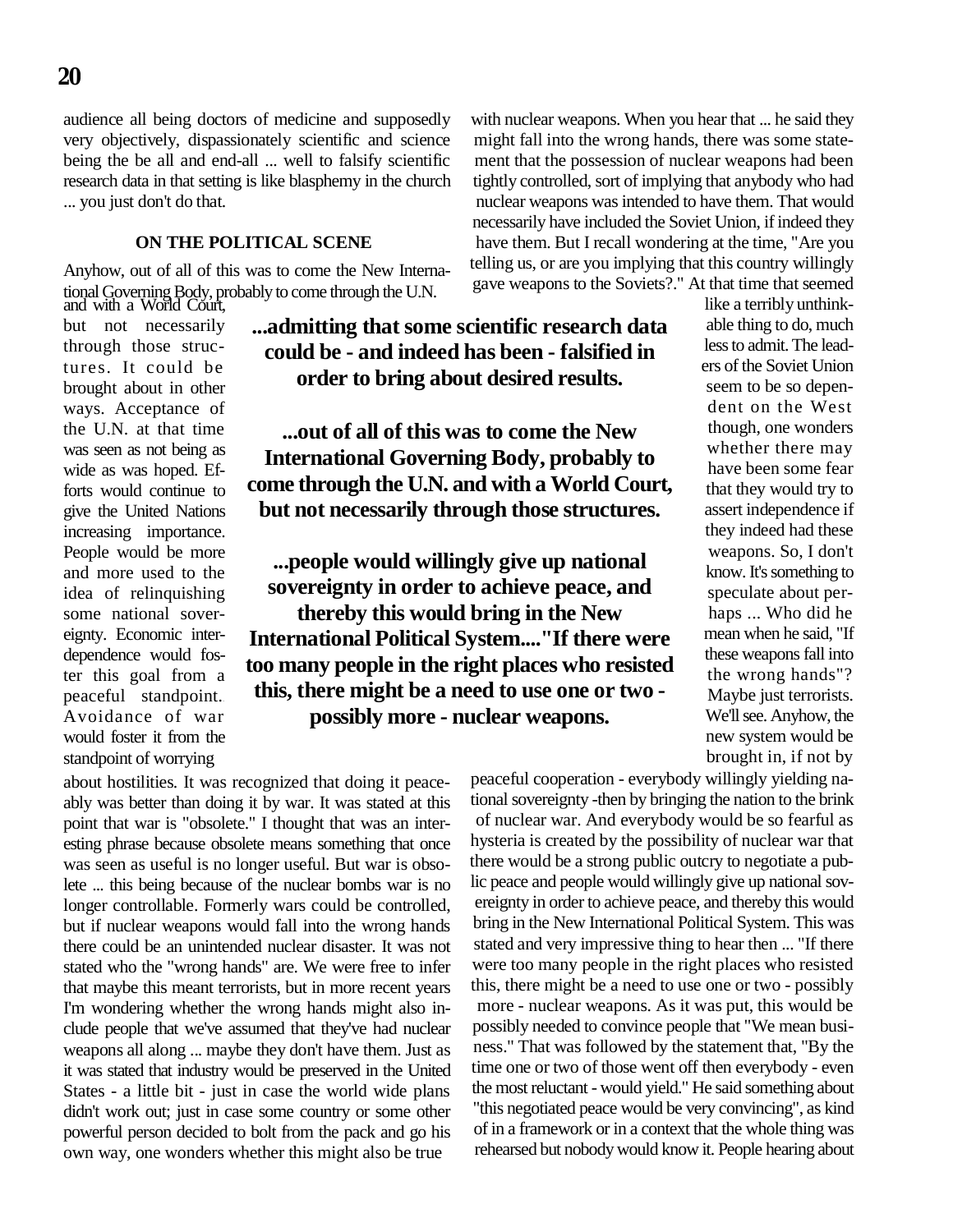it would be convinced that it was a genuine negotiation between hostile enemies who finally had come to the realization that peace was better than war. In this context

discussing war, and war is obsolete, a statement was made that there were some good things about war ... one, you're going to die anyway, and people sometimes in war get a chance to display great courage and heroism and if they die they've died well and if they survive they get recognition. So that in any case, the hardships of war on soldiers are worth it because that's the reward they get out of their warring. Another justification for war was expressed, if you think of the many millions of casualties in WWI and WWII, well... suppose all those people had not died but had continued to live, then continued to have babies. There would be millions upon millions and we would already be overpopulated, so those two great wars served a benign purpose in delaying over-population. But now there are technological means for the individual and governments to control over-population so in this regard war is obsolete. It's no longer needed. And then again it's obsolete because nuclear weapons could destroy the whole universe. War, which once was controllable, could get out of con

the United States if the United States did not move rap-**He said something about "this negotiated peace would be very convincing",...that the whole thing was rehearsed but nobody would know it. People hearing about it**

**would be convinced that it was a genuine negotiation between hostile enemies...**

**Another justification for war was expressed, if you think of the many millions of casualties in WWI and WWII, well...** suppose all those people hadnot died but **had continued to live, then continued to have babies....we would already be overpopulated, so those two great wars served a benign purpose in delaying over-population. But now there are technological means for the individual and governments to control over-population so in this regard war is obsolete.**

**Terrorism at that time was thought would not be necessary in the United States. It could become necessary in the United States if the United States did not move rapidly enough into accepting the system....but the implication being that it would be indeed used if it was necessary....and just a little bit of terrorism would help convince Americans that the world indeed is a dangerous place...or can be if we don't relinquish control to the**

**proper authorities.**

idly enough into accepting the system. But at least in the foreseeable future it was not planned. And very benignly on their part. Maybe terrorism would not be required here, but the implication being that it would be indeed used if it was necessary. Along with this came a bit of a scolding that Americans had had it too good anyway and just a little bit of terrorism would help convince Americans that the world indeed is a dangerous place ... or can be if we don't relinquish control to the proper authorities.

Terrorism at that time was thought would not be necessary in the United States. It could become necessary in

#### **FINANCIAL CONTROL**

There was discussion of money and banking. One statement was, "Inflation is infinite. You can put an infinite number of zeros after any number and put the decimals points wherever you want", as an indication that inflation is a tool of the controllers. Money would become predominately credit. It was already ... money is primarily a credit thing but exchange of money would be not cash or palpable things but electronic credit signal. People would carry money only in very small amounts for things like

trol and so for these two reasons it's now obsolete.

#### **TERRORISM**

There was a discussion of terrorism. Terrorism would be used widely in Europe and in other parts of the world.

chewing gum and candy bars. Just pocket sorts of things. Any purchase of any significant amount would be done electronically. Earnings would be electronically entered into your account. It would be a single banking system. May have the appearance of being more than one but ul-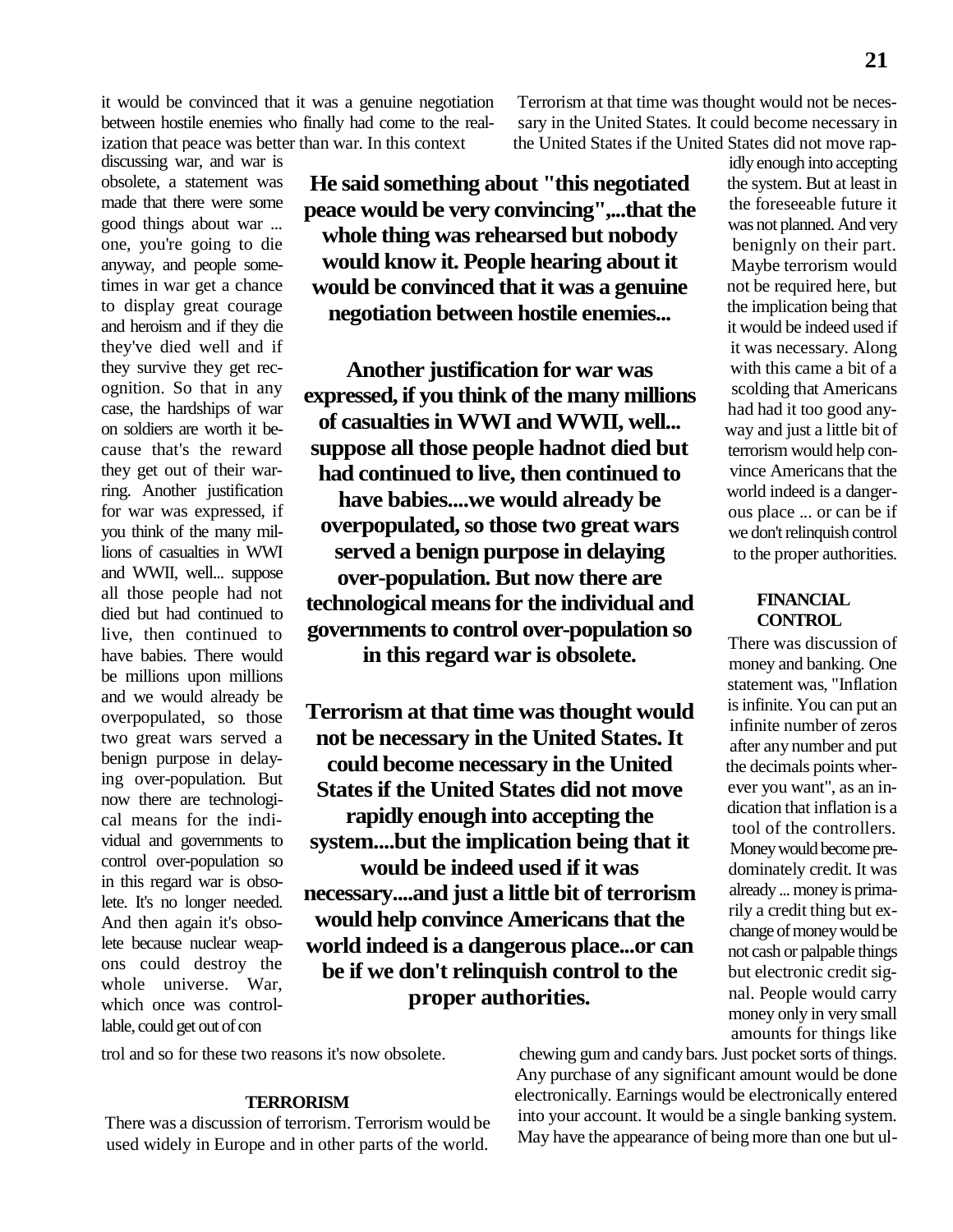timately and basically it would be one single banking sys-advantage of having all of that combined into a single tem, so that when you got paid your pay would be entered credit card, serving a single monetary system and then for you into your account balance and then when you they won't have to carry around all that plastic. purchased anything at the point of purchase it would be deducted from your account balance and you would actually carry nothing with you. Also computer records can

be kept on whatever it was you purchased so that if you were purchasing too much of any particular item and some official wanted to know what you were doing with your money they could go back and review your purchases and determine what you were buying. There was a statement that any purchase of significant size like an automobile, bicycle, a refrigerator, a radio or television or whatever might have some sort of identification on it so it could be traced, so that very

## **...basically the idea being to prevent people from accumulating any wealth which might have long range disruptive influence on the system.**

## **...the next step would be to replace the single card with a skin implant.**

**...would be not losable or counterfeitable or transferrable to another person so you and your accounts would be identified without any possibility of error.**

**TELEVISIONS THAT WATCH YOU** So the next step would be the single card and then the next step would be to replace the single card with a skin implant. The single card could be lost or stolen, give rise to problems; could be exchanged with somebody else to confuse identify. The skin implant on the other hand would be not losable or counterfeitable or transferrable to another person so you and your accounts would be identified without any possibility of error.

**SURVEILLANCE, IMPLANTS, AND**

And the skin implants

quickly anything which was either given away or stolen - would have to be put some place that would be convewith the electronic strip on it and once they got used to that have a device to enable this. The T.V. set would not have nient to the skin; for example your right hand or your forehead. At that time when I heard this I was unfamiliar with the statements in the Book of Revelation. The speaker went on to say, "Now some of you people who read the Bible will attach significance to this to the Bible," but he went on to disclaim any Biblical significance at all. This is just common sense of how the system could work and should work and there's no need to read any superstitious Biblical principals into it. As I say, at the time I was not very familiar with the words of Revelations. Shortly after I became familiar with it and the significance of what he said really was striking. I'll never forget it. There was some mention, also, of implants that would lend themselves to surveillance by providing radio signals. This could be under the skin or a dental implant ... put in like a filling so that either fugitives or possibly other citizens could be identified by a certain frequency from his personal transmitter and could be located at any time or any place by any authority who wanted to find him. This would be particularly useful for somebody who broke out of prison. There was more discussion of personal surveillance. One more thing was said, "You'll be watching television and somebody will be watching you at the same time at a central monitoring station." Television sets would to be on in order for this to be operative. Also, the televi-

whatever - authorities would be able to establish who purchased it and when. Computers would allow this to happen. The ability to save would be greatly curtailed. People would just not be able to save any considerable degree of wealth. There was some statement of recognition that wealth represents power and wealth in the hands of a lot of people is not good for the people in charge so if you save too much you might be taxed. The more you save the higher rate of tax on your savings so your savings really could never get very far. And also if you began to show a pattern of saving too much you might have your pay cut. We would say, "Well, your saving instead of spending. You really don't need all that money." That basically the idea being to prevent people from accumulating any wealth which might have long range disruptive influence on the system. People would be encouraged to use credit to borrow and then also be encouraged to renege on their debt so they would destroy their own credit. The idea here is that, again, if you're too stupid to handle credit wisely, this gives the authorities the opportunity to come down hard on you once you've shot your credit. Electronic payments initially would all be based on different kinds of credit cards ... these were already in use in 1969 to some extent. Not as much as now. But people would have credit cards then it would be pointed out the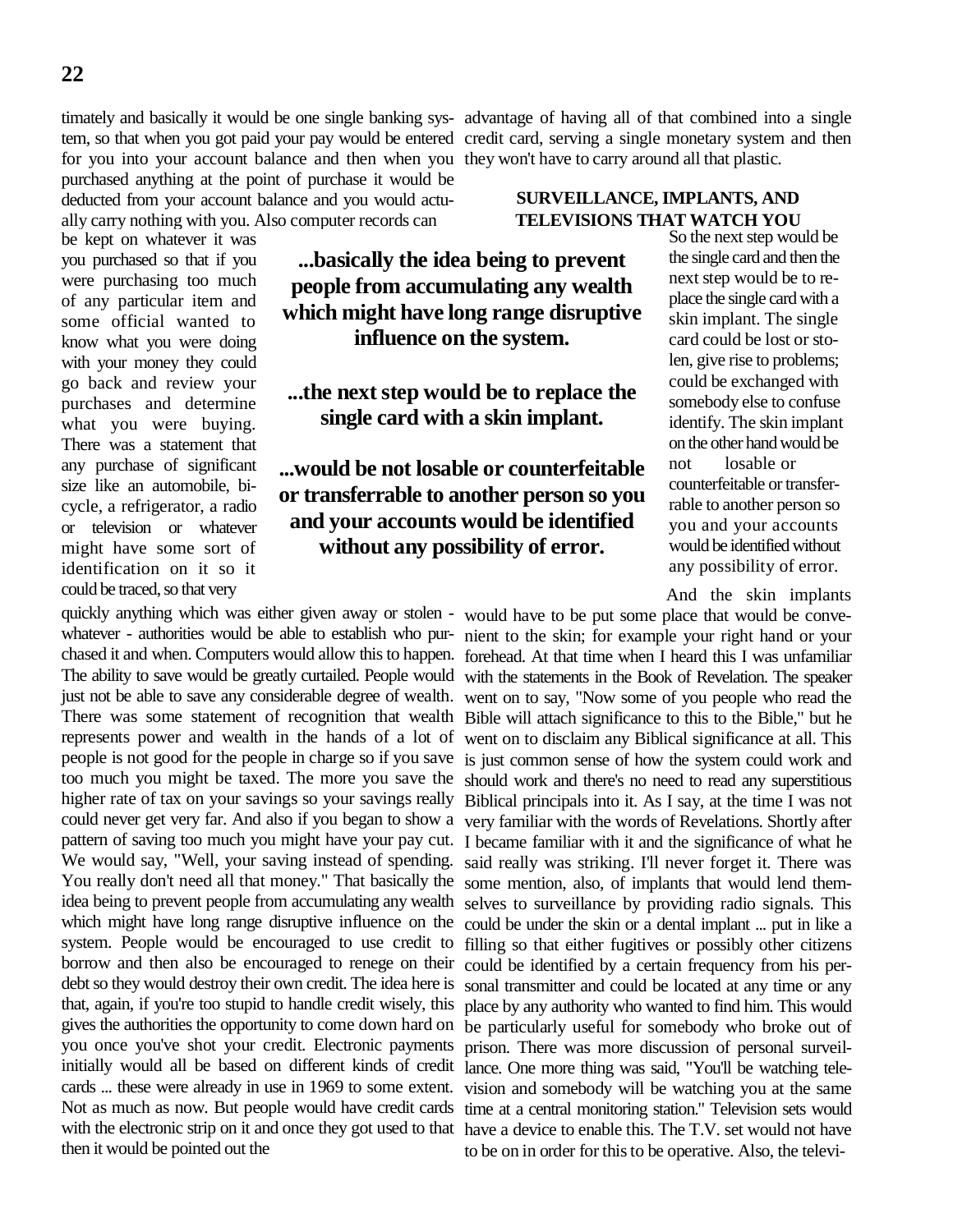being what we now know as Cable TV to replace the an

sion set can be used to monitor what you are watching. ing place I said something to one of my colleagues about People can tell what you're watching on TV and how going home and pulling all of the wires out of my house... you're reacting to what you're watching. And you would except I knew I couldn't get by without the telephone. not know that you were being watched while you were And the colleague I spoke to just seemed numb. To this watching your television. How would we get people to day I don't think he even remembers what we talked about accept these things into their homes? Well, people would or what we heard that time, cause I've asked him. But at buy them when they buy their own television. They won't that time he seemed stunned. Before all these changes know that they're on there at first. This was described by would take place with electronic monitoring, it was mentioned that there would be service trucks all over the place,

tenna TV. When you buy a TV set this monitor would just be part of the set and most people would not have enough knowledge to know it was there in the beginning. And then the cable would be the means of carrying the surveillance message to the monitor. By the time people found out that this monitoring was going on, they would also be already very dependent upon television for a number of things. Just the way people are dependent upon the telephone today. One thing the television would be used for would be purchases. You wouldn't have to leave your home to purchase. You just turn on your TV and there would be a way of interacting with your television channel to the store that you wanted to purchase. And you could flip the switch from place to place to

**"You'll be watching television and somebody will be watching you at the same time at a central monitoring station."**

**They won't know that they're on there at first. This was described by being what we now know as Cable TV....the cable would be the means of carrying the surveillance message to the monitor.**

**There was some discussion of audio monitors, too, just in case the authorities wanted to hear what was going on in rooms other than where the television monitor was,..."Any wire that went into your house, for example your telephone wire, could be used this way.**

**Privately owned housing would become a thing of the past. The cost of housing and financing housing would gradually be made so high that most people couldn't afford it.**

choose a refrigerator or clothing. This would be both convenient, but it would also make you dependent on your television so the built-in monitor would be something you could not do without. There was some discussion of audio monitors, too, just in case the authorities wanted to hear what was going on in rooms other than where the television monitor was, and in regard to this the statement was made, "Any wire that went into your house, for example your telephone wire, could be used this way. I remember this in particular because it was fairly near the end of the presentation and as we were leaving the meet-

the cost of housing would not come down. You'd right away think, well the vacant house, the price would come down, the people would buy it. But there was some statement to the effect that the price would be held high even though there were many available so that free market places would not operate. People would not be able to buy these and gradually more and more of the population would be forced into small apartments. Small apartments which would not accommodate very many children. Then as the number of real home-owners diminished they would become a minority. There would be no sympathy for them

working on the wires and putting in new cables. This is how people who were on the inside would know how things were progressing.

#### **HOME OWNERSHIP A THING OF THE PAST**

Privately owned housing would become a thing of the past. The cost of housing and financing housing would gradually be made so high that most people couldn't afford it. People who already owned their houses would be allowed to keep them but as years go by it would be more and more difficult for young people to buy a house. Young people would more and more become renters, particularly in apartments or condominiums. More and more unsold houses would stand vacant. People just couldn't buy them. But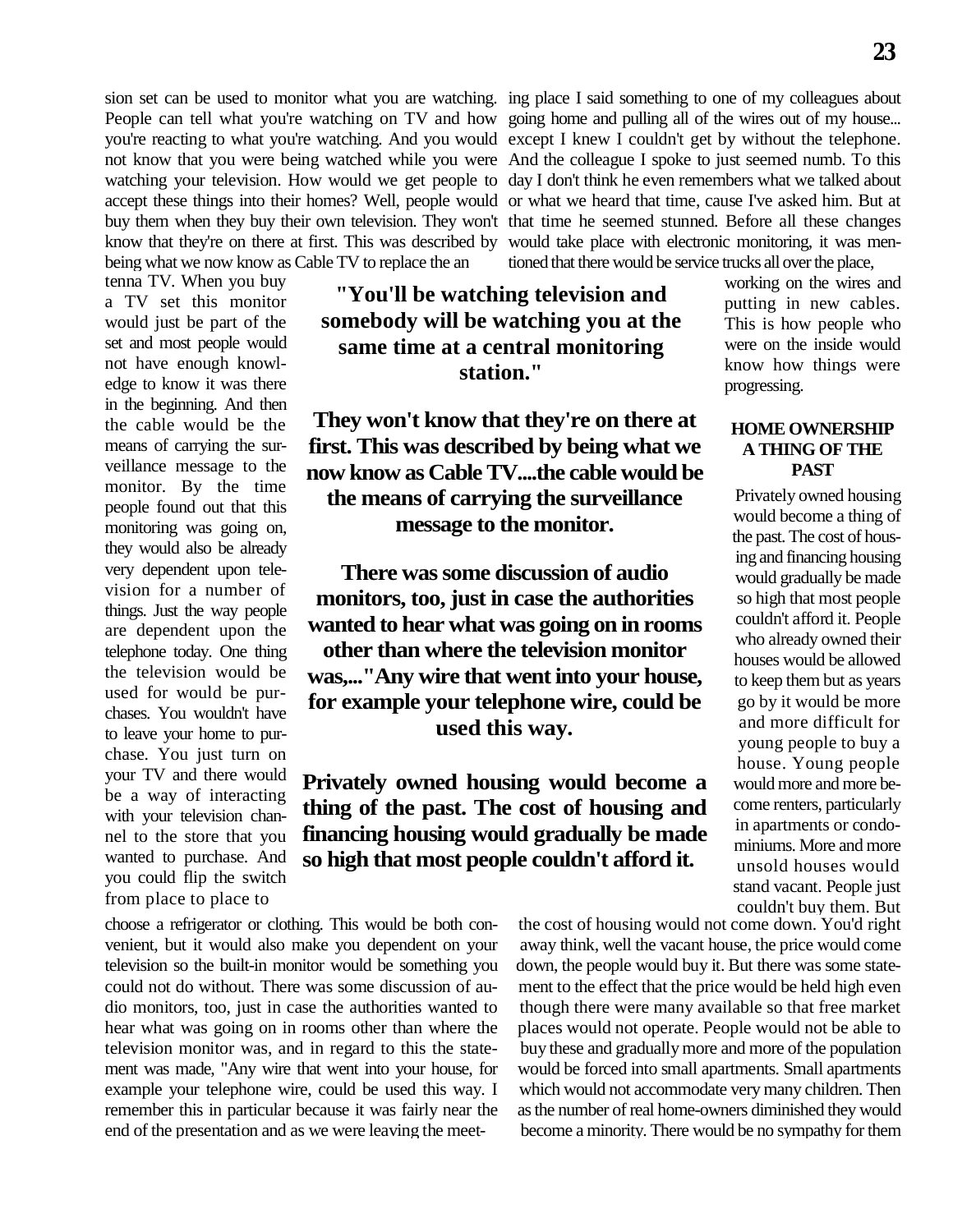from the majority who dwelled in the apartments and then these homes could be taken by increased taxes or other regulations that would be detrimental to home ownership and would be acceptable to the majority. Ultimately, people

would be assigned where they would live and it would be common to have non-family members living with you. This by way of your not knowing just how far you could trust anybody. This would all be under the control of a central housing authority. Have this in mind in 1990 when they ask, "How many bedrooms in your house? How many bathrooms in your house? Do you have a finished game room?." This information is personal and is of no national interest to government under our existing Constitution. But you'll be asked those questions and decide how you want to respond to them.

## **THE ARRIVAL OF THE TOTALITARIAN GLOBAL SYSTEM**

When the new system takes over people will be expected to sign allegiance to it, indicating that they don't have any reservations or holding back to the old system. "There just won't be any room", he said, "for people who won't go along.

**...gradually more and more of the population would be forced into small apartments....which would not accommodate very many children.**

**...homes could be taken by increased taxes or other regulations that would be detrimental to home ownership and would be acceptable to the majority. Ultimately, people would be assigned where they would live and it would be common to have non-family members living with you.**

**When the new system takes over people will be expected to sign allegiance to it, indicating that they don't have any reservations or holding back to the old system. "There just won't be any room", he said, "for people who won't go along.**

**...the system was not going to support them when they would not go along with the system.**

## **"People will just disappear."**

We can't have such people cluttering up the place so such up with what you had already earned. Interesting about people would be taken to special places", and here I don't automobiles; it would look as though there were many remember the exact words, but the inference I drew was varieties of automobiles, but when you look very closely that at these special places where they were taken, then there would be great duplication. They would be made to they would not live very long. He may have said some-look different with chrome and wheel covers and this sort thing like, "disposed of humanely", but I don't remember of thing, but looking closely one would see that the same very precisely ... just the impression the system was not automobile was made by more than one manufacturer. going to support them when they would not go along with This recently was brought down to me when I was in a the system. That would leave death as the only alterna-parking lot and saw a small Ford - I forget the model tive. Somewhere in this vein he said there would not be and a small Japanese automobile which were identical any martyrs. When I first heard this I thought it meant the

people would not be killed, but as the presentation developed what he meant was they would not be killed in such a way or disposed of in such a way that they could serve as inspiration to other people the way martyrs do. Rather he said something like this.

#### **PEOPLE WILL JUST DISAPPEAR**

"People will just disappear." Just a few additional items sort of thrown in here in the end which I failed to include where they belong more perfectly. One: The bringing in of the new system he said probably would occur on a weekend in the winter. Everything would shut down on Friday evening and Monday morning when everybody wakened there would be an announcement that the New System was in place. During the process in getting the United States ready for these changes everybody would be busier with less leisure time and less opportunity to really look about and see what was going on around them. Also, there would be more changes and more difficulty in keeping up as far as one's investments. Investment instruments would be changing. Interest rates would be changing so that it would be a difficult job with keeping

except for a number of little things like the number of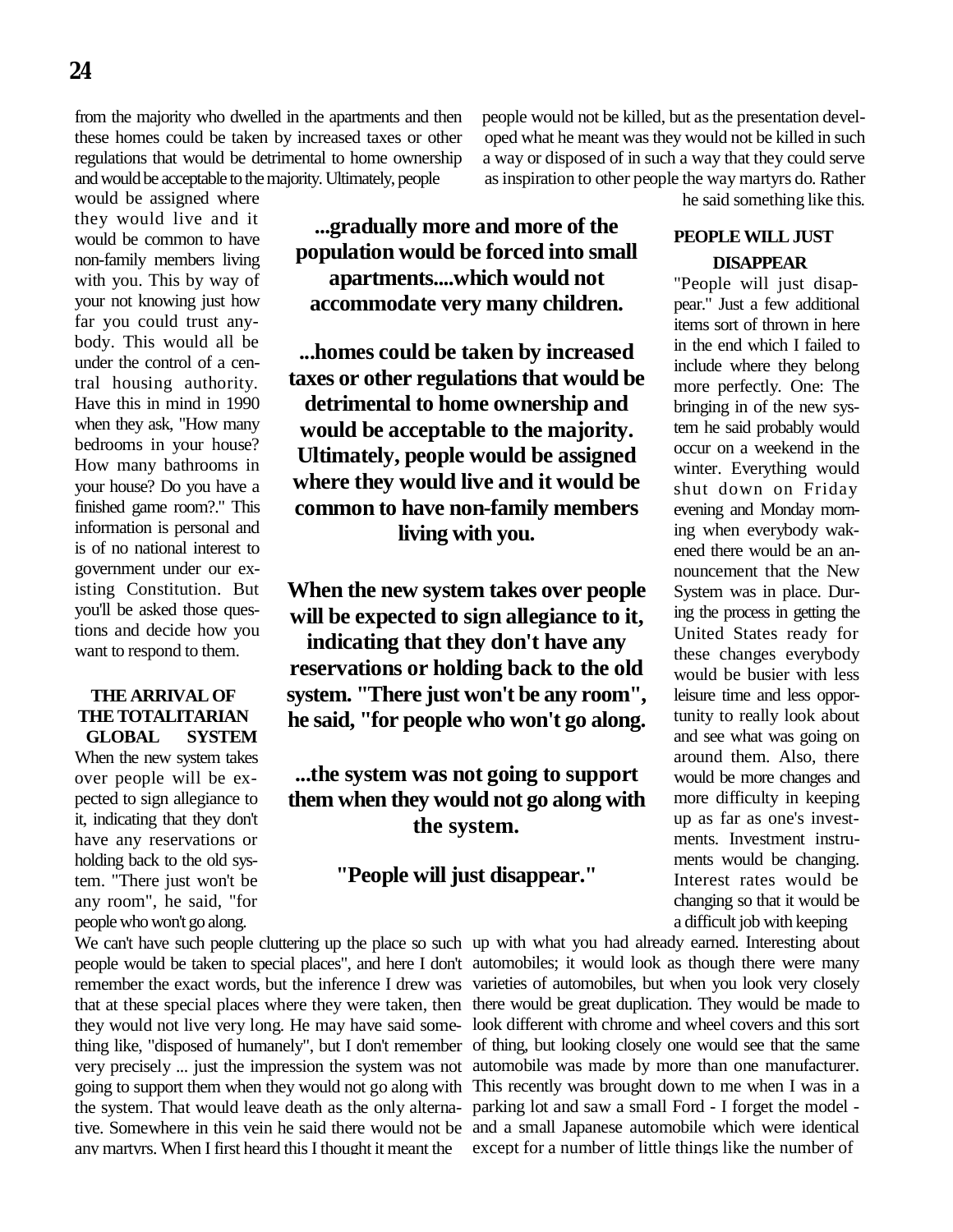holes in the wheel cover and the chrome around the plate World System, AKA. the totalitarian, socialist World and the shape of the grill. But if you looked at the basic. *Government. Once again, this final tape/interview speaks*  parts of the automobile, they were identical. They just *for itself.* happened to be parked side-by-side where I was struck with this and I was again reminded of what had been said Randy Engel (R.E.): Why don't we open up with a little many years ago. I'm hurrying here because I'm just about bit about the man who you are talking about on these to the end of the tape. Let me just summarize her by say-tapes. Just a little profile and a little bit about his educaing, all of these things said by one individual at one time tion and particularly his relationship with the population in one place relating to so many different human endeavors and then to look and see how many of these actually

came about ... that is changes accomplished between then and now [1969 - 1988] and the things which are planned for the future, I think there is no denying that this is controlled and there is indeed a conspiracy. The question then becomes what to do. I think first off, we must put our faith in God and pray and ask for his guidance. And secondly do what we can to inform other individuals as much as possible, as much as they may be interested. Some people just don't care, because they're preoccupied with getting along in their own personal endeavors. But as much as possible I think

**R.E:… Can you describe the scene of this particular lecture, the approximate date, and what was the occasion - and then a little bit**

**about the audience?**

**D.L.D: This was the... the Pittsburgh Pediatric Society holds about four meetings each year where we have some speaker come in and talk about a medical topic related to pediatrics and this was our spring meeting. ...This was in March, 1969....In attendance, I would say somewhere in the neighborhood**

**of 80 people. Mostly physicians, if not exclusively physicians. Predominantly pediatricians, particularly pediatric surgeons and pediatric radiologists - other people who were involved in medical care of children, even though they might not be pediatricians as such.**

ested, and again ... put our faith and trust in God and name as a student, probably corrected some of my test pray constantly for his guidance and for the courage to scores and that sort of thing. Of course, I knew him as accept what we may be facing in the near future. Rather lecturer - would stand in front of the auditorium and listhan accept peace and justice which we hear so much now ten as he talked about diseases... and take notes. ... it's a cliché. Let's insist on liberty and justice for all.

#### **Tape III**

*This is the third and final tape of the "New Order of Barbarians". This interview by Randy Engel, Director of the U.S. Coalition for Life, with Dr. Larry Dunegan was taped on Oct. 10, 1991 in Pittsburgh, Penn. On tapes I and II, (made in 1988) Dr. Dunegan, spoke about his recollections of the lecture he attended in 1969 where Dr. Richard Day, an insider, revealed the plans for their*

control establishment. I think that probably was his entree into much of this information.

> **Dr. Lawrence Dunegan (DLD):** Yeah. Dr. Day was the Chairman of the Department of Pediatrics at the University of Pittsburgh from about 1959 thru '64, about that period of time, and then he left the University of Pittsburgh and went to fill the position of Medical Director of Planned Parenthood Federation of America.

> **R.E:** And that was what... about 1965 to '68, about that period? **D.L.D:** About '64 or '65

> about '68 or '69, and then he left there... I don't know specifically why, I did not know him intimately. We were, you know, more than acquainted... I was a stu-

we should try to inform other people who may be inter-dent and he would see me at lectures and, so he knew my

**R.E:** What's interesting is that this man is not as well known, I think to our listeners as names like Mary Calderone and Alan Guttmacher. They were medical directors at one time or another for Planned Parenthood, but Dr. Day was not well known. And as a matter of fact when I went back into the SIECUS archives there was very little information that had his actual name on it. So he was not one of the better known of the medical directors, but I'd say he probably had the scoop of what was going on as well - if not better - than any of the others before or after he came. Can you describe the scene of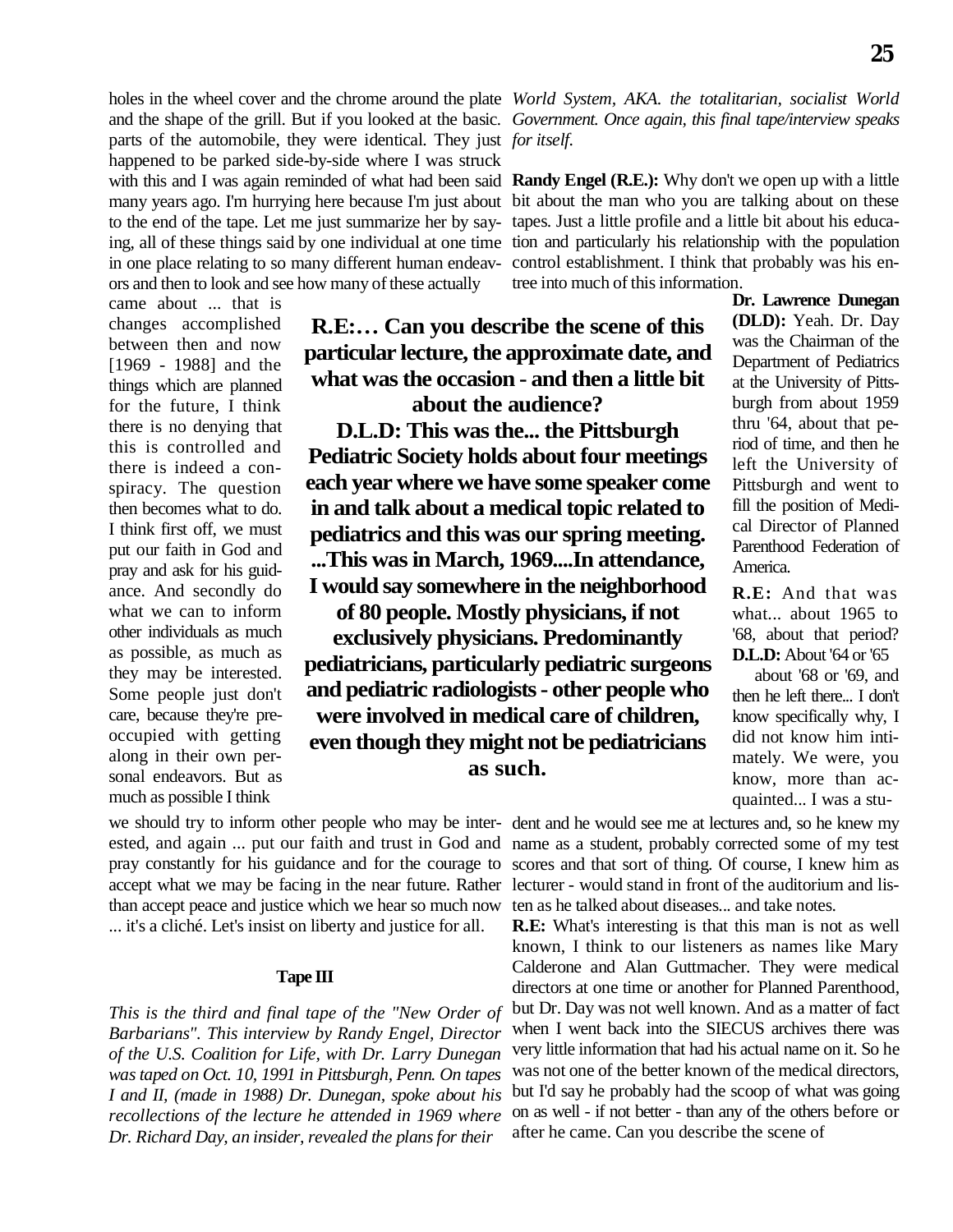this particular lecture, the approximate date, and what was the occasion - and then a little bit about the audience?

D.L.D: This was the... the Pittsburgh Pediatric Society holds about four meetings each year where we have some speaker come in and talk about a medical topic related to pediatrics and this was our spring meeting. It's always

And I think that's significant, that there was much more that we never heard. In the beginning of the presentation, I don't know whether I mentioned this at the introduction of the first tape or not, but somewhere in the beginning of this he said, **"You will forget most or much of what I'm going to tell you tonight."**

And at the time I thought, well, sure, that's true. We tend

late February or early part of March. This was in March, 1969 and it was held at a restaurant called the Lamont which is well known in Pittsburgh. Beautiful place. In attendance, I would say somewhere in the neighborhood of 80 people. Mostly physicians, if not exclusively physicians. Predominantly pediatricians, particularly pediatric surgeons and pediatric radiologists - other people who were involved in medical care of children, even though they might not be pediatricians as such. R.E: And the speech was given after the meal, I presume?

D.L.D: A very nice meal

and everyone was settled

down, quite comfortable and quite filled and really an ideal state to absorb what was coming.

R.E: But when you listen to the tape, he says some of the most... well not only outrageous things, but things you would think a pediatrician would kind of almost jump out of his seat at... for example when he mentions the cancer cures. There were probably doctors in the audience who were perhaps treating a child or knowing of a child who was in need of a particular cancer cure. And to hear that some of these prescriptions for or treatments for cancer were sitting over at the Rockefeller Institute, and yet, as far as I got from the tape everyone just kind of sat there... didn't say very much. **I** mean he was talking about falsifying scientific data and everyone just kind of yawns and... How long did this speech go on?

D.L.D: Two hours. He spoke for over two hours which was longer than most of our speakers go and one of the interesting things... he hasn't finished, it was getting late and he said, **"there's much much more, but we could be here all night but it's time to stop".**

**R.E:...I think there' s a lot of benefits from this tape. One of them is when we have a good idea of what the opposition is about and the techniques he's using - then you can turn around and begin your resistance to all the types of manipulations and so**

**forth....For example...people fail to distinguish between the ostensible reason and the real reason. In other words, if you want someone to do something and you know that initially he'll be balky at doing that because it's against his morals or against his religious beliefs, you have to substitute another reason that will be acceptable. And then, after he accepts it and it's a fait accompli then there's just no turning back.**

to forget. You know, somebody talks for hours you forget a lot of what they say. But, there is such a thing as the power of suggestion and I can't say for sure but I do wonder if this may not have been a suggestion when we were all full of a nice dinner and relaxed and listening - we took that suggestion and forgot, because I know a number of my colleagues who were there when I would - some years later - say, **"Do you remember when Dr. Day said this, or he said that or said the other?" They'd say, "Well, yeah, I kind of... is that what he said? You know I kind of remember that".**

**But** most were not very impressed, which to me was surprising because... well use the example of cancer cures. But he said a number of things that...

RE: Like doctors making too much money ..?

**D.L.D:** Yeah, changing the image of the doctor. You're just going to be a high-paid technician rather than a professional who exercises independent judgment on behalf of his independent patient. A number of things that I thought should have been offensive and elicited a reaction from physicians because they were physicians. I was surprised at how little reaction there was to it. And then other things that I would have expected people to react to just because they were human beings and I think most of the people at the meeting subscribed more or less to the Judeo-Christian ethic and codes of behavior, and that was violated right and left. And particularly one of my friends I thought would be as disturbed as I was about this just sort of smiled... wasn't disturbed at all. I thought, gee, this is surprising.

**R.E: Was part of** it also because of his prominence? I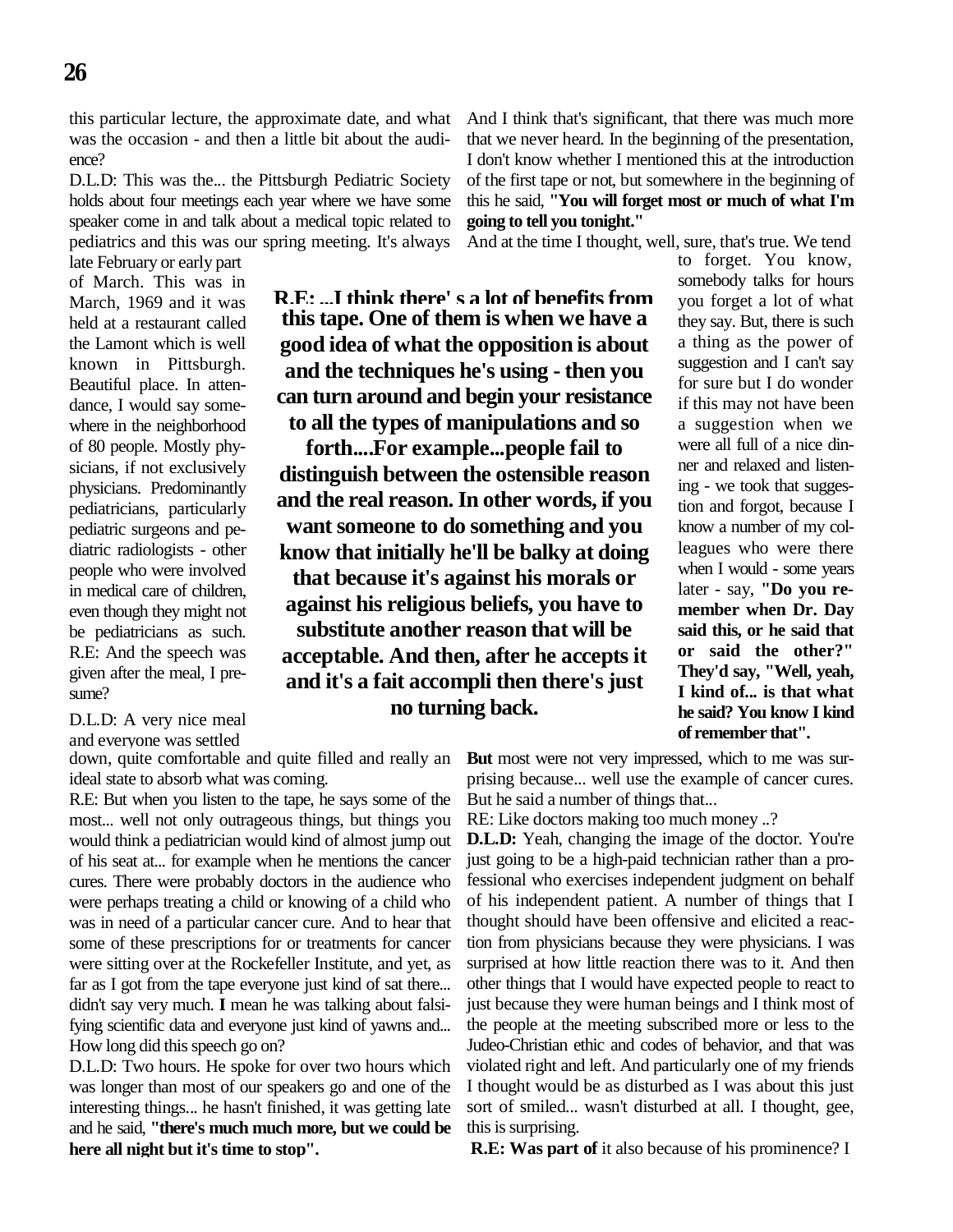**27**

mean he was...

**D.L.D:** The authority... Authority figure? Yeah, I think schools... how quickly so-called AIDS education was inthere might be something there. This is the authority. We troduced. sort of owe some deference here.

guy.

**D.L.D:** I've often heard that phrase, "He's such a good guy. I can't believe he'd actually mean the things"... I can only speculate about this.

But I do think at the time there was an element of disbelief about all of this. Thinking, well this is somebody's fairytale plan but it will never really happen because it's too outlandish. Of course we know step by step it is indeed happening right under our feet.

**R.E:** Before talking about the specific areas, I think there's a lot of benefits from this tape. One of them is when we have a good idea of what the opposition is about and the

**wayside, so I presume that the emphasis for these controllers for this New World Order is really an emphasis on youth.**

**D.L.D: Absolutely. Yes. Emphasis on youth. This was stated explicitly. People beyond a certain age... they're set in their ways and you're not going to change them. They have values and they're going to stick to them. But you get to the youth when they're young, they're pliable. You mold them in the direction you want them to go.**

gin your resistance to all the types of manipulations and these controllers for this New World Order is really an so forth. So I think that the... seeing that there were four or five "theme songs" - he kept repeating them over and over again.

For example this business which I think is so important... that people fail to distinguish between the ostensible reason and the real reason. In other words, if you want someone to do something and you know that initially he'll be balky at doing that because it's against his morals or against his religious beliefs, you have to substitute another reason that will be acceptable. And then, after he accepts it and it's a fait accompli then there's just no turning back.

**D.L.D:** Right. It was in that connection that he said, "People don't ask the right questions." Too trusting. And this was directed, as I recall, mostly at Americans. I had the feelings he thought Europeans maybe were more skeptical and more sophisticated. That Americans are too trusting and don't ask the right questions.

**R.E:** With regard to this lack of... almost a lack of discernment. **I** guess that's basically what he was saying. They were easily tricked or too trusting. The thing that

techniques he's using - then you can turn around and be-to go by the wayside, so **I** presume that the emphasis for emphasis on youth.

> **D.L.D:** Absolutely. Yes. Emphasis on youth. This was stated explicitly. People beyond a certain age... they're set in their ways and you're not going to change them. They have values and they're going to stick to them. But you get to the youth when they're young, they're pliable. You mold them in the direction you want them to go. This is correct. They're targeting the young. They figure, "you old fogies that don't see it our way, you're going to be dying off or when the time comes we're going to get rid of you. But it's the youngsters we have to mold in the impression we want."

> Now something on homosexuality I want to expand on, I don't think this came out on the original tape, but there was, first of all, **"We're going to promote homosexuality."** And secondly **"We recognize that it's bizarre abnormal behavior. But, this is another element in the law of the jungle, because people who are stupid enough to go along with this are not fit to inhabit the planet and they'll go by the wayside".**

I'm not stating this precisely the way he said it, but it

**R.E:... he kept on making the point about, well, old people, they're going to go by the**

**R.E:** And he couldn't possibly mean what he's saying or they wanted to introduce the concept of sodomy or inithere couldn't possibly be any... I mean, he's such a good tiate sex earlier and earlier in children and that was the It did amaze me because if a group stated publicly that reason given, most parents **I** presume wouldn't go for that. So you have to come up with another reason and of course the reason for this so-called AIDS education was to pro-

flashed through my mind rather quickly, for example in

tect children from this disease. But actually, as it turns out, it's really been a great boon for the homosexual network, because through various things like Project Ten they now have access to our children from the youngest years. These programs are going on from K-12 and I imagine well into college and beyond, so that they are reaching a tremendous segment. Speaking of children, I .gather that this speaker... he kept on making the point about, well, old people, they're going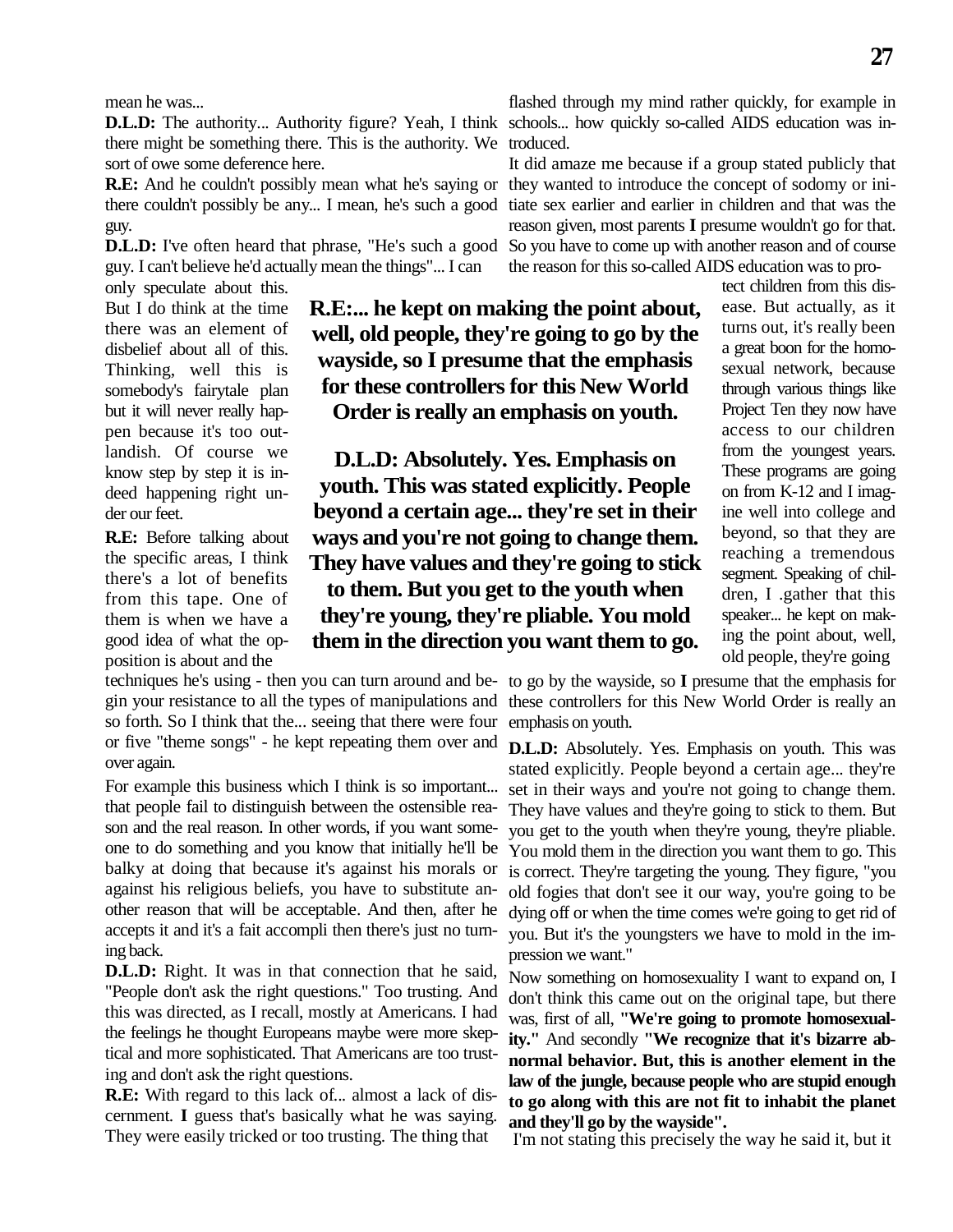wasn't too far from there where there was some mention of diseases being created. And when I remember the one statement and remember the other statement, I believe AIDS is a disease which has been created in the laboratory and I think that one purpose it serves is to get rid of people who are so stupid as to go along with our homosexual program. Let them wipe themselves out.

Now it's hard for me make clear how much of it is I'm remembering with great confidence and how much is pure speculation. But as I synthesize this - this is I think what happens... **"If you're dumb enough to be convinced by** 

**our promotion of homosexuality you don't deserve a place and you're going to fall by the wayside sooner or later. We'll be rid of you. We'll select out... the people who will survive are those who are also smart enough not to**

**D.L.D.:..what they're saying is, "I am god. WE are gods, because we decide what is moral what is moral tomorrow, what is going to be moral next year. WE determine change."**

**be deluded by our propaganda".** Does that make sense? **R.E:** Well, it certainly makes sense for them. And I think also this early sex initiation has the over all purpose which I think we'll get to in depth a little later. But of the sexualization of the population... when he said on the tape, basically, "Anything goes", I think that is what we're seeing. It's not so much that, let's say, someone may not adopt the homosexual style for himself, but as a result of the propaganda he certainly will be a lot more tolerant of that type of behavior too.

So it's a desensitization, even for the individual who doesn't go over and accept it for himself.

**D.L.D:** With the power of propaganda you dare not be against homosexuals, otherwise you get labeled homophobe. You dare not be against any of our programs for women, otherwise you're a male chauvinist pig. It's like anti-Semitism. If this label gets enough currency in the culture that people get shockingly stuck with it. It's easier to keep quiet.

**R.E:** Another theme was this business about "CHANGE". And I want to get to change in relation to religion and family, but during the period of hearing this tape, I remember going to a MASS and they happened to have at that point DANCING GIRLS FROM THE ALTAR. So when I was sitting and getting a chance to listen to the tape I thought, as a Catholic that has been... if you talk about effective change, that has been probably the most difficult and the hardest thing has been to watch our traditional Mass, those things which Catholics have practiced and believed for so long and... at about that time this speech was given which was about late 1969, everything had begun to turn over on its head, so much so that I think many people feel now when they go into a church where there is the Novus Ordo, I think you're almost in a state of constant anxiety because you're not quite sure... What am I going to encounter now?

You look at the little song book; of course that's changed radically and you see, instead of brethren, you see people; or you might see something odd happening up at the alter which is now the "table".

The notion of God as eternal and the teachings of Jesus Christ as eternal, and therefore the teachings of the church

> as eternal depends on the authority of God, and God brings about change in God's way. What this boils down to me is these people say, "No, we take the place of God; we establish what will change and what will not change, so if we say that

homosexuality or anything is moral today... wasn't yesterday, but it is today. We have said so, and therefore it's moral. We can change tomorrow. We can make it immoral again tomorrow". And this is the usurpation of the role of God to define what the peon, the ordinary person's supposed to believe.

**D.L.D:** So, the idea is, that if everybody is used to change most people aren't going to ask, "Well who has decided what should be changed and how it should be changed"? Most people just go along with it, like hemlines, and shoe styles and that sort of thing. So it IS a usurpation of the Rule of God, and if you read the Humanist Manifesto, and somewhere early in the introductory part of it, they say, "human intellect is the highest good". Well, to any human being, what you call the highest good, that's your god. So to these people human intellect being the highest good is god. And where does human intellect reside? Well, in the brain of one or more human beings. So these people, in effect... I don't know think they'd be so candid as to say so, but whether they know it or not what they're saying is, "I am god. WE are gods, because we decide what is moral what is moral tomorrow, what is going to be moral next year. WE determine change."

**R.E:** That's right. And of course, in a nutshell, you've just explained the human potential, the New Age, all the new esoteric movements that we've seen. But with regard to change, he seemed to acknowledge that there were a couple of entities which traditionally blocked this change and therefore made people resistant to constant manipulation.

And of course one of those is the family, and that would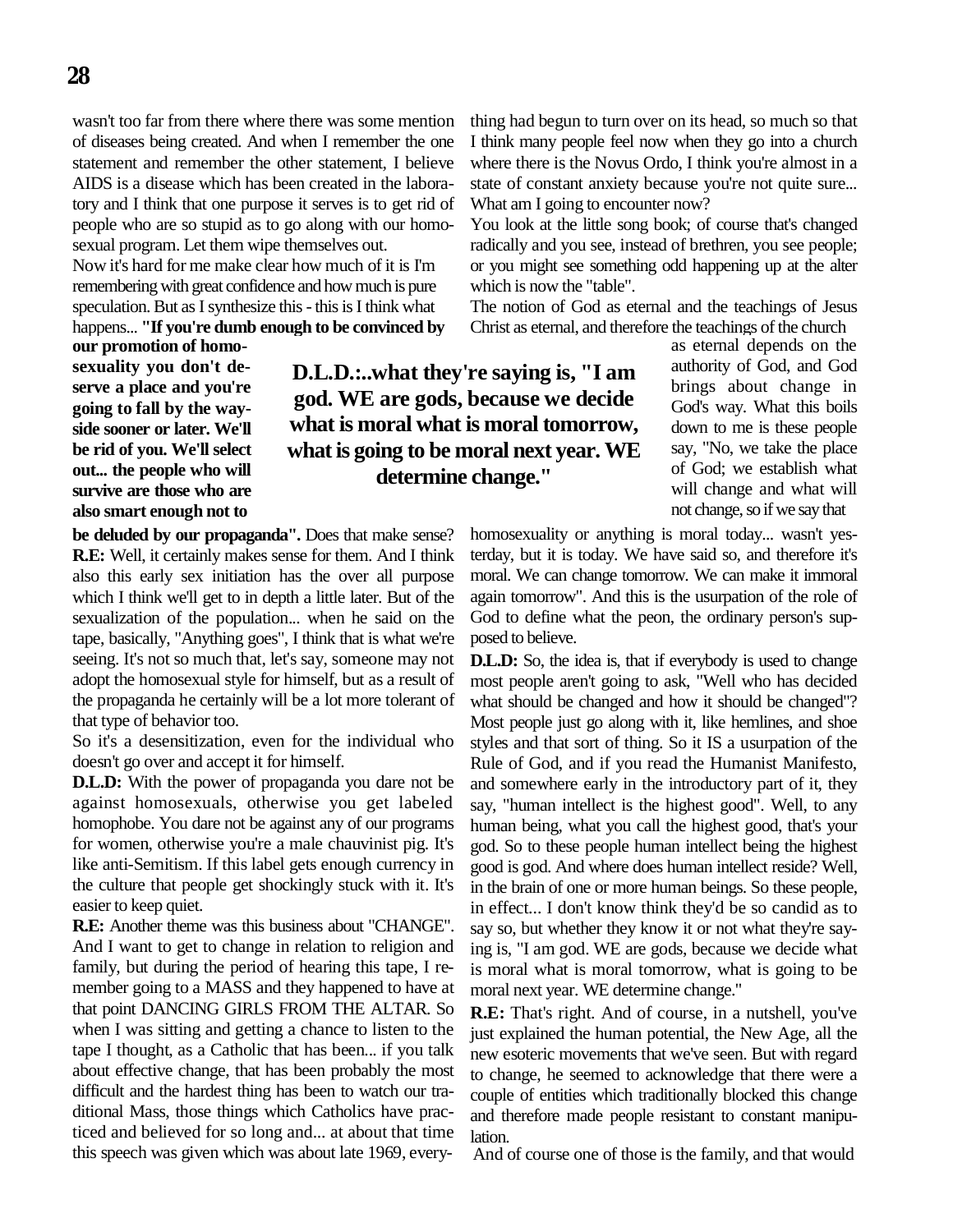include grandmothers, grandfathers, our ethnic back-that very well and I think the controllers as a whole know ground and so forth and I guess I was impressed by ev-this very well. Of course, it's part of their campaign. erything he seemed to mention whether it was economics, But that little statement about words, that "words will be music... had the overall effect of diminishing the family changed". When I heard that I thought... "Instead of sayand enhancing the power of the state.

evaluating things I think one of the things we should generally say to ourselves is, "What effect does that have on important, otherwise, why would they bother to change family life, and the family and I think if every congress- it? Otherwise, why go through all this rigmarole if it isn't man or senator asked that question we probably wouldn't important? It's obviously important for them because they have much action up on Capitol Hill, because almost ev-know WITH THE CHANGING OF WORDS YOU erything coming down the pike has an effect of disavow-CHANGE IDEAS. ing, hurting the family life and enhancing and expanding D.L.D: They're exerting a lot of effort and time to change the power of government.

REAL purpose.

R.E: Yes, and as a so-called helping professional your ability to say that is very interesting. The other factor is this whole factor of religion, and he was talking basically know that certain words carry meaning that is a little bit about a religion without dogma, a religion that would hard to put into words... but they carry meaning. have a little bit from all the other traditional religions so no So yes, controlling the language... you THINK in your one would really feel uncomfortable, and he said, rather language. You think to yourself in English or Spanish or condescendingly, some people need this and if they need whatever language you're familiar with, but when you it we'll manufacture something that they need. But of think, you talk to yourself and you talk to yourself in course it can't be anything that would declare anything that words, just the way you talk to other people. And if you were moral absolutes or the natural law. Which means that can control the language with which one person speaks to the main target of this group of controllers of course, himself or one person speaks to another you've gone a was and is the Roman Catholic Church and he mentioned long way towards controlling what that person is ABLE the Roman Catholic Church specifically.

people who would follow the church will not buy our rules set the tone.... about change. But if we make our own religion, if we R.E: Take the word GAY, for example. I have some old define what is religion then we can change it as it suits us. tapes by Franz Lehar and he talks about the GAY Yes, the Roman Catholic Church... I was kind of flattered Hussars, you know... the happy soldiers... and now you sitting here as a catholic, hearing it pointed out that the couldn't quite use that same word, could you? But you church is the one obstacle that, he said, 'We have to change know, the word homosexual, sodomite has been replaced that. And once the Roman Catholic Church falls, the rest with the term "gay", represents an ideology not only a of Christianity will fall easily".

R.E: I notice that, as the conversation went on, he said, accept what your interpretation of this is". "Now you may think Churches will stand in the way, but D.L.D: They probably had a committee working for I want to tell you that they will HELP us", and he didn't months to pick which word they were going to use for say they will help us, all except the Roman Catholic this. The word "gay" carries a connotation, first of all, Church... he said, "They will help us", and unfortunately... which is inaccurate. Most homosexuals are not at all gay. D.L.D: He was right.

those themes that came through... he apparently thought able with what they're doing, most of them deep down the use of words was real important because he mentioned inside don't... (both talking at the same time here). this with regard to a number of things, like the Bible. The R.E: I suppose they're going to come up with a sadophobia very same as the psychiatrist, Joost Merloo mentioned for those who have a hang-up about sadomasochism and that "if you want to control the people, you control the a pedophobia for those who have difficulties with pedolanguage first". Words are weapons. He apparently philia, so we can just look forward to this I think. I guess knew

That was a constant theme, and therefore when we're you say 'meal' with regard to the Mass", and people say, ing 'alter' you say 'table'. Instead of saying 'sacrifice' "That's not important". Of course, you know that's VERY

D.L.D: It has an ostensible purpose, and then it has a important, so yes, you're absolutely right. The priest no it and they're not exerting effort on things that are NOT longer has the role... in some cases he no longer has the role the priest formerly had. Because words carry meaning. There's the dictionary definition, but I think we all

D.L.D: Religion's important because it is eternal and we... inclusionary and an exclusionary component to it. You what he is CAPABLE of thinking, and that has both an

word and when you use it, it's tacit to saying, "Yes, I

RE: He didn't say this explicitly, but again it was one of publicity that tells them they can and should feel comfort-They tend to be pretty unhappy people. Despite all the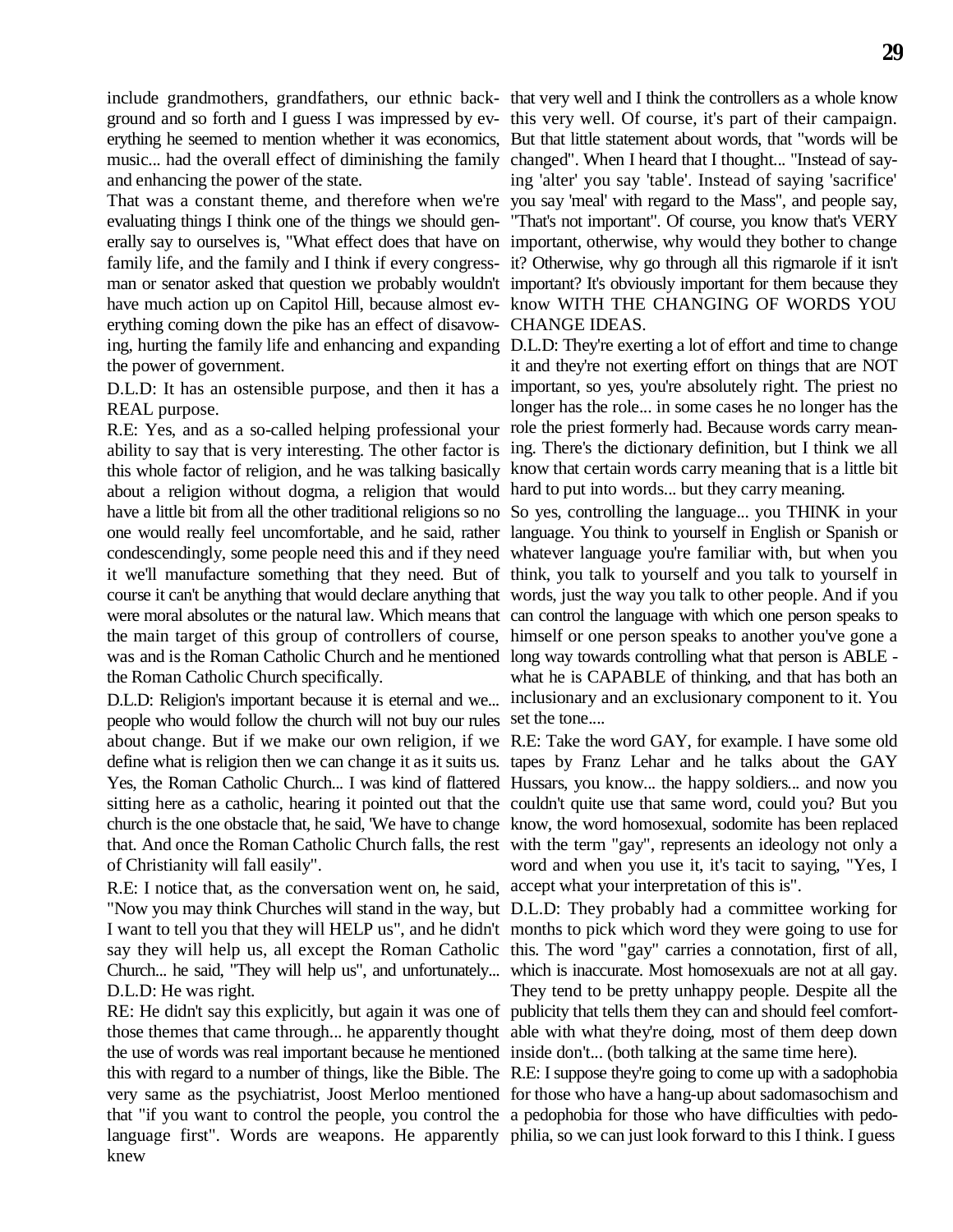we can look forward to it to the extent we permit our- ply either eliminate altogether, or control by other forms.... selves... that we permit the opposition to have access to **D.L.D:** Take the networks at there word. They say, "if the brain.

NOT education. It's conditioning, and we should never should turn it off. And let the advertisers spend their money use the term "sex education". It's a misnomer. If they con-on an audience that isn't there. trol the vocabulary, then they can control the way we can think and the way we can express ideas among ourselves and to anybody. But "sex conditioning", "sex initiation" is much more accurate and we should insist on that. We

should never use terms "homophobia" and "gay". Homosexual is homosexual. It's not at all gay. **R.E:** That's right. In fact we're probably going to have to do some homework on... probably of all the popular movements in the U.S. Probably the pro-life movement is the most sensitive to words.

Talking about media

**D.L.D: And to dictate the truth WE use. Sex education is NOT education. It's conditioning, and we should never use the term "sex education". It's a misnomer. If they control the vocabulary, then they can control the way we can think and the way we can express ideas among ourselves and to anybody. But "sex conditioning", "sex initiation" is much more accurate and we should insist on that. We should never use terms "homophobia" and "gay". Homosexual is homosexual. It's not at all gay.**

**D.L.D:** And to dictate the truth WE use. Sex education is should. We should say, "Yeah. You're right." And we you don't like our programming, turn it off'. And we

> As a pediatrician I'm always interested in how kids do things and how kids are like adults, and whether you're talking about International politics where one nation goes to war with another or kids on the playground, there are

> > certain things that are common. It's just that kids on the playgrounds do it on a smaller scale. But you mention cutting off access to your brain... somebody says, I don't want to hear it. And I remember hearing kids on a playground... somebody says ..."yana-na na naa-na", and they're teasing the kid... What's he do? He puts his hands over his

events and access to the brain, I remember the first speech ears. Says I'm not going to listen. And the kid who's try-Bush gave in which he talked about the New World Order... I remember jumping halfway off my seat. That term. Here he is, the president, saying New World Order as if it was something everyone knew about. And someone looking across the room said, "I heard that. What did he say"? And I said, "He said, 'New World Order'!" And they said, "What does that mean? Why is that extraordinary?" So, I think one of the weapons we have against the controllers is that if we can cut off his access to our mind then we have a shot at escaping the manipulation, if not totally - at least escape a portion of the manipulations. Remember, one of the books on Chinese POWs pointed out that some of their survivors in order NOT to be brainwashed broke their eardrums And in that way - not being able to hear the enemy could not have access to their brain and therefore they were able to survive where others did not.

And in our popular culture we have a number of things... TV and radio probably primarily, that are the constant means by which the opposition has access to our brain and to our children's brains. So I think the logical conclusion, and one of the common-sense conclusions is that if you don't want the enemy to have access you have to cut off the lines of access... which would be in homes to sim-

ing to torment him will try to pull his hands away and be sure that he listens. And it's the same....

**R.E:** Words. Words entering. And the child knows. Words have meaning. They're hurting him.

**D.L.D:** Goebbels knew it. Lenin knew it. CBS knows it. It's interesting; the principle stands - across the board. It just gets more complicated as you get older. More sophisticated. But watch kids on a playground and you'll learn a whole lot about adults.

**R.E:** Yes. We're all nodding our heads at that one. This Dr. Day was very much into the whole population control establishment, and he was of course in favor of abortion. But as he started talking about the aged and euthanasia I recall one of the population- control books saying that birth control without death control was meaningless. And one of the advantages in terms ... if one was favorable toward the killing of the aged... one of the favorable things is in fact abortion for the simple reason that universally speaking — abortion has the result of bringing about a rather inordinate chopping off of population at the front end. That is, at the birth end. And the inevitable effect is that you will have a population that is top heavy with a rapidly aging population which is the current state in the United States.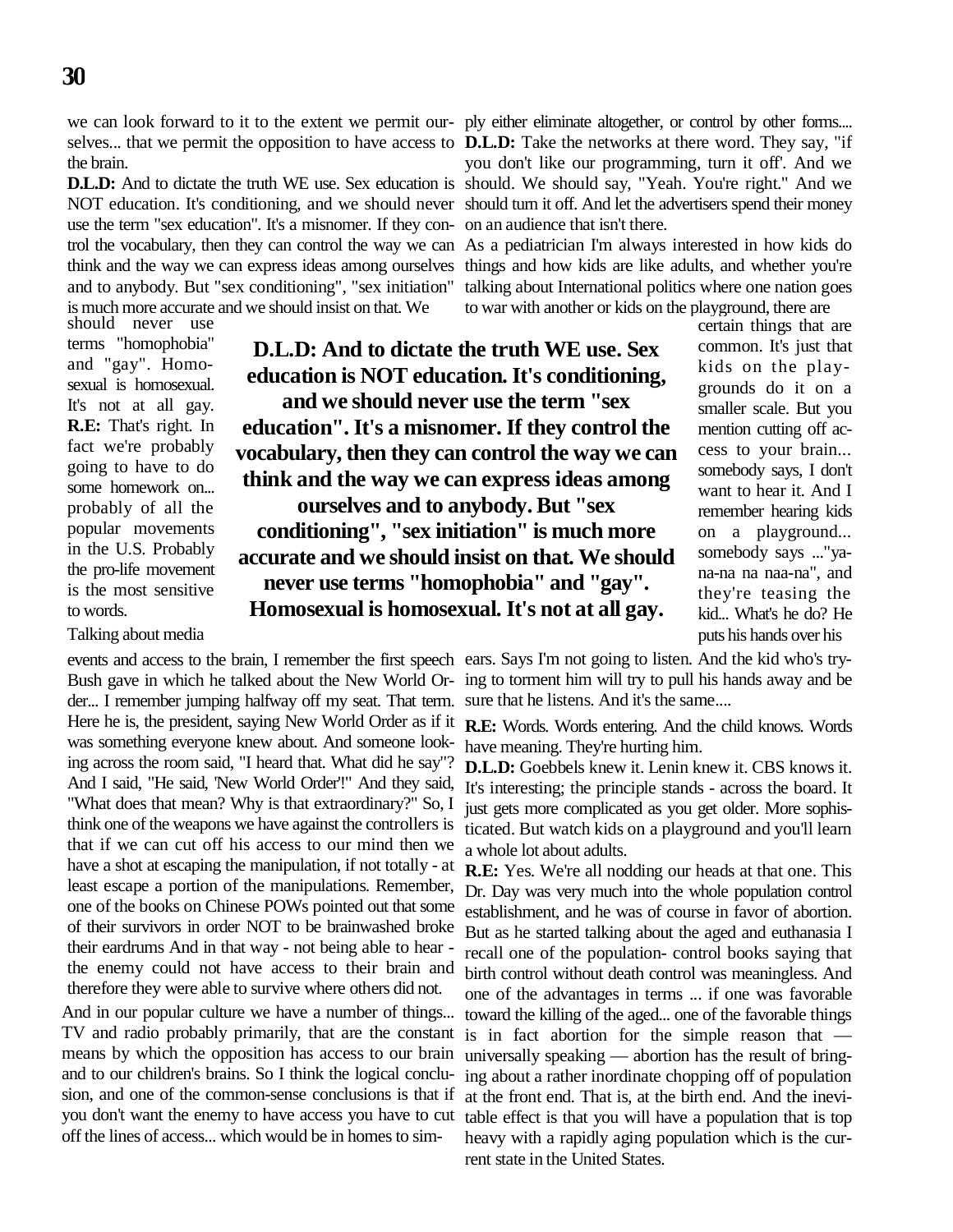So, inevitably, if you are going to go about killing the young, especially at the pace we seem to have adapted ourselves to in this country, then invariably you're going to have to do something about all those aging populations. Because, the few children who are born, after all, they cannot be expected to carry this tremendous burden of all these people. So you're cutting one end and therefore, inevitably, as you pointed out on the tape, he was saying, "Well, these few young people who are permitted to be born will feel this inevitable burden on them and so they'll be more desensitized."

They'll be more warmed up to the idea of grandma and grandpa having this little party and then shuffle them off to wherever they shuffle off to. And whether it's taking the "demise" pill or going to a death camp, or....

**D.L.D:** There was a movie out sometime back called "Soylent Green". Remember that movie? I didn't see the whole movie, but Edward G. Robinson liked to sit in the theatre and listen to Beethoven's Pastoral Symphony as he was to take his demise pill.

R.E: That's right. He also made the point that the food the people were eating were each other. But as he said, as long as it's done with dignity and humanely... like putting away your horse.

**D.L.D:** That's a little bit like pornography. Years back kids would come across pornography. It was always poor photography and cheap paper. Then Playboy came out with the glossy pages and really good photography, so then pornography is no longer cheap. It's respectable. We went to a movie at the Pittsburgh Playhouse. I took my son along. It was the Manchurian Candidate. During the previews of the things that are going to come there was a title I don't remember but it was (inaudible) in Technicolor with classical music in the background.

And it was a pornographic movie. And I said, well, if you have a guitar then it's pornography; but if you have classical movie then it converts it into art. It was pornography.

It's an example of what you were saying. As long as it's done with dignity, that's what counts. If you kill someone with dignity, it's ok. If you have pornography with classical music it's art. That was the point I was trying to make. R.E: Again, talking about the family. Currently I know there are an awful lot of people who are out of jobs and he [Dr. Day] had quite a lot of things to say about, for example, heavy industry. I guess the shock was that this man... I wasn't surprised that he knew a lot about population control, abortion, and at the other end — euthanasia.

But what DID surprise me was that he was an individual who was talking about religion, law, education, sports,

entertainment, food... how could one individual have that much input? Now one could say, "well, it didn't pan out". But we know listening to these recollections twenty years later... except perhaps for some minor things, everything that he has said has come to pass and almost beyond imagination. How COULD one individual talk with such authoritative, non-questioning... that this was the way THIS was going to happen and THIS was going to happen in "fashion" and THIS was going to happen on TV and there were going to be video recorders before I ever heard of the word.

**D.L.D:** I think what happens... certainly one individual hears this, but the plans are by no means made by one or a small number of individuals. Just as industrial corporations which have a board of directors, with people from all sorts of activities who sit on the board of this corporation, and they say, "Now if we do this to our product, or if we expand in this area what will that do to banking? What will that do to clothing? What will that do... what impact, ripple effect will that have on other things?" And I'm sure that whoever makes these plans they have representatives from every area you can think of.

So they'll have educators, they'll have clothing manufacturers - designers; architects... across the board. I'm sure they get together and have meetings and plan and everybody puts in his input, just the way a military operation goes. What will the Navy do? Will they bombard the shore? What will the Air Force do? Will they come in with air cover? What will the infantry do? It's the same thing. These people, when they plan, they don't miss a trick. They have experts in every field and they say, "Well, if we do this, that and the other.. John, what will that do to your operation?" And John will be in position to feed back, "Well this is what I think will happen." So it certainly covers a broad range of people. And for one individual to be able to say all of this in the two hours that he spoke to us, really tells us that he was privy to a lot of information.

R.E: That's right. He must have been sitting in on one of those boardrooms at least at some point. And I think not at the highest level from his position, but enough, because anyone in the population control would be associated with names of foundations... powerful foundations, powerful organizations...

**D.L.D:** And I'm sure there was a lot in the plans that he never heard. He wasn't a four-star general in this outfit. He wouldn't be in on the whole story.

R.E: Well, too bad he couldn't have talked for six hours instead of two, and we might have had a lot more information. There was another aspect that I found fascinating in listening to this. This whole aspect of privacy... he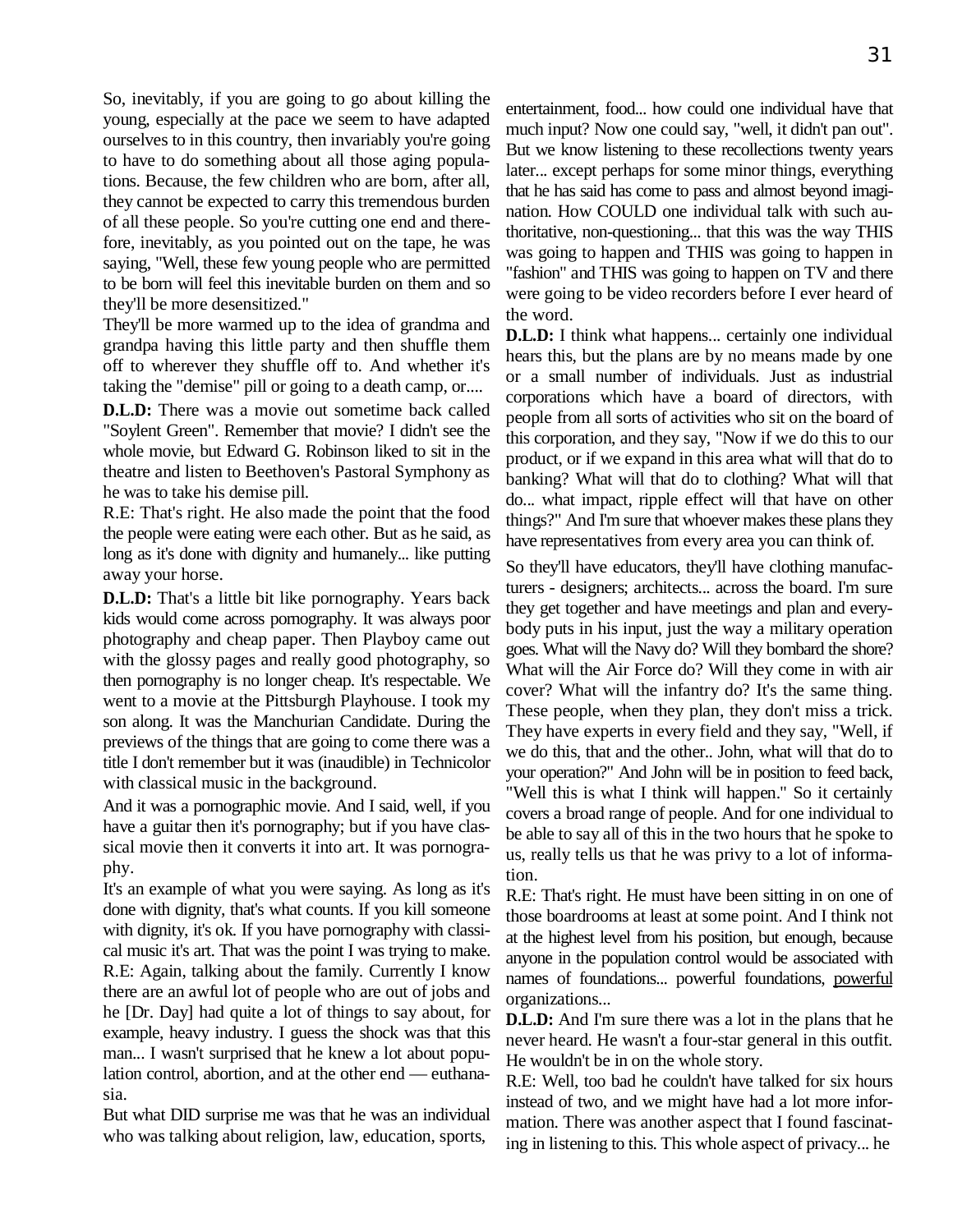our apartments.

middle America. But this is about privacy. When he was who have them should hold on to them. talking, for example, about the area of sex, he made some Toward the end of the tape there was a reference - at the sex". As if there can't be any fear of the person that does at this point I think they would assume would be acceptnot hesitate to open up to the public. Now, if you look at these so-called sex initiation programs in the schools where the children are forced either through writing or through did he say about that? verbal expression to talk about all aspects of the sexual sphere...

*[end of side one ends abruptly - side two follows]*  **D.L.D: ....** of our right to investigate even your sex life. Your money will be easy. We'll have it all on computer. We'll know more about it than you do. But we have to form a generation where the most intimate activity which two people can have is public, or can be public. Therefore, it's harder to have any private thoughts and you can't buck the system if everything you think and do is public knowledge. But the planners won't be that open about their own lives. They'll reserve their privacy. It's for the rest of us.

**R.E:** Yes. Just like their listening to concerts and operas, but for the mass media they're pumping in hard rock. That was another fascinating thing For example, the... and I know this has come to pass because I deal with a lot of young people... the young people have their own radio stations for their music and adults have their own and never the twain shall meet. And when they do there's usually a clash. And I think the same is probably true with a hours to absorb the idea and get used to it. lot of the classical movies. I can remember when I was **R.E:** What about those who decided they didn't want to growing up and my dad had the radio on, I think it was a kind of general music. I didn't say, "Dad, I don't like that **D.L.D:** Somewhere in there it was that... because this disadvantage.

**D.L.D:** And it creates conflict within the family, which is one of the spin-off benefits to them. If you're constantly fussing at your kids, you don't like the music they're playing, and they're constantly fussing at you because they don't like what you're playing... that does bad things to in the family.

**R.E:** It would appear, that any resistance movement where to go. against the population controllers would probably be based

mentioned that as the private homes went by we would on families strengthening themselves in a number of ways, have individuals, non-family members perhaps sharing One of them being to make sure that children know about As I understand that is becoming more popular out in developing a whole... getting out the family albums and California. Could California and New York being the coast making sure that children know they have roots, first of states, did he say... That's right... PORT cities that bring all. And secondly, that their family is stable. One father, in things so that they can eventually work their way to one mother, with children, with grandfathers. Those of us grandma and grandpa and where did they come from and

interesting remarks. One of them that hit me like a ton of time everything would be coming together - how this New bricks was this business about; 'We must be open about World Order would be introduced to a population which, able to it.... how was this put? We're just going to wake up one morning and changes would just be there? What

> **D.L.D:** It was presented in what must be an over-simplified fashion, so with some qualifications, here's the recollections I have... That in the winter, and there was importance to the winter - on a weekend, like on a Friday an announcement would be made that this was or about to be in place... That the New World Order was now the System for the World and we all owe this New World Order our allegiance.

> And the reason for winter is that - and this was stated people are less prone to travel in the winter, particularly if they live in an area where there's ice and snow. In summer it's easier to get up and go. And the reason for the weekend is, people who have questions about this, Saturday and Sunday everything's closed and they would not have an opportunity to raise questions, file a protest and say no.

> And just that period over the weekend would allow a desensitizing period so that when Monday came and people had an opportunity maybe to express some reservations about it, or even oppose it... there would have been 48

> go along?

music; turn to another station". Whereas now there is a is a "New Authority" and it represents a change, then, from fabricated generational gap which puts the family at the where your allegiance was presumed to be, people would the bonds of affection that you would like to be nurtured mutually exclusive because this wasn't explored in great be called on to publicly acknowledge their allegiance to the new authority. This would mean to sign an agreement or in some public way acknowledge that you accepted this... authority. You accepted its legitimacy and there were two impressions I carried away. If you didn't... and I'm not sure whether the two impressions are necessarily detail... one of them was that you would simply have no-

If you don't sign up then you can't get any electric im-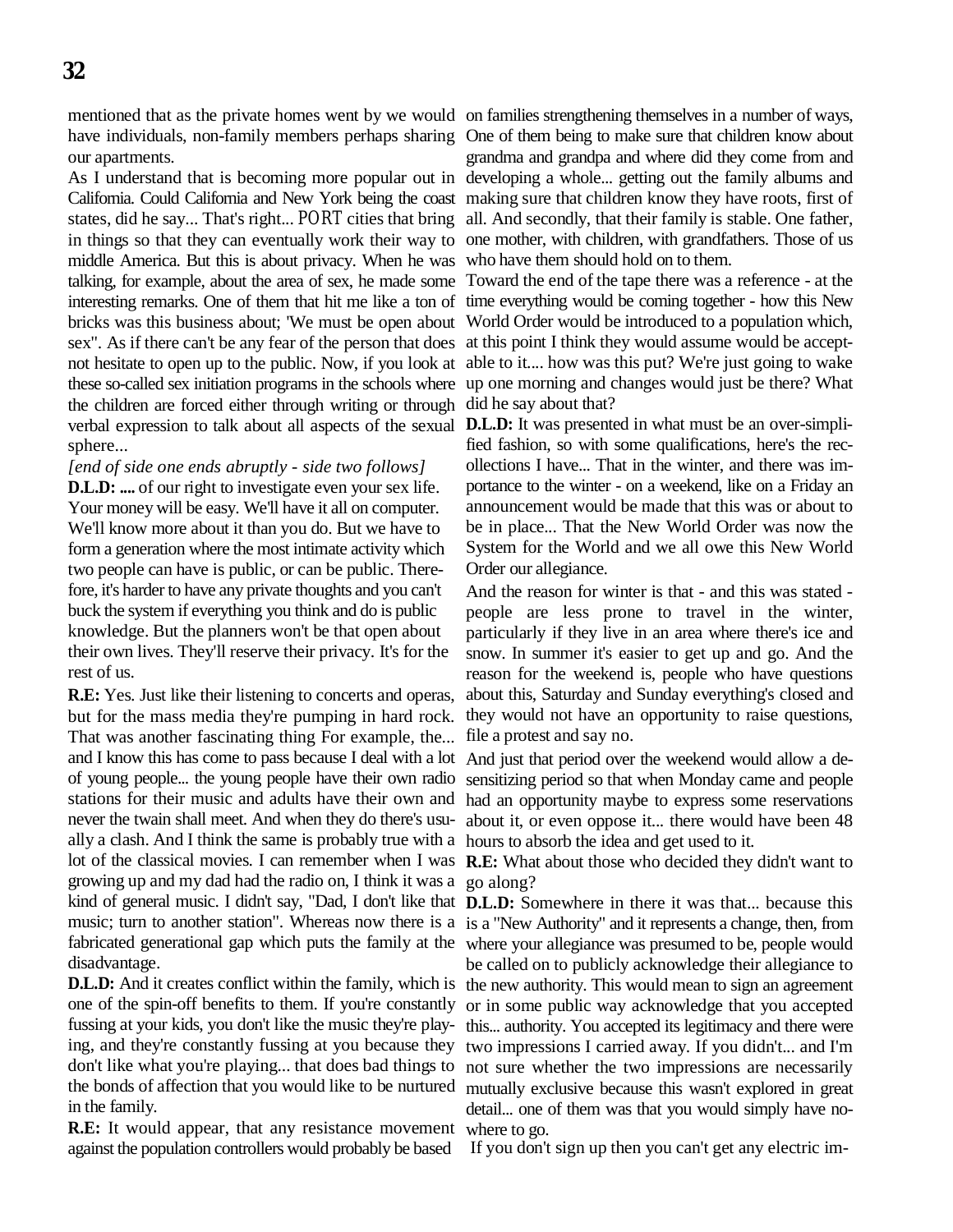## **Winter 2001 33**

pulses in your banking account and you won't have any electric impulses with which to pay your electric, or your mortgage or your food, and when your electric impulses are gone, then you have no means of livelihood.

R.E: Could you get these things from other people, or would that be... in other words, let's say if you had a sympathetic family...

**D.L.D:** No you could not because the housing authority would keep close tabs on who is inhabiting any domicile. So the housing authority would be sure that everybody living there was authorized to live there.

R.E: Could I get some food?

**D.L.D:** Your expenditures, through electronic surveillance would be pretty tightly watched so if you were spending too much money at the super market, somebody would pick this up and say, "How come? What are you doing with all that food? You don't look that fat. You don't have that many people. We know you're not entertaining. What are you doing with all that food?" And these things then would alert the...

R.E: I have seven people in my basement who object to the New World Order and I'm feeding them and then they said, well, one has to go.

**D.L.D:** They don't belong there and you can't feed them and since you're sympathetic to them, maybe your allegiance isn't very trustworthy either.

R.E: Yes. We see this... I think the Chinese experience tells us a great deal about certain things. For example, when they wanted to enforce the "One child family"... they cut off all education for the second child. Your food rations were cut so you couldn't get the right amount of food, and if they found ways around that, they instituted compulsory abortions and compulsory plugging in of the IUD's.

Somewhere in the tape this business about "People can carry two conflicting ideas around - or even espouse two conflicting ideas as long as they don't get two close together". And what immediately came to mind is... here we have an organization like Planned Parenthood... "freedom to choose", yet they support population control programs which is of course NOT the freedom to choose. And then when they're called into account and someone says, "Now wait a minute here. You're, 'freedom to choose - freedom to choose' here, but you're supporting the Chinese program which is compulsory.

I remember a statement from the late Alan Guttmacher, one of the medical directors of Planned Parenthood and he said, "Well, if people limit their families and do what we say, fine. But if we need compulsory population control, we're going to have it."

What would happen with people who wouldn't go along,

and particularly that point about, "There wouldn't be any martyrs"? That was significant, because I recall having watched some movies about the Third Reich that many times they would come late in the evening and people would be taken from their home, but neighbors would never ask, "Where did they go?" They knew where they went!

**D.L.D:** Solzhenitsyn mentions that in the Gulag Archipelago.

R.E: I think this is very similar to what we would see. People would just disappear and you would not ask because it might endanger yourself or your family. But you would know where they went. If you ask questions, you draw attention to yourself and then you might follow them to where they went. So you mind your own business and step over the starving man on the street who didn't go along.

**D.L.D:** He didn't go into detail about precisely how this would come about but it's not too hard to imagine. Yes. In the past, the Nazi's came, the Communists came in the middle of the night, people just disappeared and one simple way to do this is that if you're cut off from all economic support and you have no place to live and nothing to eat... we already see a lot of homeless now.

I just had a man in the office this morning talking about he and his child seeing people living in boxes in downtown Pittsburgh today. When the New World Order is here and you're living in a box, we can't have people littering the place, so you come around in the wagon and you pick them up.

If your frame of mind as you're growing up and formed is that, "Human value resides in being productive; you have to have a prestigious position or at least perform something useful - make a contribution", and the truck comes by to pick up some guy living in a box and he's not making any contribution, who's going to get excited about it? You know... he's sub-human; he's a fetus; he's a zygote; he's a derelict, and fetuses and zygotes and derelicts are all the same animal. So what do you do with them? You dispose of them. Who gets excited about it?

R.E: I recall that when the Chinese Communists came into power one of the first things that they taught in schools was not any thoughts about specific political ideology, but about evolution and that man was just an animal and if man was just an animal then we won't mind being herded and having masters who keep tabs on the animals and we're one big ant colony and we've got someone to direct traffic and...

Speaking of traffic. We talked about the aged and again people hearing this tape, it's phenomenal how many times these things on this tape will hit you. I just came back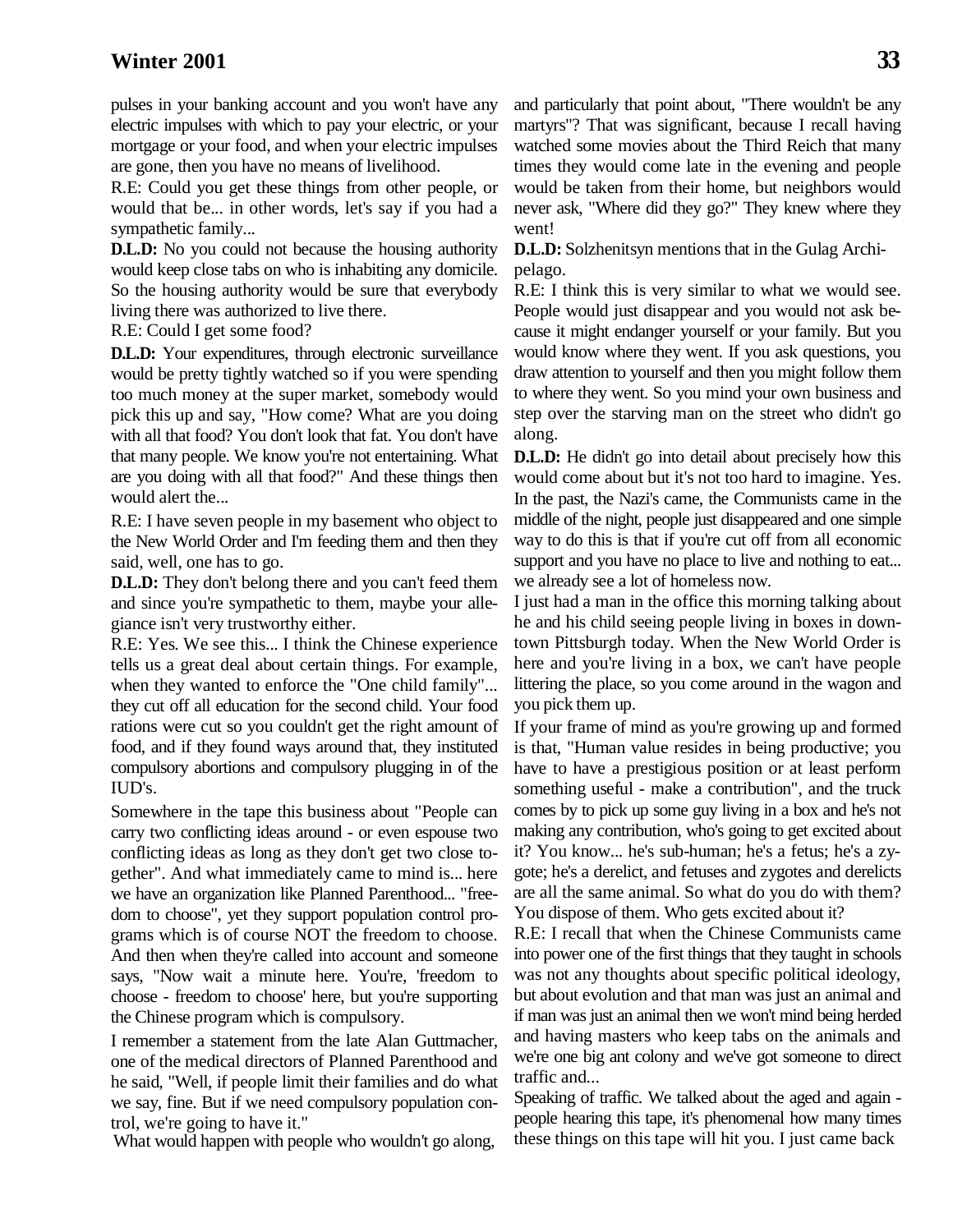from New Jersey which has a lot of retirement-type villages and I've been there over a period of years and there's a structure around a retirement home which has been uncompleted for at least two or three years. Now they've recently completed it. It's kind of a roadway, but I think it would be easier to get out of a complex at a play-land it is so complicated. And yet the whole area has elderly people driving.

And we are a fairly middle-aged couple and for the life of me we couldn't figure out how we were going to get out, what we were going to do and so I asked some of the residents... "Doesn't it bother you that they haven't fixed this road for years and now you can't just go across the street which would have been the logical thing?" You have to go down and they have a jug-handle and you have to go over and under, so it takes you so long, and the woman replied to me, "Well you know, we just don't go out. We just don't go out".

So here we have this little retirement village where they've made it very difficult for a population, maybe several hundred homes in this plat with only one exit and the exit involves such a great deal of bother, they say they just cut down on the number of times they have to go out shopping.

D.L.D: Right away it makes me wonder... if it's difficult to get out, it's also difficult to get in probably for visitors. R.E: These retirement homes sort of remind me of an elephant burial ground. The one thing you notice is that there are no children. There's not the laughter of children in these homes.

D.L.D: My experience has been, these people in the retirement homes, when they see a child they just blossom. They're really delighted to see a child. Sure they're happy to have their sons and daughters come and other adults, but when they see a child - and it doesn't have to be their own - it has a very beneficial effect on their mood. And if these older people aren't seeing children, the other side of that coin is, the children aren't seeing older people either. So if you don't get used to seeing older people, they don't exist.

R.E: And that's why, with the family, making sure your children see their grandparents very often, no matter how much that entails, the trouble with the logistics, etc... it's certainly worth while because, again if you never see someone and you don't learn to love them and you never have any contact with them, when someone says, `Well it's time for your grandpa to check out", it's like, "Who's that?"

Who's going to defend and fight for someone they never even saw before? Oh, I remember one of the phrases. So many of these things... you only have to hear them once

and they stick in your mind. It's so jarring.

We've already discussed "sex without reproduction", then you also said the technology would be there for "reproduction without sex" and this is a whole other area because it's contradictory. If a land is so overpopulated, then you would want to diminish sexual activity, get rid of pornography, get rid of everything that was sexually stimulating. But, no. It's a contrary. You want to Increase sexual activity but only insofar as it doesn't lead to reproduction. That was the message, right?

D.L.D: Yes, and this is my own extension. He didn't say this, but that leads to slavery because if you become enslaved to your gratification, whether it's sex, food or whatever, then you're more easily controlled, which is one of the reasons the celibate priesthood is so important. And so many priests don't even understand that. But if you're addicted to sex... if sex is divorced from reproduction, something you do for gratification only - I won't try to parallel that with food because you can't go without food - then you can be more easily controlled by the availability or the removal of the availability of sex.

So that can become an enslaving feature. Now, reproduction without sex... what you would get then would have all the desirable attributes of a human being without any claim to human rights. The way we do it now, we say, you're human because you have a father and mother... you have a family and so you're a human being with human rights. But if your father was a Petri dish and you mother was a test tube, how can you lay claim to human rights? You owe your existence to the laboratory which conveys to you no human rights.

And there is no God, so you can't go for any God-given human rights, so you're an ideal slave. You have all the attributes of a human being but you don't have any claim on rights.

R.E: In "Brave New World" they had the caste system, the alphas, the omegas, etc. The way they brought about the different caste systems was that in the decanting, or birthing rooms, the individual who was to do menial or slave labor... work in the mines... received just a little bit of oxygen to the brain so they learned to love their slavery and they were very happy.

They didn't know any better. They didn't have the wherewithal to do things, but the higher in the caste you got, the more oxygen you got to your brain. So we actually had a group of sub-human beings who loved their slavery. In the past slaves probably didn't love their slavery very much, but in this case, we have this technology which will make people love their slavery, and each caste loved being what they were in "Brave New World". And any of our listeners who hasn't read that recently...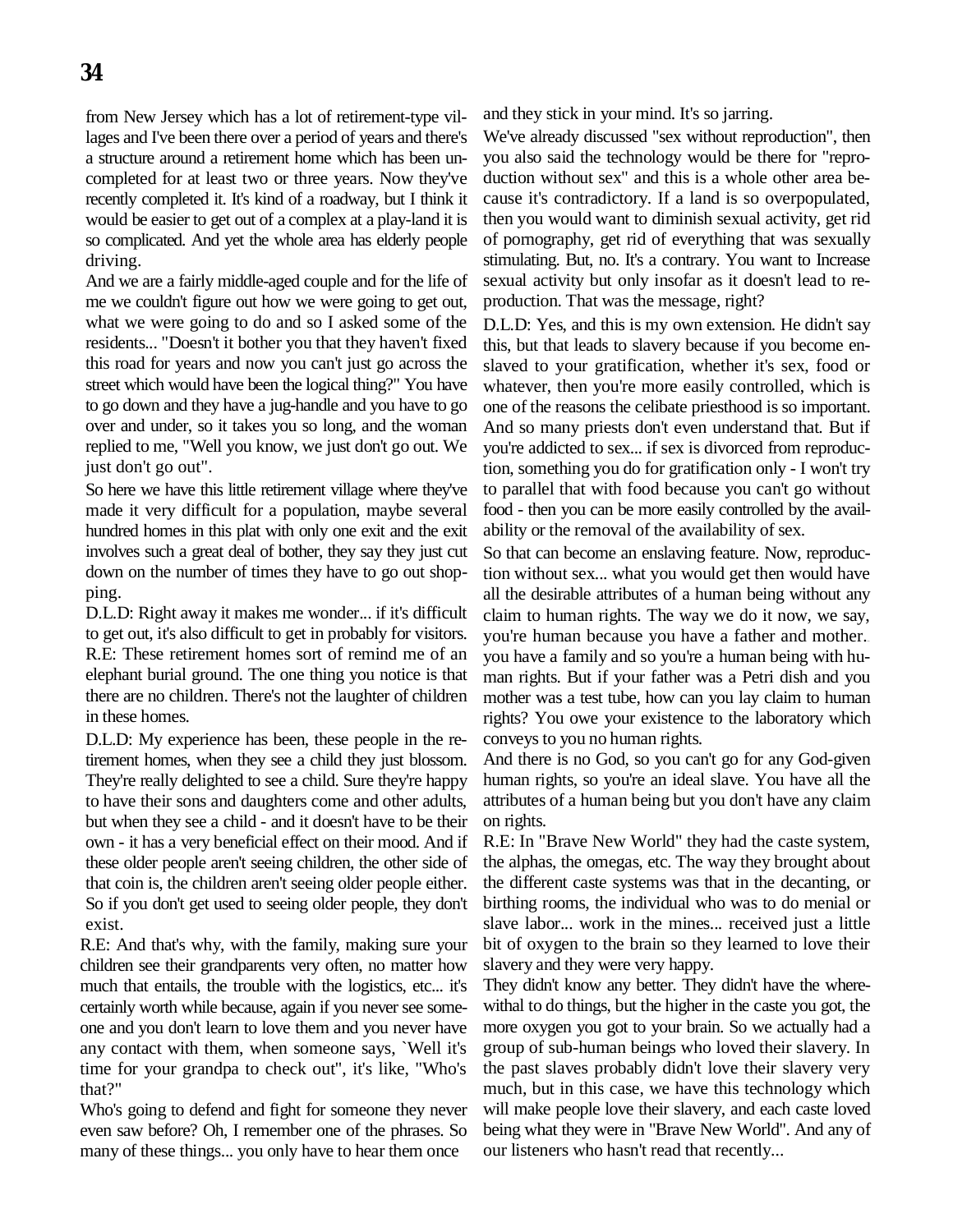D.L.D: You may remember the slogan that was above the Nazi concentration camps... something about, "Work is Peace and Work is Happiness". I don't remember if it was Buchenwald or Auschwitz. My recollection of words isn't precise, but the idea is what counts. And here's Huxley, writing Brave New World, saying basically the same thing before Hitler was even in power, so Huxley knew something.

R.E: He came from a family that probably contributed at least in part to this New World Order. A number of the English authors... H.G. Wells... from that period and from those associations who highlighted the concepts of what was coming down the path.

I can remember reading Brave New World in high school, and thought, "Boy, is this fantasy land". Thirty years later and I said, "This is scary". There seems to be kind of a similarity between his writings and the talk given by Dr. Day, because you get kind of a mixed message in Brave New World, that these things are not really good. It would be better if man still had a sense of humor, a sense of privacy, if the family still existed.. but, it's inevitable. They're going to go. Too bad. I feel a little sorry about that. A little sentiment, but the New Order has to come in and we have to make room for it.

And I got that same impression from the things that were said about this Day tape. He wasn't real happy about some of the things, but they're going to occur anyway, so make it easier on yourself. The more you accept it the easier it's going to be when it comes around, and I'm kind of doing you a favor - you physicians out there this evening - I'm going to make it easier for you by telling you in advance what's coming and you can make your own adjustments.

D.L.D: Somewhere in Scripture... I think it was after the flood, God said, **"I will write my law on man's hearts",**  and **I** feel the same parallel that you do between Dr. Day's reaction to what he was exposed to and mine... seeming not totally accepting of this. Huxley seeming not totally accepting of what he wrote about but both saying, 'Well, there's a certain inevitability to all of this, so let's try to talk about the best parts of it. It's going to be good for people. Technology will be better, quality of life will be better... so you live a few years shorter."

But they both do seem to send out messages not buying the whole package...

R.E: And maybe wishing some people would ask more questions. Looking back over history there are many individuals who had an idea of what a New World Order should be, certainly Hitler and Stalin did, but what was lacking during these periods is that they lacked the technology to carry many a many of the things out... surveillance, constant monitoring... but in this so-called New World Order it's going to be very difficult to escape because technology will provide those means which had been lacking those totalitarian minded individuals from years ago.

D.L.D: I can't remember on the original tapes, did I mention the phrase where he said, "This time we're going to do it right!"?

R.E: No. You didn't.

D.L.D: There were so many details to remember. But when he mentioned bringing in the New World Order, he said, **"This time we're going to do it right".**

And right away, I'm wondering, "what do you mean, 'this time'?". There was no explicit explanation of that, but I think it's fairly easy to infer that previous efforts had to do with the Third Reich, Communism and the French revolution... Your point about the technology is critical with computers and all means of exchange being controlled by electronic impulse.

Nobody has any wealth. You own nothing of value except access to electronic impulses which are beyond your control. A cashless society. So when your reward for working is [nothing more than] impulses on the computer and the only claim you have is these impulses and the people who run the system can give or take them as they choose. Up until this time there was no way the statement in the Book of Revelation that said, "No man can buy or sell unless he has the mark of the beast"... there's no way that could have been enforced.

People could say I'll trade you a bushel of tomatoes for a bushel of wheat. If you'll drive my kids to school I'll give you six ears of corn. Bartering. And even not going necessarily that primitive, there was always gold and silver and other forms of money that were even better than bartering. But with this cashless society, this is I believe the first time in the history of the human race where the entire population of the world can be controlled economically so that somebody can say, "**I pushed the right buttons and I know how much credit you have electronically; I know where you spend your money electronically; and you cannot buy, you cannot sell unless you get on my computer."**

Right now you have a half a dozen credit cards in your pocket, but pretty soon it will be narrowed to one credit card and then when we... you know the ostensible reason is that when people loose their credit cards and we have to get rid of that and put the implant in... where it has to be accessible to the scanner... in your right hand or in your forehead.

R.E: Speaking of scanner. When we had the TV War the Gulf War? It was the first war where you just sit there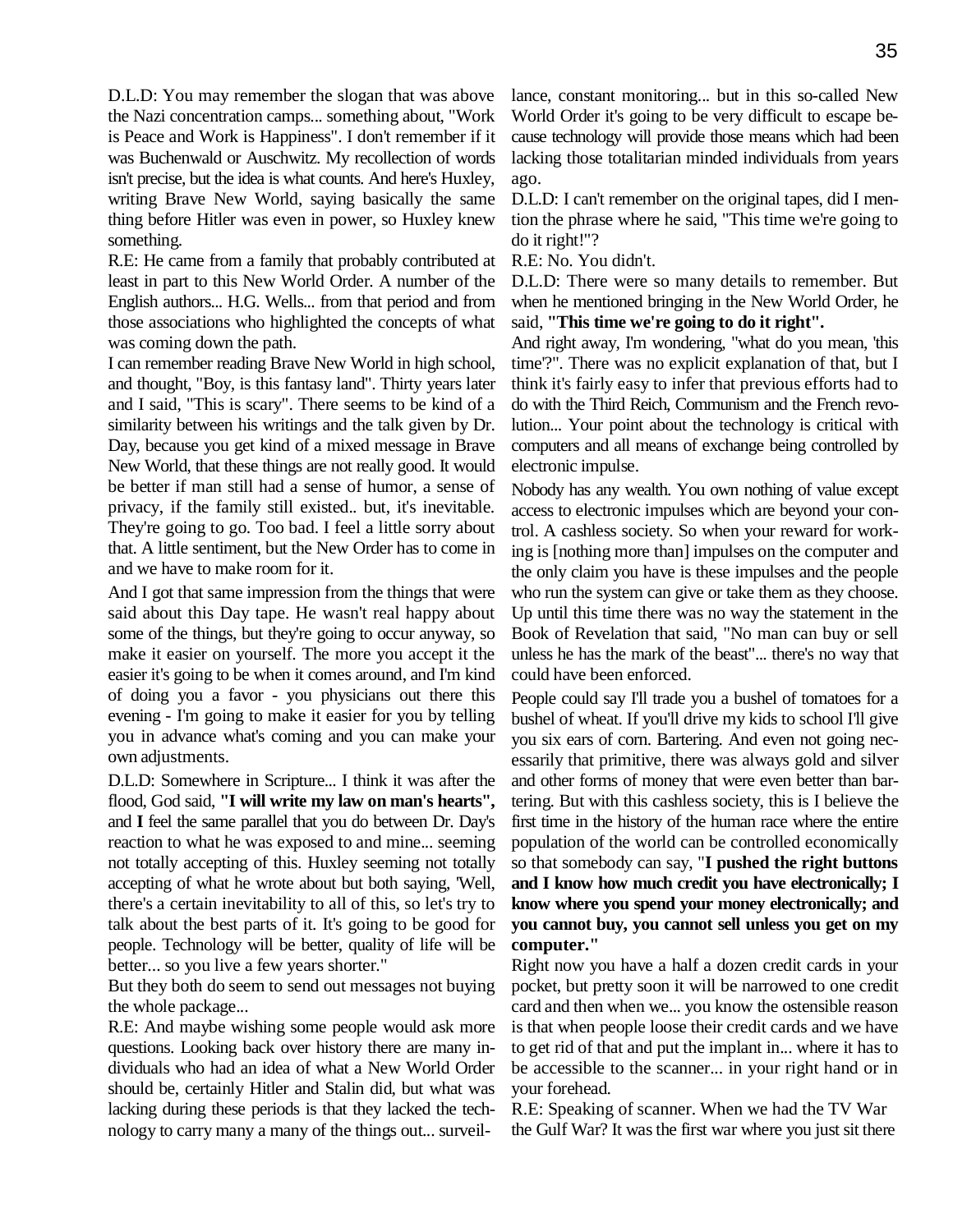and 24 hours a day just like being on the battlefield there. There were several points made about the advances in technology and how they could spot just one little individual down in... they used the constant reference to pinpoint... "pinpoint". I imagine with the different technologies they can also pinpoint a couple of renegades in the New World Order. The technology which was applicable to a so- called 'enemy' can also be applicable to this controlling the order.

**D.R.D:** Exactly. It's infra-red stuff that's... I'm sort of amateurish about this, but any heat source like a deer, a human being, a renegade... can be picked up by an infrared scanner and you get sort of an outline of whether it's a deer or sheep or whatever.

My first hearing about them was in the Vietnam War where our troops used them to detect the enemy. That's twentysome years ago, so they're probably even more sophisticated now than they were then; but with this kind of surveillance it would be pretty hard for anybody to escape and say, "Well, I'm just going to go out into the mountains and be a hermit and escape the New World Order. I can shoot deer and eat berries and survive and I've got a wife who's pretty sturdy and she'll be able to survive and we'll do what the Indians did before Columbus got here and we'll all survive". The New World Order will say, "No you won't because we're gonna find you".

R.E: Even in Brave New World they had a group of people who still lived as a family and the women breast-fed and they were called savages. But we won't have any savages. We're cultured, we'll be thin and our teeth will be straight.

**D.L.D:** Something also that was mentioned; forests could — and if necessary would — be leveled or burned. Now this comes out of this movement... goddess mother earth, and how we have to protect the environment... but if we want to get someone who's trying to get away we'll burn down the whole forest. We'll find them. That was stated. Deforestation could be and would be brought about to make sure that nobody gets outside the control of the system.

**R.E:** We're drawing to a close here. How did you feel after... well, it's been about 22 years now since that original lecture and there probably isn't a day that goes by - at least since I've heard the tape - that I don't think about the things that this Dr. Day said.

**D.L.D:** You get constant reminders. Not a day goes by something doesn't say, "That reminds me of..." such and such, whether it's surveillance or security...

R.E: ... or clothing. I opened up a toy catalogue the other day and noticed there didn't happen to be any baby dolls in this toy catalogue... of course going back to the idea

that we don't want little girls to by thinking about babies. They only had one little doll and it was kind of an adult doll. And nothing that would raise anyone's maternal instincts. Well, Doc, what's the prognosis?

**D.L.D:** Left to man alone I think the technology is already here and with technological progress, I think it is inevitable — if man is left to his own devices -- that some men will be able to assert total control over other men... other people. Man left to his own devices... the tendency is — in groups like this, then — is for internal dissention to arise where the leaders would be at each other's throats too... each saying, "No, I'm more powerful than you. I deserve more than you".

**R.E:** Who will control the controllers?

**D.L.D:** Yeah. They would stab themselves. I think so. They would create their own seeds of destruction while they're creating the system. But the other thing I wonder if indeed this may be time for our Lord to come back and say, "Enough's enough. Because you're going to destroy my planet earth. I am in charge of the planet. I'm in charge of mankind. Mankind, will be destroyed if I say. I will not allow my creatures to assume and exert this degree of control where you're going to destroy the whole thing.

**R.E:** What I was just thinking as you were just saying that is that in the past, dictators could kill people, they could torture them, but essentially they could not change what it meant to be a human being. They could not change human nature. Now we are going to have with this new Genome Project, a multi-billion dollar project where they're going to be getting a tab on everyone's genes. No one shall escape. Everyone shall have their genetic codes and with this opens the door to manipulation to change the very meaning of what it MEANS to be human.

And if one has an entity then that no longer has free will, you just \_have to wonder if that point out Lord says, "Enough".

**D.L.D:** Just as Lucifer set himself up as God in the beginning, some people now would set themselves up as God and say, "I control the computers, I control the genomes, I control everything, I am God..." and at that point He would have to say, "No, you are not! I have to demonstrate to you... you're NOT. I'm still God. You're just a creature"

**RE:** And as you said on the original tape, we believe in what our Lord has said, in that He will not leave us orphans. He will be with us 'di the end of time.

**D.L.D:** This right away now begs the questions, when they come around and say, "It's your turn to sign the allegiance form"... what are you going to do? When Henry the eighth came around and said, either sign here and join...

See **NEW** on back cover